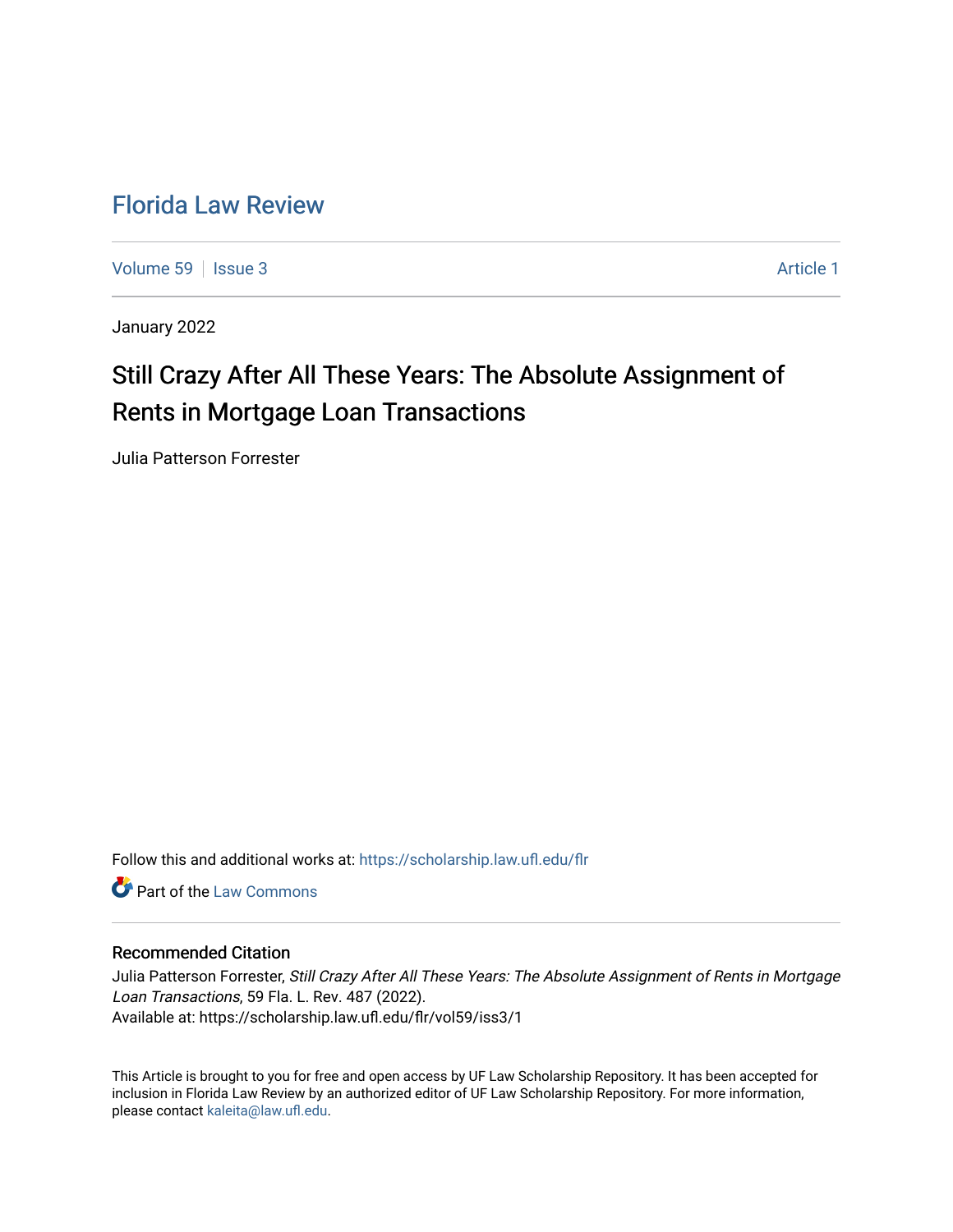# **Florida Law Review**

**Founded 1948**

| <b>Formerly</b><br><b>University of Florida Law Review</b> |                  |          |  |
|------------------------------------------------------------|------------------|----------|--|
| VOLUME 59                                                  | <b>JULY 2007</b> | NUMBER 3 |  |

## STILL CRAZY AFTER ALL THESE YEARS: THE ABSOLUTE ASSIGNMENT OF RENTS IN MORTGAGE LOAN TRANSACTIONS'

### *Julia Patterson Forrester\**

# Abstract

This Article explores the problems caused by the absolute assignment of rents in mortgage loan transactions, which have continued for more than a century, and discusses possible solutions. Rents are a significant part of the security for loans secured by income-producing properties such as office buildings, shopping centers, and apartments. Under present law in many states, the absolute assignment of rents is the only means by which lenders can create an effective security interest in the rents of mortgaged property. An absolute assignment of rents purports to transfer title to rents to the mortgage lender, although in substance it creates a security interest in rents. This Article explores the historical development of the absolute assignment of rents and discusses the confusion, unnecessary litigation, and in some cases, injustice that it causes under state law and federal bankruptcy law. The National Conference of Commissioners on Uniform State Laws has recently approved the new Uniform Assignment of Rents Act, which removes the necessity for absolute assignments of rents by creating a workable and comprehensive scheme for the creation of security interests in rents. This Article concludes by discussing the Act and recommending its adoption.

<sup>1.</sup> PAUL SIMON, *Still Crazy After All These Years, on* STILLCRAZYAFTERALLTHESEYEARS (Columbia Records 1975).

<sup>\*</sup> Associate Professor of Law, Southern Methodist University School of Law, Dallas, Texas; B.S.E.E. 1981, J.D. 1985, The University of Texas at Austin. I wish to thank Ken Elmgren, Wilson Freyermuth, and Paul Rogers for their comments on drafts of this Article; Laura Justiss for her assistance as a research librarian; and Derek Dansby, Victoria Marchand Rossi, and Joshua Somers for their research assistance. In addition, I gratefully acknowledge the research grant provided by Southern Methodist University Dedman School of Law.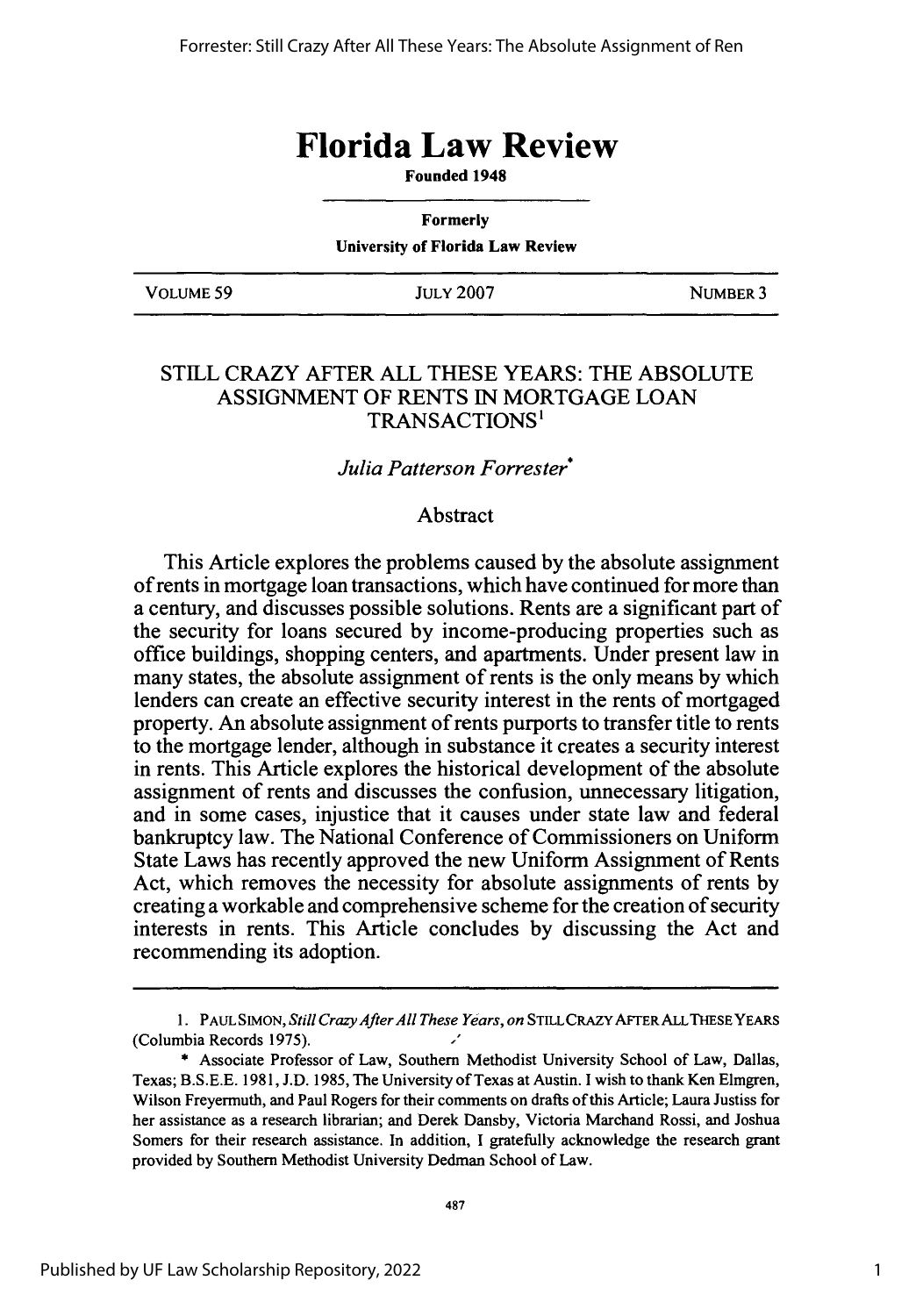| 488 | <b>FLORIDA LAW REVIEW</b>                                                                                                                                                                                                                                                                                                                                                                                                                                                           | <b>Nol. 59</b> |
|-----|-------------------------------------------------------------------------------------------------------------------------------------------------------------------------------------------------------------------------------------------------------------------------------------------------------------------------------------------------------------------------------------------------------------------------------------------------------------------------------------|----------------|
| I.  | A. The Nature of Rents and Security Interests in Rents  492                                                                                                                                                                                                                                                                                                                                                                                                                         |                |
| Π.  | <b>DEFICIENCIES OF THE COLLATERAL ASSIGNMENT</b><br>A. The Perfection Problem  495<br>B. The Enforcement Problem 500<br>C. The Right to Previously Collected Rents 504                                                                                                                                                                                                                                                                                                              |                |
| Ш.  | HISTORICAL DEVELOPMENT OF THE ABSOLUTE                                                                                                                                                                                                                                                                                                                                                                                                                                              |                |
| IV. | CREATION AND CONSEQUENCES OF THE ABSOLUTE<br>A. Debating the Effect of the Absolute Assignment<br>of Rents $\ldots \ldots \ldots \ldots \ldots \ldots \ldots \ldots \ldots \ldots \ldots \ldots \ldots 512$<br>B. Creating an Absolute Assignment of Rents 515<br>C. State Law Consequences of Confusion over<br>Characterizing an Absolute Assignment of Rents 517<br>D. The Absolute Assignment of Rents in Bankruptcy  519<br>E. Analogous "Absolute" Transfers for Security 522 |                |
| V.  | SOLUTIONS TO THE PROBLEM 524<br>A. The Judicial Solution 524<br>B. The Uniform Assignment of Rents Act 525                                                                                                                                                                                                                                                                                                                                                                          |                |
| VI. |                                                                                                                                                                                                                                                                                                                                                                                                                                                                                     |                |

### I. INTRODUCTION

For more than one hundred years, the absolute assignment of rents in mortgage loan transactions has caused confusion, increased transaction costs, litigation, and in some cases, injustice. The absolute assignment of rents is a necessary evil in many states, however, because mortgage lenders require an effective security interest in rents of mortgaged property.

When a loan is secured by a mortgage or deed of trust on an incomeproducing property, such as an office building, shopping center, or apartment complex, rents are a significant part of the security for the loan, in addition to the land and improvements.<sup>2</sup> Rents provide the funds necessary to pay for operating and maintaining the mortgaged property,

*<sup>2.</sup> See* Julia Patterson Forrester, *A Uniform and More Rational Approach to Rents as Security for the Mortgage Loan,* 46 RUTGERS L. REv. 349, 349-50 (1993).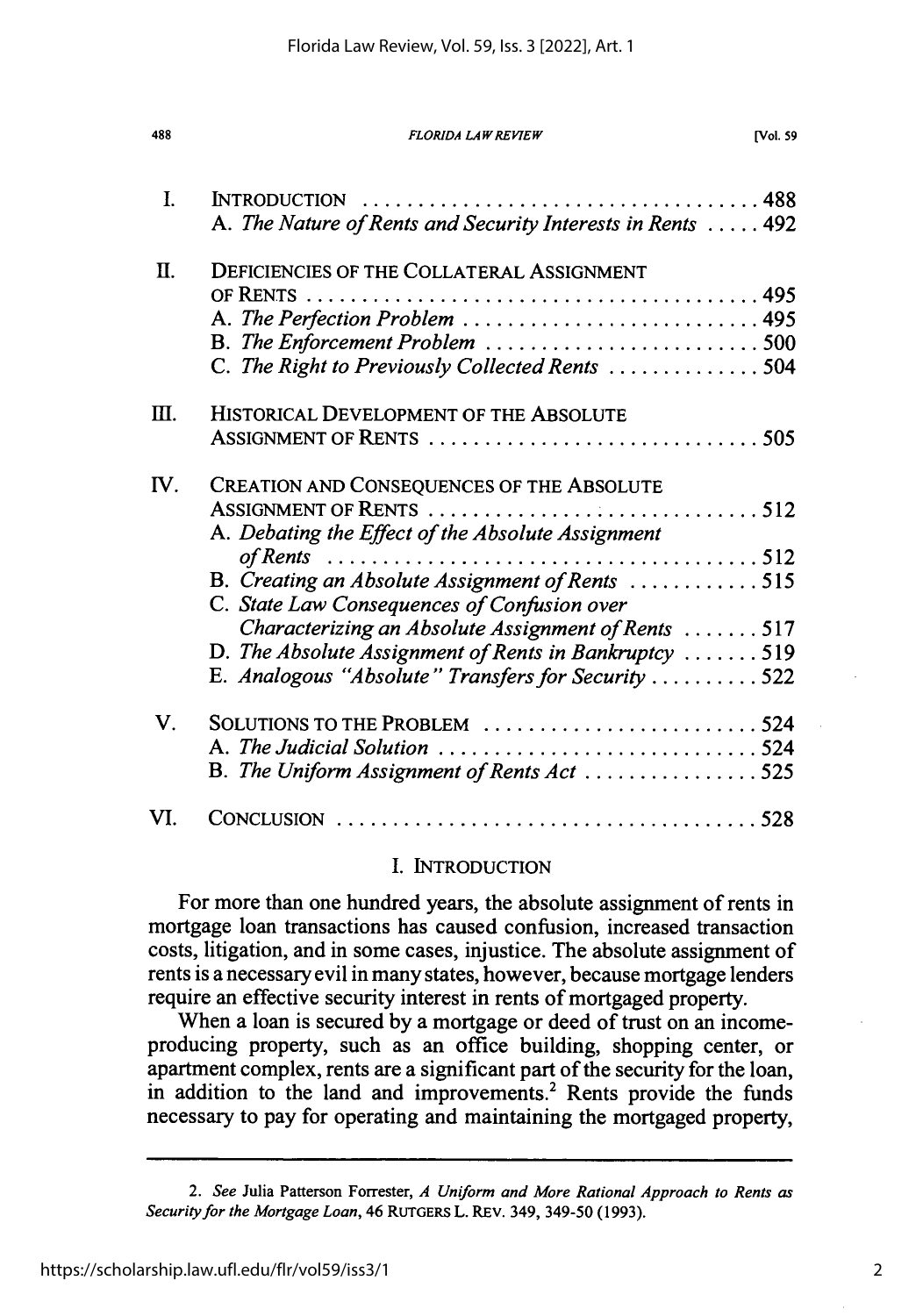489

and to make payments on the mortgage loan.<sup>3</sup> After a default on the mortgage loan, a borrower, facing the possibility of losing the property to foreclosure, may apply rents to purposes unrelated to the property or the mortgage loan.<sup>4</sup> The lender, on the other hand, wants rents collected after default to be applied to operation and maintenance of the property or to the mortgage debt.<sup>5</sup> Therefore, a lender wants the ability to control rents from mortgaged property in the event of a default, and to this end will require the borrower to execute an assignment of rents at the loan closing.<sup>6</sup> Unfortunately, the law governing assignments of rents is illogical and confusing<sup>7</sup> and varies significantly from state to state.<sup>8</sup>

4. This practice is sometimes called "milking" the rents. *Id.* The borrower may spend rents to benefit other properties, to build a "war chest" of funds to pay attorneys' fees for a bankruptcy filing or litigation against the lender, or for other purposes unrelated to the mortgaged property. *See id.*

*5. Id.*

6. The assignment of rents or other "[l]oan documents may also contain restrictions on the ability of the borrower to enter into, modify, or terminate leases" without the lender's consent or to accept prepayments of rent, and tenants are often "required to acknowledge the assignment of rents and the restrictions on modification or termination of leases or on prepayments of rent." *Id.* at 350 n.5. Loan documents may require that the borrower apply rents to pay expenses of operating and maintaining the property and to pay the mortgage debt. *See id.* When the loan is nonrecourse, the lender is particularly interested in the borrower's use of rents, "and the application of rents for purposes other than operation, maintenance, or payment of the loan may be an exception to the nonrecourse status of the loan." *Id.*

7. Because of this confusion, the law governing assignments of rents in mortgage loan transactions has been the subject of numerous law review articles over the years. *See, e.g.,* Robert Abelow, *An Historical Analysis of Assignments of Rent in New York,* 6 BROOK. L. REV. 25, 25 (1936); Morris Berick, *The Mortgagee's Right to Rents,* 8 U. CIN. L. REV. 250, 252 (1934); Forrester, *supra* note 2, at 377-83; R. Wilson Freyermuth, *Modernizing Security in Rents: The New Uniform Assignment of Rents Act,* 71 Mo. L. REV. 1, 1 (2006) [hereinafter Freyermuth, *The New UARA];* R. Wilson Freyermuth, *Of Hotel Revenues, Rents, and Formalism in the Bankruptcy Courts: Implications for Reforming Commercial Real Estate Finance,* 40 UCLA L. REV. 1461, 1462-64 (1993) [hereinafter Freyermuth, *Of Hotel Revenues];* Carlos L. Israels & Milton A. Kramer, *The Significance of the Income Clause in a Corporate Mortgage,* 30 COLUM. L. REV. 488, 488 (1930); Comment, *The Mortgagee's Right to Rents After Default,* 50 YALE L.J. 1424, 1424-25 (1941). The focus of most of the articles published in the past twenty years has been the treatment of assignments of rents in bankruptcy. *See, e.g.,* Craig H. Averch et al., *The Treatment of Net Rents in Bankruptcy--Adequate Protection, Payment of Interest, Return of Collateral, or Reduction of Debt,* 48 U. MIAMI L. REV. 691,692-96 (1994); David Gray Carlson, *Rents in Bankruptcy,* 46 S.C. L. REV. 1075, 1075-77 (1995); R. Wilson Freyermuth, *The Circus Continues-Security Interest in Rents, Congress, the Bankruptcy Courts, and the "Rents Are Subsumed in the Land" Hypothesis,* 6 J. BANKR. L. & PRAC. 115, 115-17 (1997); James McCafferty, *The Assignment of Rents in the Crucible of Bankruptcy,* 94 COM. L.J. 433,433-34 (1989); Patrick A. Randolph, Jr., *Recognizing Lenders'Rents Interests in Bankruptcy,* 27 REAL PROP. PROB. & TR. J. 281, 281-85 (1992); Glenn R. Schmitt, *The Continuing Confusion over Real Property Rents as Cash Collateral in Bankruptcy: The Need for a Consistent Interpretation,* 5 DEPAUL Bus. L.J. 1, 1-5 (1993).

*8. See infra* notes 33-38 and accompanying text.

*<sup>3.</sup> See id.* at 350.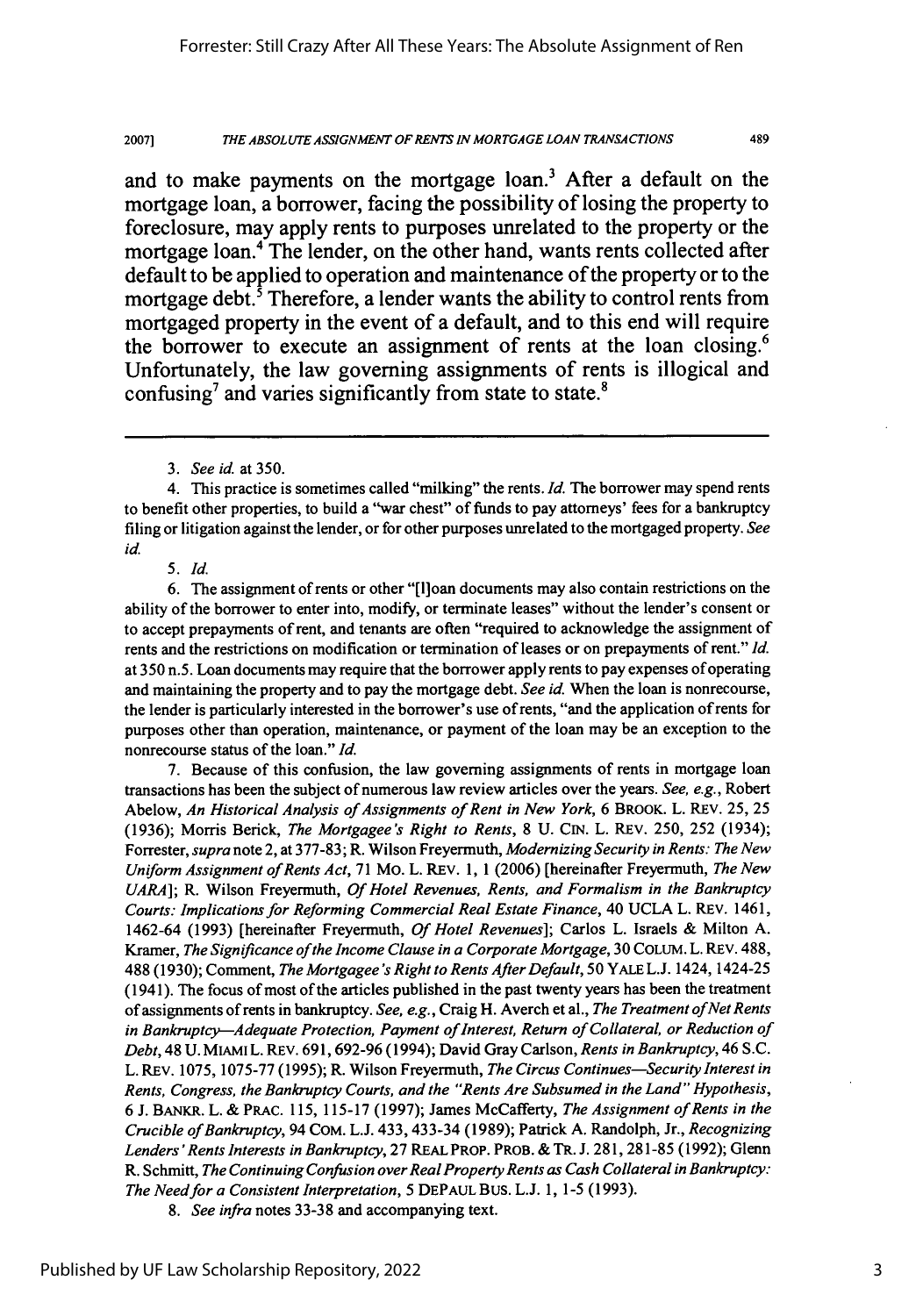### 490 *FLORIDA LAW REVIEW* [Vol. **59**

Different types of assignments of rents have developed depending upon the applicable state law and the agreement reached between the borrower and the mortgage lender. Occasionally, lenders control rents from the time the loan is made, applying the rents first to loan payments and releasing the excess to the borrower to use for operating and maintaining the property. Much more commonly, however, the parties agree that the borrower has the right to control rents until after default. One type of assignment of rents, referred to as a collateral assignment of rents in this Article in order to distinguish it from an absolute assignment, creates one kind of security interest in rents. With a collateral assignment of rents, the borrower has the right to collect rents until the lender, upon the borrower's default, takes some affirmative action, such as taking possession of the mortgaged property, obtaining the appointment of a receiver, or demanding rents from the borrower or tenants.<sup>9</sup> In many states, a lender must take some burdensome action, such as taking possession of the property, in order to enforce a collateral assignment of rents even if the parties have agreed that the lender is entitled to rents upon demand, and in some states, a collateral assignment may be treated as unperfected until it is enforced.<sup>10</sup> As a result, lenders prefer another type of assignment of rents, called an absolute assignment of rents, which purports to transfer title to rents to the lender upon default. The absolute assignment provides that the borrower may collect rents until default, often based on a license from lender to borrower, but the lender's right to collect rents accrues automatically and immediately upon the borrower's default.<sup>11</sup>

In states that do not give meaningful effect to a collateral assignment of rents, lenders obviously prefer an absolute assignment of rents, and borrowers are willing to execute absolute assignments of rents. However, because many courts are hostile to finding an absolute assignment, lenders have had difficulty over the years creating enforceable absolute assignments. In many states, effective creation of an absolute assignment of rents requires the pretense of a transfer of title to rents that is not a security interest.<sup>12</sup> This drafting challenge and the resulting litigation have continued for more than a century.<sup>13</sup>

*<sup>9.</sup> See infra* notes 70-74 and accompanying text.

*<sup>10.</sup> See infra* notes 44-49 and accompanying text.

*<sup>11.</sup> See infra* note 88 and accompanying text.

<sup>12.</sup> *See infra* Part IV.B.

<sup>13.</sup> In 1894, the Missouri Court of Appeals held that a lender's assignment of rents was not an absolute assignment because the assignment stated that it was given "as additional security for the payment of... notes." Armour Packing Co. v. Wolff& Co., 59 Mo. App. 665, 665 (Ct. App. 1894). In 2001, the Bankruptcy Court for the Western District of Tennessee held that a lender's assignment of rents was not an absolute assignment despite language in the document that the borrower "absolutely and unconditionally" assigned the rents. *In re* 5877 Poplar, L.P., 268 B.R. 140, 146-47 (Bankr. W.D. Tenn. 2001). In the years between these two cases, numerous courts also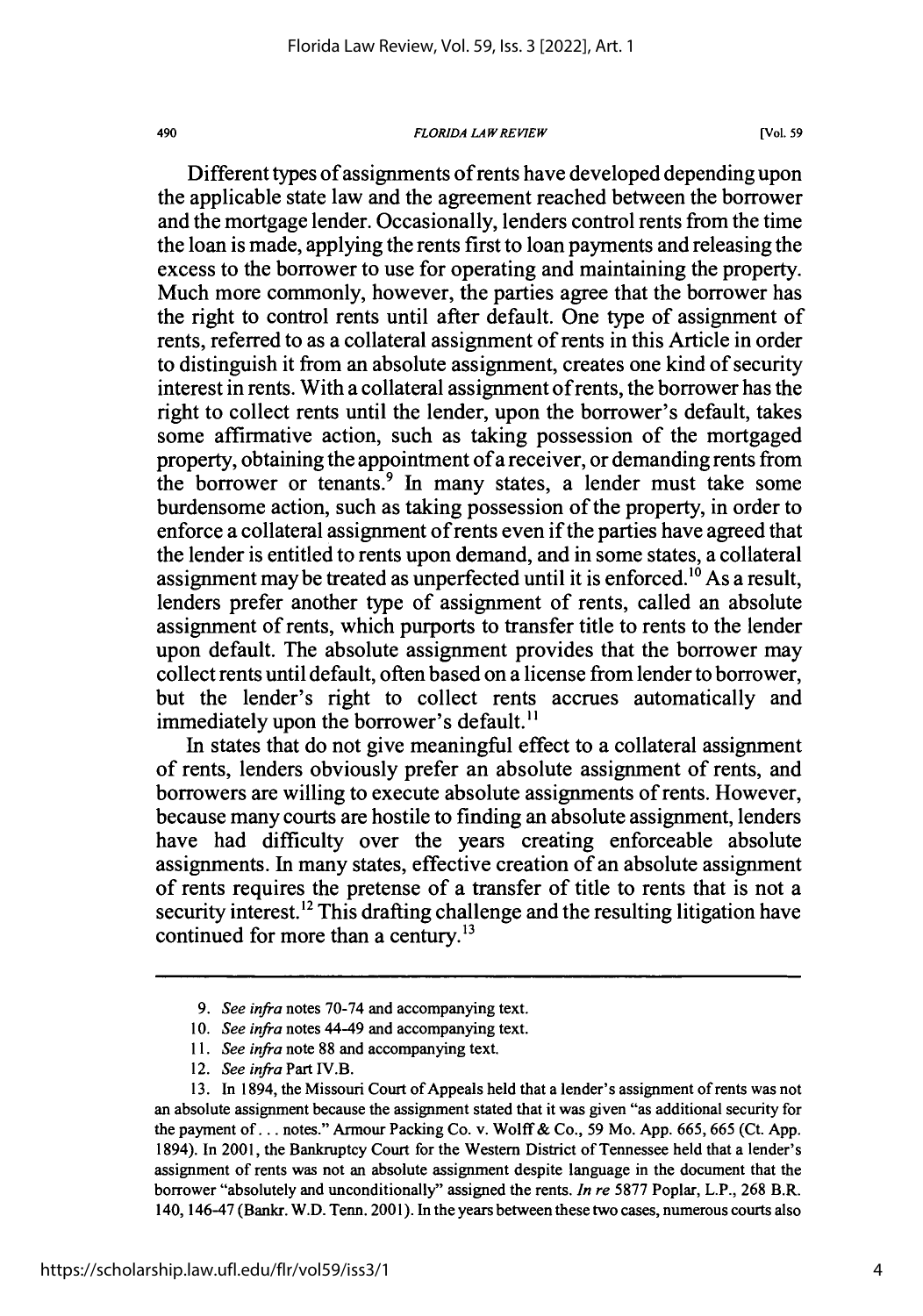491

When courts do find an absolute assignment of rents, significant uncertainty exists over its effect. Some courts hold that the absolute assignment is a transfer of title to the rents, while others hold that it creates a security interest, albeit a different type of security interest from that created by a collateral assignment of rents.<sup>14</sup> This confusion has played out to some extent in state courts, but to a greater extent in bankruptcy courts after the borrower files a petition in bankruptcy. Therefore, although state law governs assignments of rents, federal courts frequently determine the current state of the law in the various jurisdictions.

This Article addresses the confusion over the absolute assignment of rents, the unnecessary litigation and injustice caused **by** this disorder, and possible solutions to the problem.<sup>15</sup> Part I discusses the legal theories underlying the creation of a security interest in rents. Part II explains the problems that have caused lenders to prefer absolute assignments over collateral assignments, including problems relating to perfection, enforcement, and access to rents collected **by** the borrower after default. Part **III** explores the development of absolute assignments of rents from the late nineteenth century into the twentieth century.

Part IV discusses the disarray caused **by** absolute assignments of rents, including the challenge that lenders face in creating them, the varying treatment of absolute assignments **by** state and federal courts, and the problems caused **by** absolute assignments under state law and federal bankruptcy law. Part IV also discusses how the absolute assignment of rents should be treated. Despite its form, an absolute assignment of rents in a mortgage loan transaction creates a security interest in substance. Finally, Part *IV* provides analogies to other areas of the law in which courts have more successfully determined the substance of a security transaction despite its form.

Part V examines possible solutions. One solution is judicial. Courts could adopt the approach of the Restatement of Property-Mortgages that makes the charade of the absolute assignment of rents unnecessary. However, after more than one hundred years of disarray, this change is

addressed the issue of whether an assignment of rents is absolute. *See infra* Part IV.B for a discussion of these cases.

<sup>14.</sup> *See infra* Part IV.A.

<sup>15.</sup> This is not my first article that proposes a solution. In 1993, I examined the problems of using rents as security for a mortgage loan and proposed that security interests in rents should be covered by Article 9 of the Uniform Commercial Code. *See* Forrester, *supra* note 2, at 402. Independently, but at the same time, Professor Wilson Freyermuth reached the same conclusion. *See* Freyermuth, *Of Hotel Revenues, supra* note 7, at 1467. Some of the members of the PEB Study Group's Advisory Group on Real Estate-Related Collateral recommended that rents be covered by Article 9, *see* PERMANENT EDITORIAL BD. **FOR** THE UNIF. COMMERCIAL CODE, PEB **STUDY** GROUP **UNIFORM** COMMERCIAL **CODE** ARTICLE 9 app. at 154-55 (1992), but rents were ultimately excluded from Article 9. *See* U.C.C. § 9-109(d)(1 1) (2000).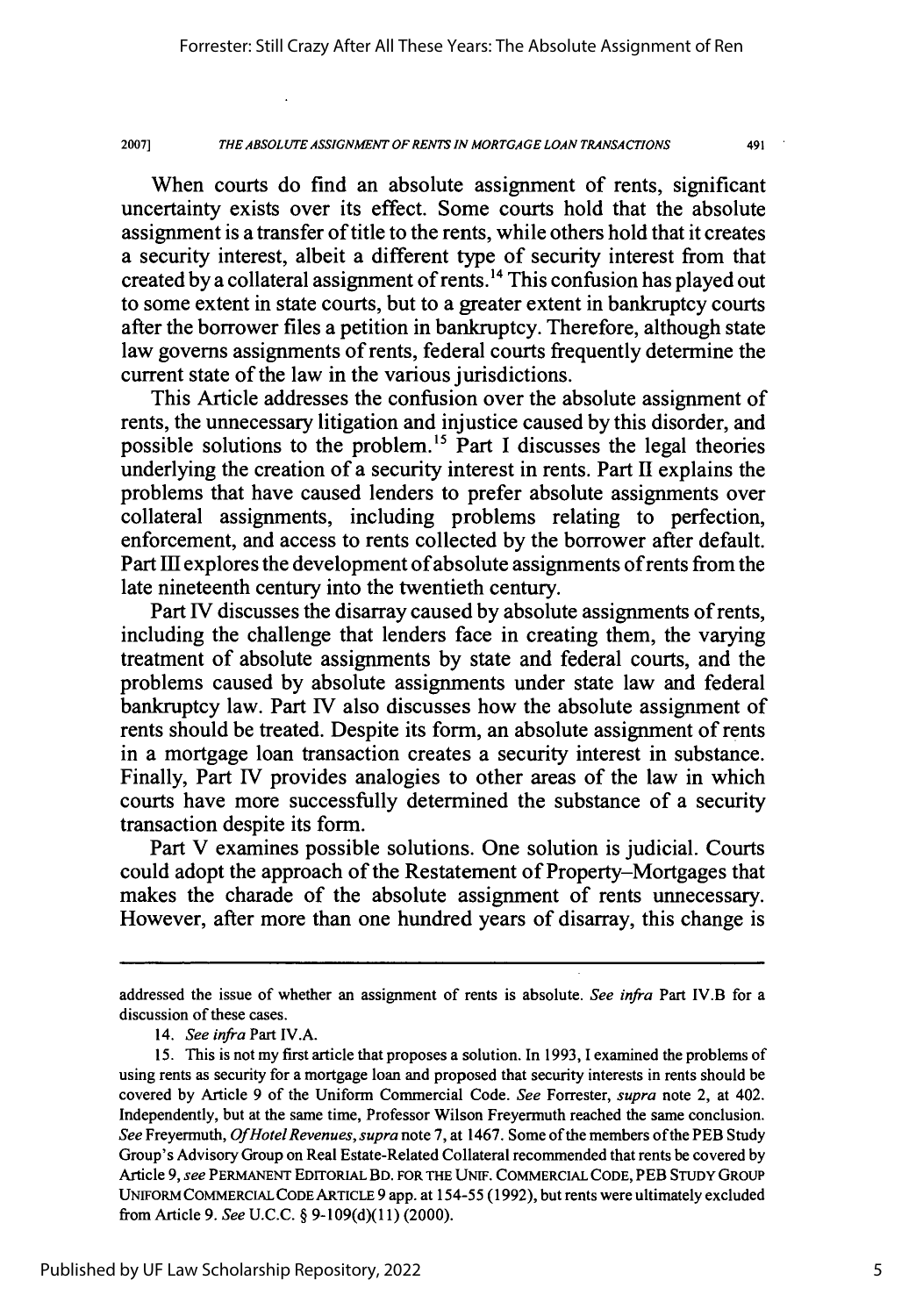### *FLORIDA LAW REVIEW*

unlikely to occur quickly. **A** faster and more comprehensive solution is a legislative one-adoption of the new Uniform Assignment of Rents Act **(UARA),16** which also removes the necessity for absolute assignments of rents and, at the same time, clarifies and simplifies the law relating to assignments of rents. Part V also discusses the scheme adopted **by UARA** to handle the complex issues raised **by** assignments of rents in mortgage loan transactions.<sup>17</sup>

The absolute assignment of rents has created havoc in commercial real estate loans for too long. More than a century of confusion, unnecessary litigation, and injustice is enough. With **UARA** now recommended for enactment, a good solution is in the wings and state legislatures should adopt it.

### *A. The Nature of Rents and Security Interests in Rents*

The right to unaccrued rents from real property is an incorporeal hereditament—an interest in land incident to the landlord's reversion.<sup>18</sup> The right to collect rents is part of the bundle of property rights covered **by** a mortgage of the real property to which they relate. Therefore, a foreclosure

Jurisdictions are split on the issue whether rents are severed from the real property when they accrue, *see, e.g.,* White v. Irvine, 22 S.W.2d 778, 778-79 (Mo. 1929); *Marine Nat'l Bank,* 454 A.2d at 70, or when they are collected, *see, e.g., In re* Park at Dash Point L.P., 121 B.R. 850, 855 (Bankr. W.D. Wash. 1990), *aff'dsub nom.* Steinberg v. Crossland Mortgage Corp. *(In re* Park at Dash Point L.P.), 152 B.R. 300 (W.D. Wash. 1991), *aff'd,* 985 F.2d 1008 (9th Cir. 1993); Treetop Apts. Gen. P'ship v. Oyster, 800 S.W.2d 628, 629 (Tex. App. 1990). A severence also occurs when the right to unaccrued rents is assigned to a third party, *see, e.g., Valley Nat'l Bank,* 480 P.2d at 674; Brack v. Coburn, 196 S.W.2d 230, 234 (Ark. 1946); *Winnisimmet,* 122 N.E. at 576; *Schmid,* 37 S.W.2d at 108; reserved in a transfer of the landlord's reversion, *see, e.g.,* Jim Davis & Co. v. Albuquerque Fed. Sav. & Loan Ass'n., 536 So. 2d 55, 58 (Ala. 1988) (quoting Walsh v. Bank of Moundville, 132 So. 52, 53 (Ala. 1930)); *Brack,* 196 S.W.2d at 234; *Winnisimmet,* 122 N.E. at 576; Tinnon v. Tanksley, 408 S.W.2d 98, 105 (Mo. 1966); or pledged as security for a loan apart from the land. *See, e.g., Treetop,* 800 S.W.2d at 629 (citing Standridge v. Vines, 81 S.W.2d 289, 290 (Tex. Civ. App. 1935)).

492

<sup>16.</sup> In 2003, the National Conference of Commissioners on Uniform State Laws (NCCUSL) appointed a drafting committee to prepare a UARA at the urging of the Joint Editorial Board for Uniform Real Property Acts. *See* Freyermuth, *The New UARA, supra* note 7, at 3. In July 2005, the NCCUSL approved the UARA and recommended it for enactment in all states. UNI. ASSIGNMENT OF RENTS **ACT** (2005), *available at* http://www.law.upenn.edu/bll/ulc/maripp/ 2005Final.pdf.

<sup>17.</sup> A full discussion of all of the provisions of the UARA is outside the scope of this Article. For such a discussion, see Freyermuth, *The New UARA, supra* note 7.

<sup>18.</sup> Norwest Bank Ariz. v. Superior Court, 963 P.2d 319,323 (Ariz. Ct. App. 1998) (quoting Valley Nat'l Bank of Ariz. v. AVCO Dev. Co., 480 P.2d 671, 673 (Ariz. Ct. App. 1971); *see also* Winnisimmet Trust, Inc. v. Libby, 122 N.E. 575, 576 (Mass. 1919); First & Citizens Nat'l Bank of Elizabeth City v. Sawyer, 10 S.E.2d 656, 658 (N.C. 1940); Marine Nat'l Bank v. Nw. Pa. Bank & Trust Co., 454 A.2d 67, 70 (Pa. Super. Ct. 1982); Schmid v. Baum's Home of Flowers, Inc., 37 S.W.2d 105, 108 (Tenn. 1931). Blackstone listed rents among the ten principal incorporeal hereditaments. *See* **WILLIAM** BLACKSTONE, 2 COMMENTARIES \*21.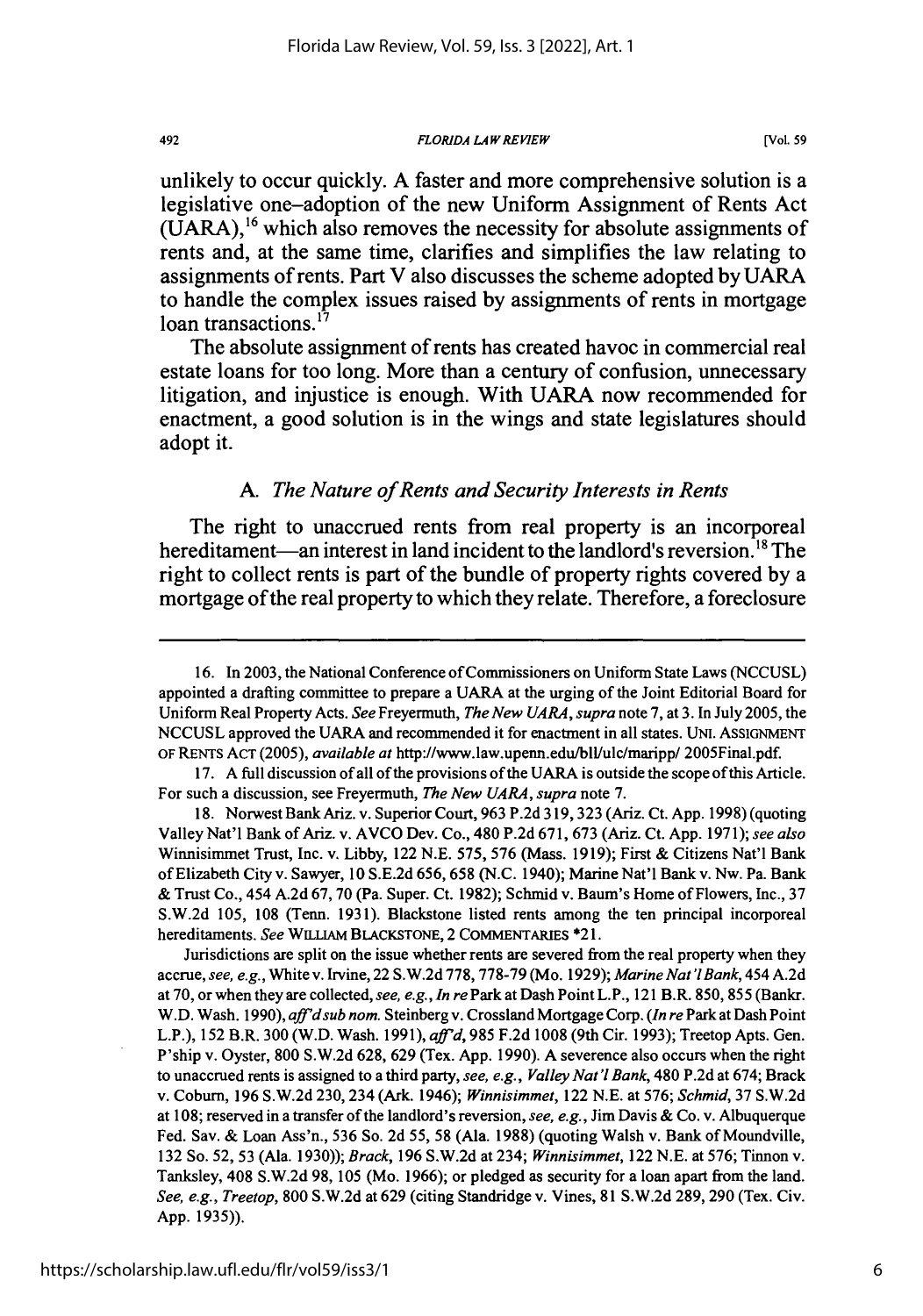493

sale purchaser is entitled to rents accruing after the date of foreclosure from leases that remain in effect after the foreclosure.<sup>19</sup> In most states, however, in the absence of an assignment of rents, the borrower has the right to collect rents until the lender takes possession of the property as a mortgagee-in-possession or after foreclosure, or until a receiver takes possession of the property.20

Because the foreclosure process is lengthy in many states,  $2<sup>1</sup>$  significant time may elapse between the borrower's default and the completion of a foreclosure sale. During that period, a lender may wish to exercise provisional remedies, such as securing the appointment of a receiver for the property, taking possession of the property, or collecting rents from the property. The availability of these provisional remedies depends upon state law where the mortgaged property is located and the effect given to the mortgage instrument itself.

The traditional, but now minority, view of the effect of a mortgage is the title theory, which treats a mortgage as a transfer of title to the property to the lender.<sup>22</sup> In title theory states, the lender theoretically has the right upon the borrower's execution of the mortgage to take possession of the mortgaged property and collect the rents therefrom. 23 Most states, however, are lien theory states in which a mortgage lender is treated as having only a lien on the mortgaged property, and the borrower retains the right to possession and rents until completion of foreclosure. 24 Finally, in a few states, called intermediate states, a mortgage lender has a hybrid interest

*21. See* GRANT S. NELSON & DALE A. WHITMAN, REAL ESTATE FINANCE LAW § 7.1 (4th ed. 2001); *Cost and Time Factors in Foreclosure of Mortgages,* 3 REAL PROP. PROB. & TR. J. 413,413- 14 (1968). *See generally* FOREcLOSuRE LAW & RELATED **REMEDIES** (Sidney **A.** Keyles ed., 1995) (describing the foreclosure process in each of the **fifty** states). **A** number of states give the borrower a statutory right of redemption for a period that begins after foreclosure, and in these states it is only after the statutory redemption period has expired that the borrower's rights in the property are extinguished. *See* NELSON & WHITMAN, *supra §* 8.4.

22. *See* **RESTATEMENT (THIRD)** OF PROP.: **MORTGAGES** § 4.1 cmt. a (1997); NELSON & WHITMAN, *supra* note 21, § 4.1; Kratovil, *supra* note 20, at 4.

23. *See* Kratovil, *supra* note 20, at 5.

24. *See id.* at 4, 6. In some states the borrower's right of possession is extended until the expiration of a statutory redemption period. *See id.* at 5.

<sup>19.</sup> *See Jim Davis & Co.,* 536 So. 2d at 58 (quoting *Walsh,* 132 So. at 53); *Norwest Bank,* 963 P.2d at 323-25; Sec. Sav. & Loan Soc. v. Dudley, 26 P.2d 384, 385 (Wash. 1933).

<sup>20.</sup> *See* Teal v. **Walker,** 111 U.S. 242,248 (1884); Simpson v. Ferguson, 44 P. 484,485 (Cal. 1896); Bornstein v. Somerson, 341 So. 2d 1043, 1048-49 (Fla. 2d DCA 1977); Mid-Continent Supply Co. v. Hauser, 269 P.2d 453,458 (Kan. 1954); Grafeman Dairy Co. v. Mercantile Club, 241 S.W. 923,927 (Mo. 1922); Wyckoffv. Scofield, 98 N.Y. 475,477 (N.Y. 1885); Met. Life Ins. Co. v. Begin, 16 N.E.2d 1015, 1016 (Ohio Ct. App. 1938); *Treetop,* 800 S.W.2d at 629. In title and intermediate theory states, discussed *infra* notes 23-27 and accompanying text, a lender may collect rents from tenants whose leases are senior to the mortgage after default and demand upon the tenant even without an assignment of rents. *See* Robert Kratovil, *Mortgages-Problems in Possession, Rents, and Mortgagee Liability,* 11 DEPAuL L. REv. 1, 9 (1961).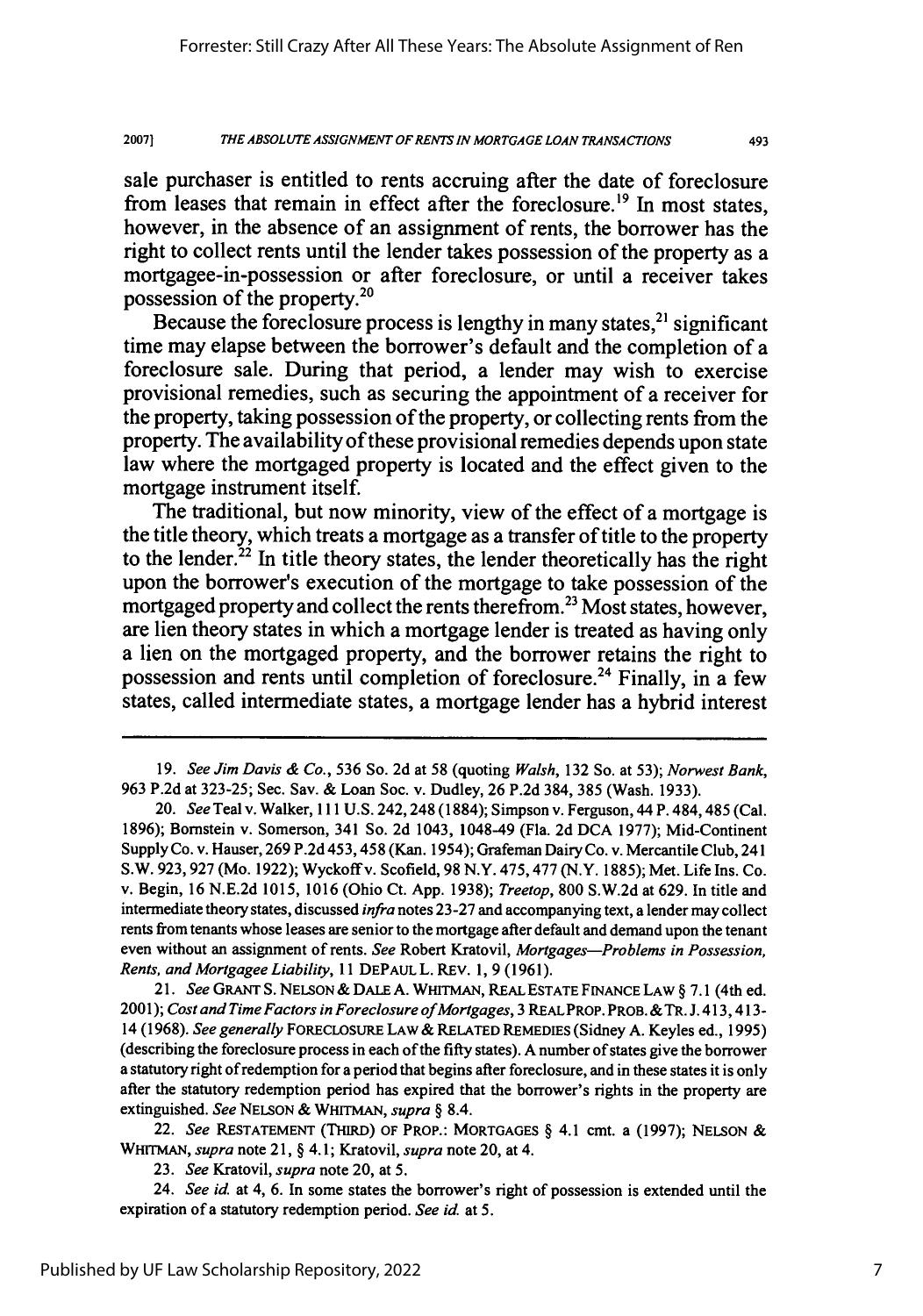**494** *FLORIDA LAW REVIEW* **[Vol. 59**

that gives the lender the right to take possession of the property and collect rents after the borrower's default.<sup>25</sup>

As a practical matter, the differences between title, lien, and intermediate theory states may not be so great as they would first appear. In many lien theory states, a lender has the right to take possession of the property and collect rents after default if the mortgage has a provision to that effect.<sup>26</sup> In title theory states, a borrower and lender will generally agree to permit the borrower to remain in possession of the property at least until default.<sup>27</sup> Therefore, borrowers and lenders contractually adopt the treatment of the intermediate theory states in title theory states and in those lien theory states in which it is permissible, giving the lender the right to take possession of the property and to begin collecting rents upon default.

In most states, therefore, a lender may collect rents upon default by taking possession of the mortgaged property. Rents collected by a lender in possession of mortgaged property must be applied to pay expenses of operating and maintaining the property and to the payment of the indebtedness secured by the mortgage.<sup>28</sup> Even if the lender is not permitted to take possession of the mortgaged property, the lender has the right to the appointment of a receiver for the property upon making the required showing to a court of the necessity therefor.<sup>29</sup> The remedies of possession by a lender or receivership are necessary for a lender if the borrower is wasting or mismanaging the mortgaged property.<sup>30</sup> However, lenders usually want the ability upon a default to control rents without taking possession of the property or obtaining the appointment of a receiver, 31 and lenders therefore typically require the borrower to execute an assignment of rents in an attempt to make this remedy available.<sup>32</sup>

Assignments of rents are recognized as valid and enforceable in every jurisdiction regardless of the mortgage theory that the jurisdiction has adopted, but they receive widely varying treatment in different

*<sup>25.</sup> See id.* at 4, 6. *See generally* NELSON & **WHITMAN,** *supra* note 21, §§ 4.1-4.3.

<sup>26.</sup> *See, e.g.,* Kinnison v. Guar. Liquidating Corp., 115 P.2d 450, 452 (Cal. 1941); Topeka Sav. Ass'n v. Beck, 428 P.2d 779, 782 (Kan. 1967); Cent. Sav. Bank v. First Cadco Corp., 181 N.W.2d 261, 264 (Neb. 1970); Carlquist v. Coltharp, 248 P. 481, 483 (Utah 1926).

<sup>27.</sup> Massachusetts is a title theory state, *see* J & W Wall Sys., Inc. v. Shawmut First Bank & Trust Co., 594 N.E.2d 859, 860 n.3 (Mass. 1992), but the borrower has a statutory right to remain in possession until default in the absence of an agreement to the contrary, *see* MASS. GEN. LAWS ch. 183, § 26 (2006).

<sup>28.</sup> *See* NELSON & WHITMAN, *supra* note 21, § 4.27.

<sup>29.</sup> *See infra* notes 83-86 and accompanying text.

<sup>30.</sup> *See* NELSON & WHITMAN, *supra* note 21, § 4.34.

<sup>31.</sup> For a discussion of the disadvantages to a lender of the mortgagee-in-possession and receivership remedies, see Part II.B.

<sup>32.</sup> *See* NELSON & WHITMAN, *supra* note 21, § 4.35.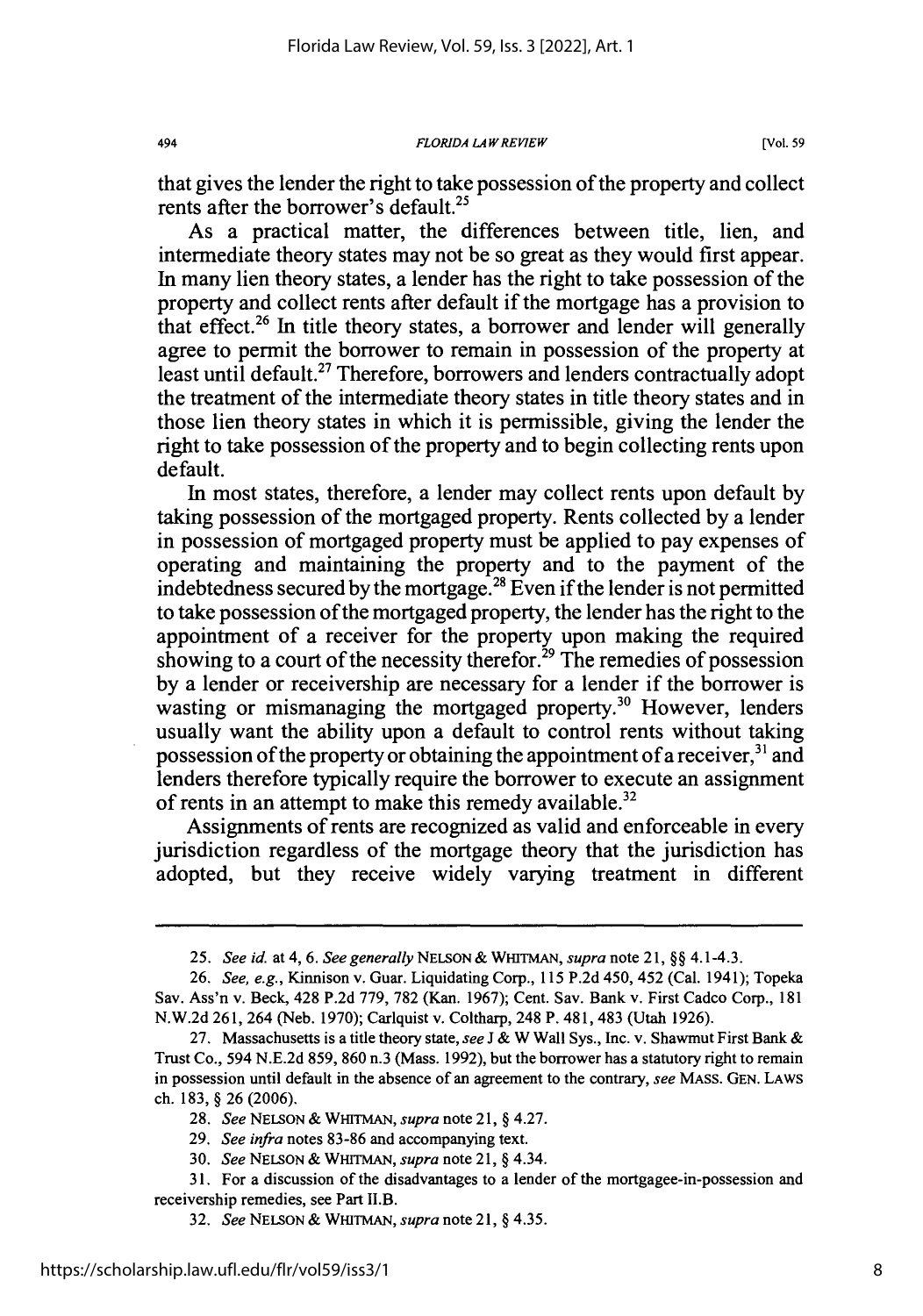495

jurisdictions.<sup>33</sup> States vary in the steps required for perfection of a  $\frac{1}{2}$  collateral assignment of rents<sup>34</sup> and in the methods permitted for enforcement.<sup>35</sup> Most states recognize and give effect to an absolute assignment of rents, $36$  but some states do not recognize the absolute assignment of rents or treat it the same as a collateral assignment of rents.<sup>37</sup> In many states, a collateral assignment of rents will not accomplish the lender's objectives because of problems relating to perfection, enforcement, and the lender's access to collected rents.<sup>38</sup> As a result, lenders often require the borrower to give an absolute assignment of rents.

## II. DEFICIENCIES OF THE COLLATERAL ASSIGNMENT OF RENTS

## *A. The Perfection Problem*

The issues that arise with respect to perfection of a security interest in rents are best understood **by** first examining perfection of other types of security interests. Security interests in personal property become effective between the parties upon creation but must be perfected if the secured party is to have "maximum... protection against third parties, including

In some states the absolute assignment is treated as creating a security interest, albeit a different type of security interest from a collateral assignment, and other courts treat an absolute assignment of rents as a transfer to the lender of the borrower's interest in the rents. *See infra* Part IV.A.

37. *See, e.g.,* CAL. **CIV.** CODE § 2938(a) (West 2006); *In re* Century Inv. Fund VIII Ltd. P'ship., 937 F.2d 371, 377 (7th Cir. 1991) (applying Wisconsin law); Drummond v. Farm Credit Bank of Spokane *(In re* Kurth Ranch), **110** B.R. 501, 506 (Bankr. D. Mont. 1990).

38. *See infra* Part **11.**

<sup>33.</sup> *See* id.

<sup>34.</sup> *See infra* Part II.A.

<sup>35.</sup> *See infra* Part II.B.

<sup>36.</sup> *See, e.g.,* FDIC v. Int'l Prop. Mgmt., 929 F.2d 1033, 1038 (5th Cir. 1991) (applying Texas law); Equitable Mortgage Co. v. Fishman *(In re* Charles D. Stapp of Nev., Inc.), 641 F.2d 737, 740 (9th Cir. 1981) (applying Nevada law); Fid. Bankers Life Ins. Co. v. Williams *(In re* O'Neill Euters, Inc.), 506 F.2d 1242, 1243-44 (4th Cir. 1974) (applying Virginia law); First Fid. Bank, N.A. v. Eleven Hundred Metroplex Assocs., 190 B.R. 510,511-12 (Bankr. S.D.N.Y. 1995); First Fed. Sav. of Ark. v. City Nat'l Bank of Fort Smith, Ark., 87 B.R. 565, 567-68 (Bankr. W.D. Ark. 1988); *In re* Kingsport Ventures, L.P., 251 B.R. 841, 846 (Bankr. E.D. Tenn. 2000) (citing Am. Trust & Banking Co. v. Twinam, 216 S.W.2d 314,319 (Tenn. 1948)); Robin Assocs. v. Metro. Bank & Trust Co. *(In re* Robin Assocs.), 275 B.R. 218, 221 (Bankr. W.D. Pa. 2001); *In re* Carter, 126 B.R. 811, 813 (Bankr. M.D. Fla. 1991); *In re* Galvin, 120 B.R. 767, 771-72 (Bankr. D. Vt. 1990); *In re* Gould, 78 B.R. 590, 592 (Bankr. D. Idaho 1987); *In re* P.M.G. Props., 55 B.R. 864, 869 (Bankr. E.D. Mich. 1985); HomeCorp v. Secor Bank, 659 So. 2d 15, 20 (Ala. 1994); Vector Realty Group, Inc. v. 711 Fourteenth St., Inc., 711 A.2d 1265, 1267 (D.C. 1998); Haw. Nat'l Bank v. Cook, 58 P.3d 60,68 (Haw. 2002); MetLife Capital Fin. Corp. v. Wash. Ave. Assocs. L.P., 732 A.2d 493, 503 (N.J. 1999); 801 Nolana, Inc. v. RTC Mortgage Trust 1994-S6, 994 S.W.2d 751, 754-56 (Tex. App. 1997).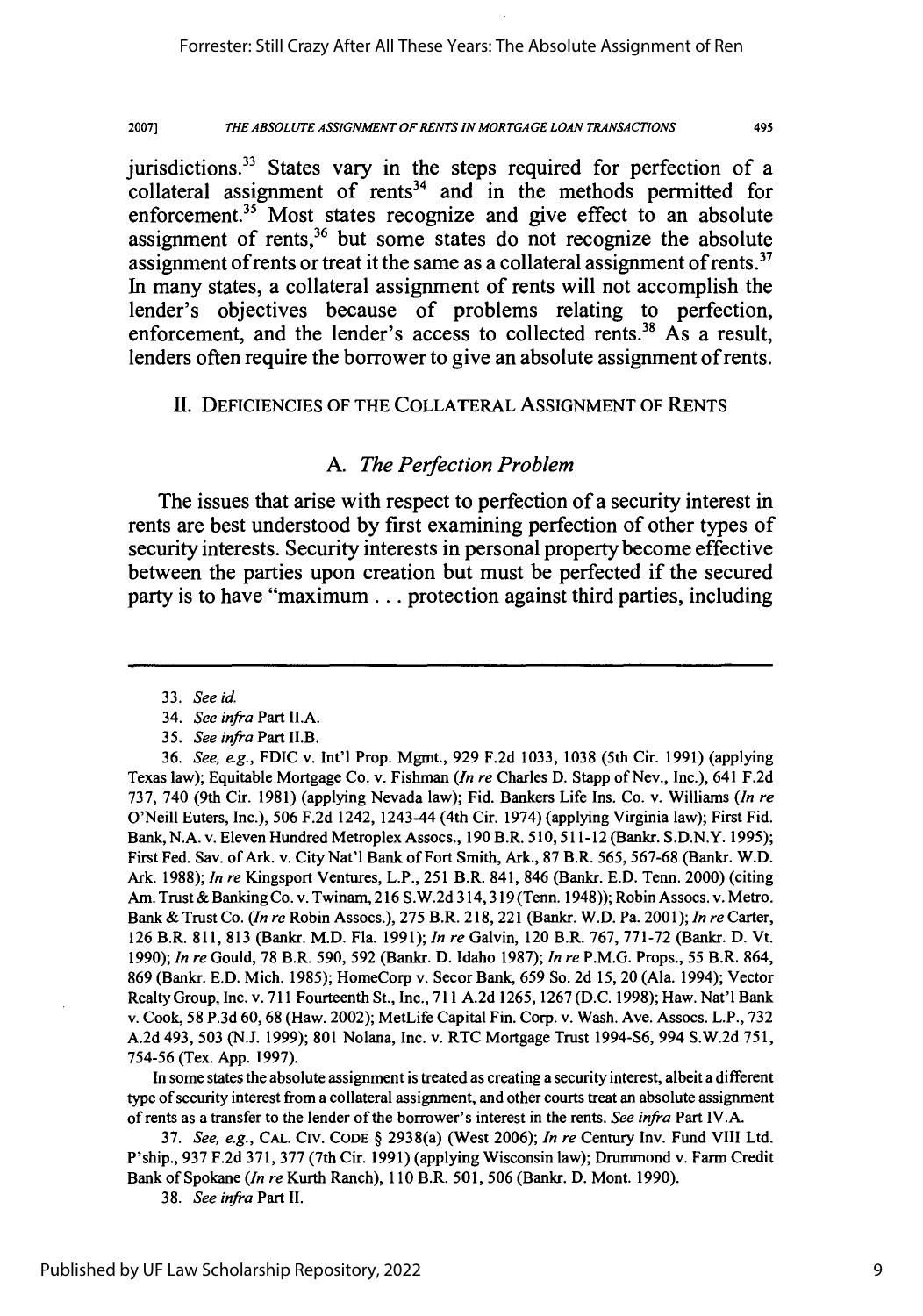the trustee in bankruptcy."39 Under Article 9 of the Uniform Commercial Code (UCC), the method of perfection is determined by the type of collateral, but the more common means of perfection include filing a financing statement or taking possession of the collateral.<sup>40</sup> Both filing and possession give notice of the security interest.<sup>41</sup>

The term "perfection" is not typically used with respect to security interests in real property, but comparable concepts exist. A creditor with a lien on real property gets maximum protection against third parties and obtains priority over other creditors by recording the lien in the real property records.<sup>42</sup> Recordation in the context of real property, like perfection in the context of Article 9, is a step that is designed to give notice to third parties of the creditor's interest in the property.

Perfection of assignments of rents has caused a great deal of confusion. Under the traditional common law approach, a collateral assignment of rents creates what is called an "inchoate"<sup>43</sup> lien that is not perfected until the lender takes whatever action is required to enforce the assignment of rents.<sup>44</sup> Several states<sup>45</sup> and a number of federal courts interpreting state law<sup>46</sup> still follow this approach. To make matters worse for lenders, states that follow the common law approach to perfection may also require

*41. See id.*

42. *See* **RESTATEMENT** (THIRD) OF PROP.: MORTGAGES § 4.2 cmt. b (1997).

43. "Inchoate" means "[p]artially completed or imperfectly formed; just begun." BLACK'S LAW DICTIONARY 776 (8th ed. 2004).

*44. See* O'Neal Steel, Inc. v. **E** B Inc. *(In re* Millette), 186 **F.3d** 638, 641 (5th Cir. 1999).

45. *See, e.g.,* Bevins v. Peoples Bank & Trust Co., **671 P.2d** 875, 879 (Alaska **1983);** Martinez v. Cont'l Enters., **730** P.2d 308, **316** (Colo. 1986) (en banc); Taylor v. Brennan, 621 S.W.2d 592, 594 (Tex. 1981).

*46. See O'Neal Steel,* **186** F.3d at 641 n.6 (citing *In re* Century Inv. Fund VIII L.P., **937 F.2d 371, 377** (7th Cir. 1991) (applying Wisconsin law); *In re* **1301** Conn. Ave. Assocs., 126 B.R. 1, **3** (Bankr. D.D.C. 1991) (applying D.C. law); First Fed. Say. & Loan Assoc. of Toledo v. Hunter *(In re* Sam A. Tisci, Inc.), **133** B.R. 857, 859 (Bankr. N.D. Ohio 1991) (applying Ohio law); Condor One, Inc. v. Turtle Creek, Ltd. *(In re* Turtle Creek, Ltd.), 194 B.R. 267, 278 (Bankr. **N.D.** Ala. 1996) (applying Alabama law); *In re* Mews Assocs., L.P., 144 B.R. 867, 868-69 (Bankr. W.D. Mo. 1992) (applying Missouri law); Drummond v. Farm Credit Bank of Spokane *(In re* Kurth Ranch), 110 B.R. 501, 506 (Bankr. D. Mont. 1990) (applying Montana law); Armstrong v. United States *(In re* Neideffer), 96 B.R. 241, 243 (Bankr. D.N.D. 1988) (applying North Dakota law); Ziegler v. First Nat'l Bank of Volga *(In re* Ziegler), 65 B.R. 285, 287 (Bankr. D.S.D. 1986) (applying South Dakota law)). *But* cf. Vienna Park Props. v. United Postal Sav. Ass'n *(In re* Vienna Park Props.), 976 F.2d 106, 112-13 (2d Cir. 1992) (holding security interest in rents was inchoate under Virginia law but nevertheless perfected); *In re* Park at Dash Point L.P., 121 B.R. 850, 855 (Bankr. W.D. Wash. 1990) (holding security interest inchoate but perfected), *aff'd sub nom*. Steinberg v. Crossland Mortgage Corp. *(In re* Park at Dash Point L.P.), 152 B.R. 300 (Bankr. W.D. Wash. 1991), *aftd,* 985 F.2d 1008 (9th Cir. 1993).

**<sup>39.</sup>** JAMES J. WHITE& ROBERTS. SUMMERS, UNIFORM COMMERCIALCODE § 22-1, at **748** (5th ed. 2000).

<sup>40.</sup> *See id.* § 22-4, at 757-58.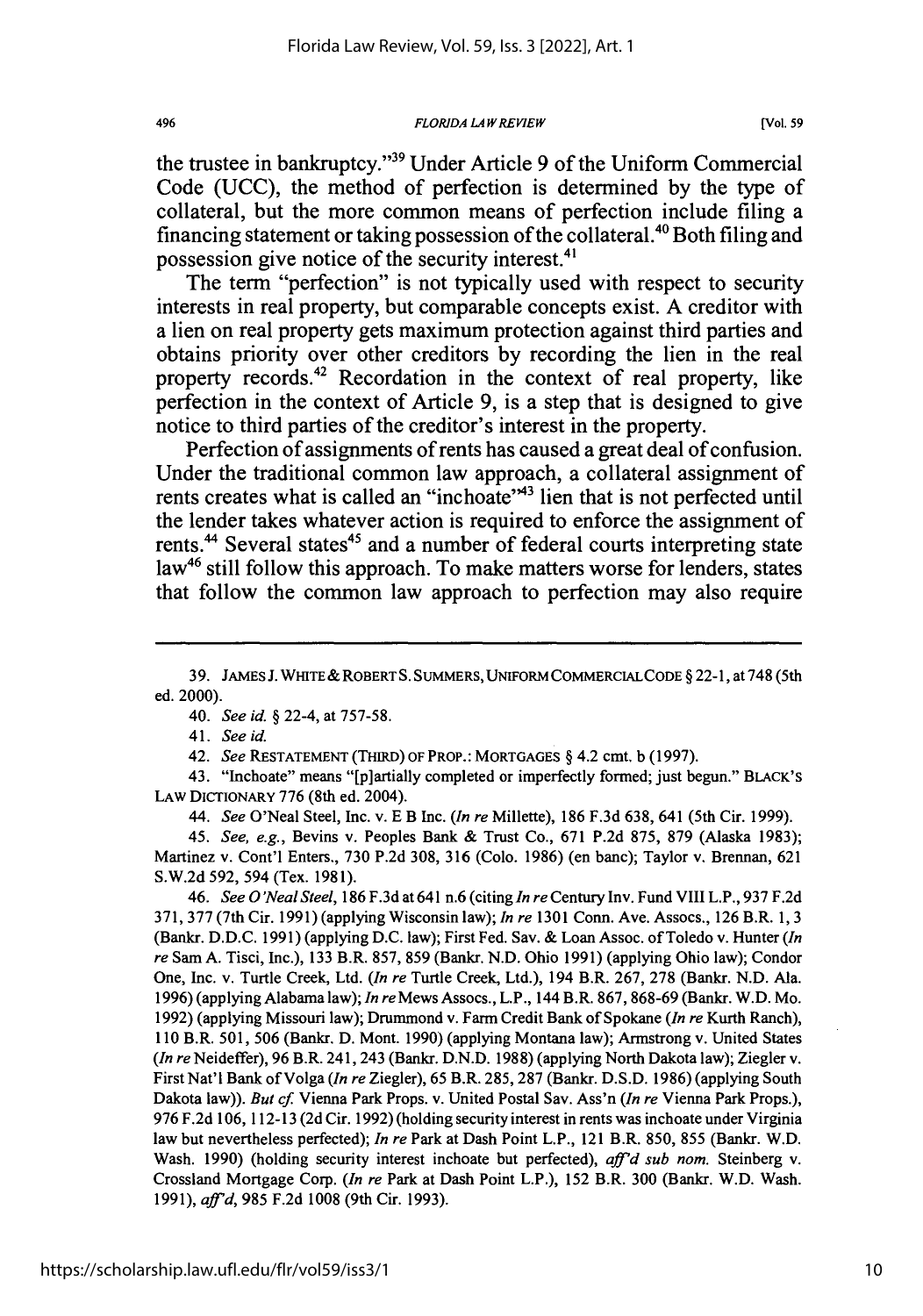497

burdensome action for enforcement.<sup>47</sup> Therefore, the lender does not have a perfected security interest in rents until the lender takes possession of the property or takes some other burdensome action such as obtaining the appointment of a receiver.4" Typical of this troublesome approach is *Taylor v. Brennan*, in which the Texas Supreme Court held that a collateral assignment of rents is inchoate and "does not become operative until the mortgagee obtains possession of the property, or impounds the rents, or secures the appointment of a receiver, or takes some other similar action."<sup>49</sup>

Most states, whether by statute<sup>50</sup> or judicial decision.<sup>51</sup> have now adopted the modem approach that perfection of an assignment of rents is accomplished by recordation. Perfection in these states, therefore, is analogous to perfection under Article 9 of the U.C.C. and perfection of a mortgage lien. Filing a financing statement or recording an instrument in the real property records is the step by a lender that gives notice to the world of the security interest or lien. Similarly, recording an assignment of rents in the real property records gives notice of the security interest in rents and thus perfects the security interest.

Nevertheless, in a significant minority of states, a recorded collateral assignment of rents is not treated as perfected until the lender takes steps to enforce the security interest.<sup>52</sup> As a result, in a priority contest between a mortgage lender with a recorded but unenforced assignment of rents and ajudgment lien creditor who has served a writ of garnishment on rents, the judgment lien creditor will win.<sup>53</sup> The Court of Appeals for the Fifth Circuit, in criticizing the common law approach stated: "This leads to a bizarre result: A mortgagee, which has done all it could to secure its interest in the rents, loses priority to a judgment creditor who had constructive knowledge by the recordation of the mortgagee's assignment of rents."<sup>54</sup> This result defeats the public policy concerns underlying

*52. See supra* notes 45-46 and accompanying text.

*<sup>47.</sup> See infra* Part II.B for a discussion of permitted methods of enforcement.

<sup>48.</sup> *See Taylor,* 621 S.W.2d at 594.

<sup>49.</sup> *Id.* The court has not elaborated on what "other similar action" might include.

<sup>50.</sup> *See, e.g.,* **CAL. CIV. CODE** § 2938(b) (West 2006); **DEL. CODE ANN.** tit. **25,** § 2121(a) (2006); **FLA. STAT.** § 697.07(2) (2006); KAN. **STAT. ANN.** § 58-2343(b) (2006); MD. CODE **ANN.,** REAL PROP. § 3-204 (West 2006); NEB. REV. STAT. § 52-1704 (2006); N.C. GEN. **STAT.** § 47-20(c) (2006); **TENN. CODE ANN.** § 66-26-116(a) (2006); VA. **CODE ANN.** § 55-220.1 (2006); WASH. REV. **CODE** § 7.28.230(3) **(2006).**

*<sup>51.</sup> See, e.g., 0 'Neal Steel,* 186 F.3d at 642 n.7 (citing Travelers Ins. Co. v. First Nat'l Bank of Blue Island, **621 N.E.2d** 209,214-15 (Ill. App. Ct. 1993); Teachers Ins. & Annuity Ass'n of Am. v. Okla. Tower Assocs. L.P., 798 P.2d 618, 622 (Okla. 1990)).

<sup>53.</sup> *See, e.g., O'Neal Steel,* 186 F.3d at 642.

*<sup>54.</sup>* Id.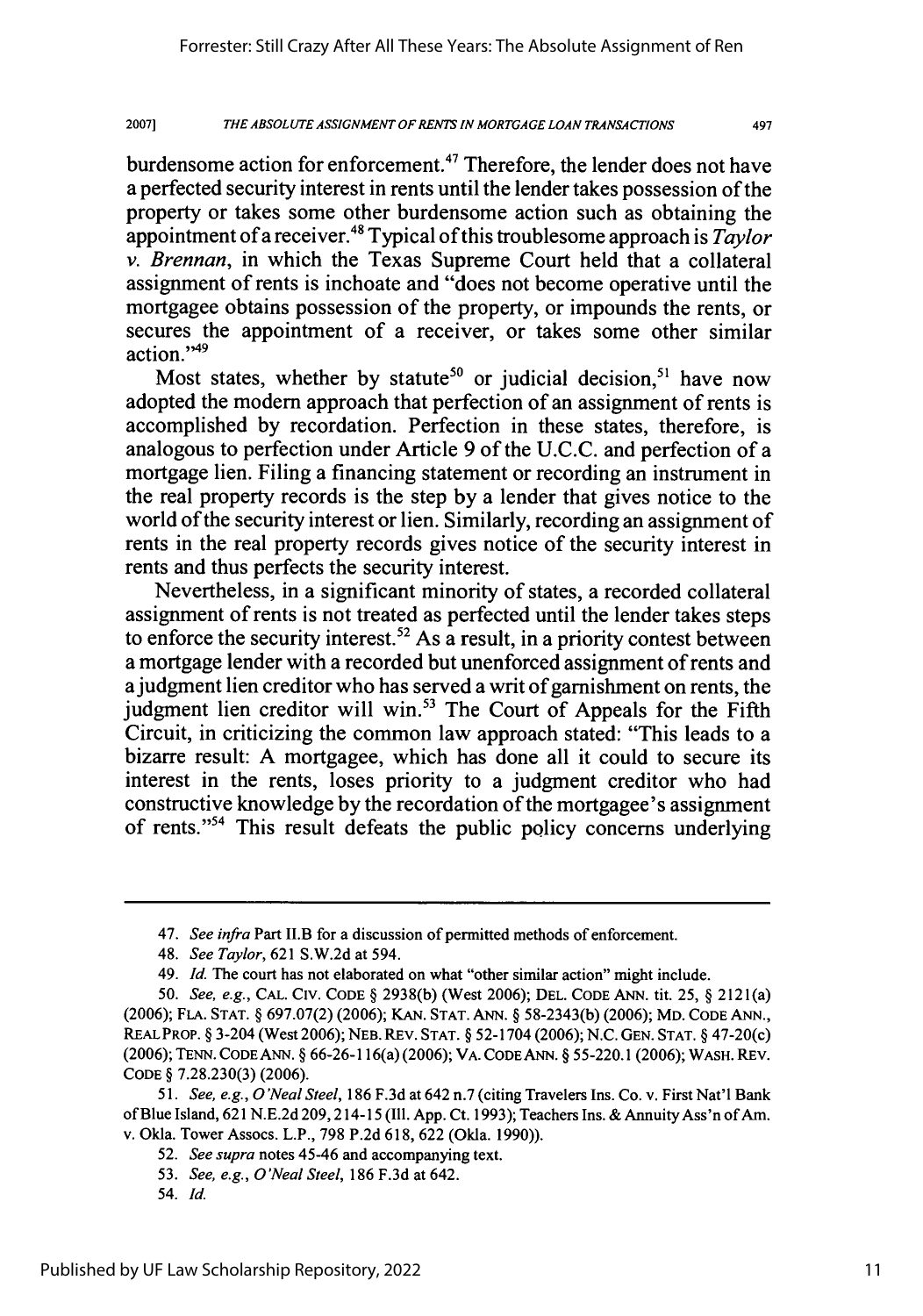*FLORIDA LAW REVIEW*

**[Vol. 59**

recording acts.<sup>55</sup>

498

Before the Bankruptcy Reform Act of 1994,<sup>56</sup> the confusion over perfection of assignments of rents created havoc in the bankruptcy courts.<sup>57</sup> The Bankruptcy Code gives a trustee in bankruptcy, as well as a debtor in possession, the power to avoid transfers to the same extent as a bona fide purchaser of real property from the debtor or a lien creditor of the debtor.<sup>58</sup> Therefore, the trustee or debtor in possession can avoid an unrecorded transfer of an interest in real property or an unperfected security interest. In bankruptcy cases, courts look to state law to determine the extent of property rights, including a mortgage lender's rights to rents.<sup>59</sup> Thus, depending on state law or a federal court's interpretation of state law, courts in bankruptcy cases adopted different approaches to the issue of whether the trustee or debtor in possession could avoid a mortgage lender's assignment of rents that was recorded but not yet enforced.<sup>60</sup> Some courts determined that the trustee could avoid the lender's interest in rents if state law required enforcement for perfection.<sup>61</sup> Other courts permitted the

56. Pub. L. No. 103-394, 108 Stat. 4106 (1994) (codified as amended in scattered sections **of** 11 U.S.C.).

57. *See Forrester, supra* note 2, at 354-55 n.21 ("The author found more than 300 bankruptcy cases reported from 1980 to [1993] involving the issue of rents.").

58. *See* 11 U.S.C. § 544(a) (2000).

*59. See* Butner v. United States, 440 U.S. 48, 54-55 (1979). In *Butner,* the U.S. Supreme Court said,

Property interests are created and defined by state law. Unless some federal interest requires a different result, there is no reason why such interests should be analyzed differently simply because an interested party is involved in a bankruptcy proceeding. Uniform treatment of property interests by both state and federal courts within a State serves to reduce uncertainty, to discourage forum shopping, and to prevent a party from receiving "a windfall merely by reason of the happenstance ofbankruptcy." The justifications for application of state law are not limited to ownership interests; they apply with equal force to security interests, including the interest of a mortgagee in rents earned by mortgaged property.

*Id.* at 55 (quoting Lewis v. Mfrs. Nat'l Bank, 364 U.S. 603, 609 (1961)). The Court has continued to follow its mandate set forth in *Butner* under the current Bankruptcy Code. *See* Raleigh v. Ill. Dep't of Revenue, 530 U.S. 15, 20 (2000); Nobelman v. Am. Sav. Bank, 508 U.S. 324, 329 (1993).

60. *See* Forrester, *supra* note 2, at 386-92.

61. *See, e.g.,* Glessner v. Union Nat'l Bank & Trust Co. *(In re* Glessner), 140 B.R. 556, 561 (Bankr. **D.** Kan. 1992), *superseded by statute,* KAN. STAT. **ANN.** § 58-2343 (2005); Drummond v. Farm Credit Bank *(In re* Kurth Ranch), 110 B.R. 501, 506 (Bankr. D. Mont. 1990); *In re* Multi-Group III Ltd. P'ship, 99 B.R. 5, 10 (Bankr. D. Ariz. 1989); *In re* TM Carlton House Partners, Ltd., 91 B.R. 349, 357 (Bankr. E.D. Pa. 1988); *In re* Ass'n Ctr. Ltd. P'ship, 87 B.R. 142, 147 (Bankr. W.D. Wash. 1988), *superseded by statute,* WASH. REV. CODE § 7.28.230(3) (2006); *In re* Hamlin's Landing Joint Venture, 77 B.R. 916, 919-20 (Bankr. M.D. Fla. 1987), *superseded by statute, FLA.* STAT. § 697.07 (2006); Exch. Nat'l Bank v. Gotta *(In re* Gotta), 47 B.R. 198, 203 (Bankr. W.D.

<sup>55.</sup> *See id.*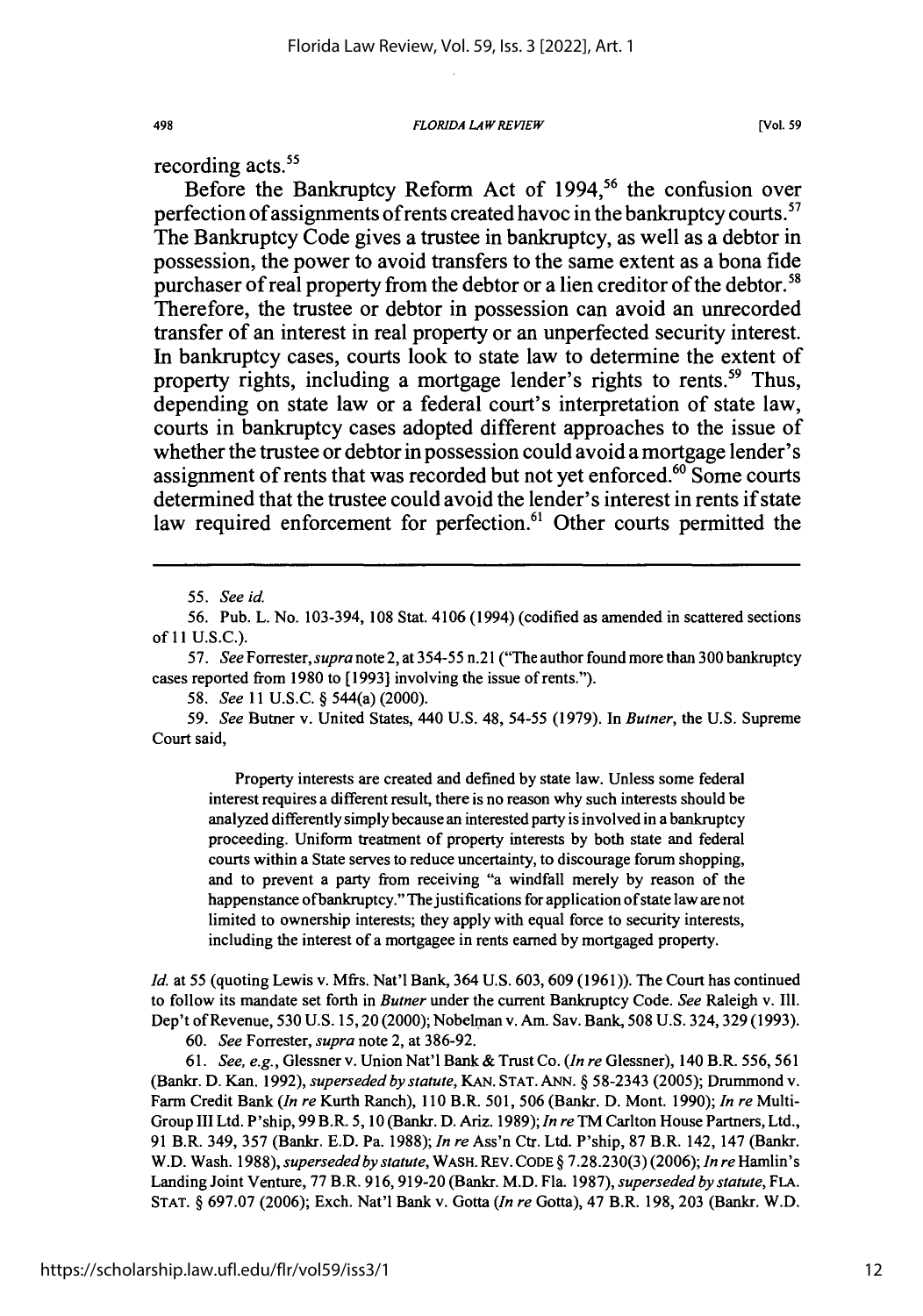499

lender to perfect the assignment of rents **by** filing a notice in the bankruptcy court, even if it was treated as unperfected under state law before the bankruptcy filing.62 **A** third group of courts found that a properly recorded assignment of rents was perfected and thus would not permit the trustee to avoid the lender's interest in rents.<sup>63</sup>

Congress addressed this issue in the Bankruptcy Reform Act of 1994' **by** amending **§ 552(b)** of the Bankruptcy Code.65 According to the

62. *See, e.g.,* Casbeer v. State Fed. Sav. & Loan Ass'n of Lubbock *(In re* Casbeer), 793 F.2d 1436, 1443 (5th Cir. 1986); Wolters Viii., Ltd. v. Vill. Props., Ltd. *(In re* Vill. Props., Ltd.), 723 F.2d 441, 446-47 (5th Cir. 1984); Consol. Capital Income Trust v. Colter, Inc. *(In* re Consol. Capital Income Trust), 47 B.R. 1008, 1011 (Bankr. D. Colo. 1985); McCombs Props. VI, Ltd. v. First Tex. Sav. Ass'n *(In re* McCombs Props. VI, Ltd.), 88 B.R. 261,264 (Bankr. C.D. Cal. 1988); *In re* Mears, 88 B.R. 419, 421 (Bankr. S.D. Fla. 1988); *In re* Gelwicks, 81 B.R. 445,448 (Bankr. N.D. 111. 1987); FDIC v. Lancaster *(In re* Sampson), 57 BR. 304, 307 (Bankr. E.D. Tenn. 1986); United States v. Farrell *(In re* Fluge), 57 B.R. 451, 454 (Bankr. D.N.D. 1985).

63. *See, e.g.,* Steinberg v. Crossland Mortgage Corp. *(In re* Park at Dash Point L.P.), 985 F.2d 1008, 1011 (9th Cir. 1993); Vienna Park Props. v. United Postal Sav. Ass'n *(In re* Vienna Park Props.), 976 F.2d 106, 112-13 (2d Cir. 1992); J.H. Streiker & Co. v. SeSide Co. *(In re* SeSide Co.), 152 B.R. 878, 885 (Bankr. E.D. Pa. 1993); Nw. Nat'l Life Ins. Co. v. Metro Square *(In re* Metro Square), 106 B.R. 584, 588 (Bankr. D. Minn. 1989); *In re* Northport Marina Assocs., 136 B.R. 911, 919 (Bankr. E.D.N.Y. 1992); *In re* White Plains Dev. Corp., 136 B.R. 93, 95 (Bankr. S.D.N.Y. 1992); *In re* Rancourt, 123 B.R. 143,147 (Bankr. D.N.H. 1991); *In re* Somero, 122 B.R. 634, 638-39 (Bankr. D. Me. 1991); *In re* Raleigh/Spring Forest Apartments Assocs., 118 B.R. 42, 45 (Bankr. E.D.N.C. 1990).

64. Pub. L. No. 103-394, 108 Stat. 4106 (1994) (codified as amended in scattered sections of 11 U.S.C.).

65. 11 U.S.C.A. **§** 552(b)(2) (West 2007). Section 552(b)(2) now reads:

Except as provided in sections 363, 506(c), 522, 544, 545, 547, and 548 of this title, and notwithstanding section 546(b) of this title, if the debtor and an entity entered into a security agreement before the commencement of the case and if the security interest created **by** such security agreement extends to property of the debtor acquired before the commencement of the case and to amounts paid as rents of such property or the fees, charges, accounts, or other payments for the use or occupancy of rooms and other public facilities in hotels, motels, or other lodging properties, then such security interest extends to such rents and such fees, charges, accounts, or other payments acquired by the estate after the commencement of the case to the extent provided in such security agreement, except to any extent that the court, after notice and a hearing and based on the equities of the case, orders otherwise.

*Id.* The Act deleted "and by applicable nonbankruptcy law" after "security agreement" and added "and notwithstanding section 546(b) of this title" as shown above. The Act also rephrased "proceeds, product, offspring, rents, or profits of such property" to read "amounts paid as rents of such property or the fees, charges, accounts, or other payments for the use or occupancy of rooms and other public facilities in hotels, motels, or other lodging properties." Pub. L. No. 103-394, § 214(a), 108 Stat. 4106, 4126 (1994) (codified as amended at 11 U.S.C.A. § 552(b)).

Wis. 1985).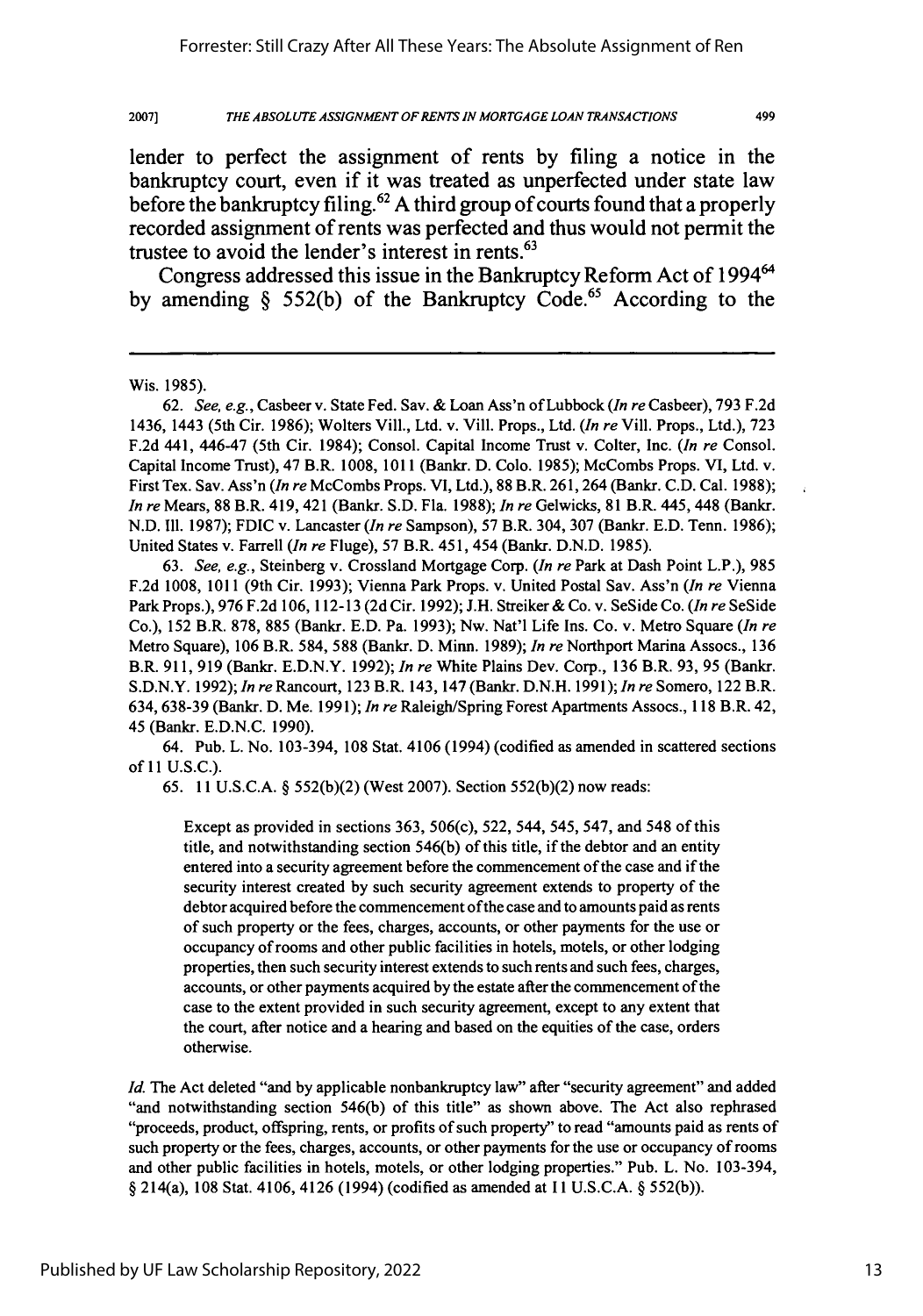#### *FLORIDA LAW REVIEW*

legislative history of the Act, the amendment "provides that lenders may have valid security interests in post-petition rents for bankruptcy purposes notwithstanding their failure to have fully perfected their security interest under applicable state law."<sup>66</sup> Thus, according to this legislative history, a bankruptcy trustee or debtor in possession should no longer be able to avoid properly recorded assignments of rents. Some commentators have disputed the effectiveness of the language of the current **§ 522(b)(2)** to resolve the perfection problem in bankruptcy, $67$  but the spate of litigation over this issue has subsided.

Under the law in a number of states, the perfection problem for a collateral assignment of rents persists. **A** solution, however, that lenders have found to the perfection problem is the absolute assignment of rents. An absolute assignment does not create an inchoate lien on rents and is effective upon default. 68 Therefore, even in those states that have equated perfection with enforcement for a collateral assignment of rents, courts have held that an absolute assignment does not require additional action **by** the lender in order to be perfected.<sup>69</sup> Consequently, lenders have an incentive to require an absolute assignment of rents rather than a collateral assignment in those states that retain the traditional common law approach to perfection. In other states, issues over enforcement may create that incentive.

### *B. The Enforcement Problem*

The method **by** which a collateral assignment of rents may be enforced varies from state to state. In some states, a lender may enforce a collateral assignment of rents **by** taking some nominal action, such as making demand on the borrower<sup>70</sup> or the tenants.<sup>71</sup> Other states may require

**68.** *See* O'Neal Steel, Inc. v. **E** B Inc. *(In re* Millett), **186 F.3d 638,** 643 (5th Cir. **1999).**

500

**<sup>66.</sup>** 140 **CONG.** REc. **H10752-01** (daily ed. Oct. 4, 1994) (statement of Rep. Brooks).

**<sup>67.</sup>** *See* Carlson, *supra* note **7,** at 1145; Freyermuth, *The New UARA, supra* note **7,** at **28;** Marvin **E.** Jacob et al., *An Analysis of the Provisions of the Bankruptcy Reform Act of 1994 Relating to Cases Administered Under Chapter 11,* 4 **J. BANKR.** L. **& PRAc 339, 370-73 (1995).**

**A** Texas bankruptcy court recently discussed the issue of perfection of a security interest in rents in the bankruptcy context without referring to the Bankruptcy Reform Act of 1994 (the 1994 Act). *See In re* Allen, **357** B.R. **103, 110** (Bankr. **S.D.** Tex. **2006).** The court cited and discussed pre-1994 Act cases as being authoritative with respect to the perfection issue. **Id.** The case cannot, however, be taken as holding that the 1994 Act did not resolve the perfection issue in bankruptcy because the court failed to even discuss the Act.

**<sup>69.</sup>** *See, e.g., id.;* Geary's Bottled Liquors Co. v. Independence One Fin. Servs. *(In re* Geary's Bottled Liquors Co.), 184 B.R. 408, 413 (Bankr. **D.** Mass. **1995).**

**<sup>70.</sup>** *See, e.g.,* **CAL. CIV. CODE §** 2938(c)(4) (West **2006);** United States v. Farrell *(In re* Fluge), **57** B.R. 451, 454 (Bankr. **D.N.D. 1985);** Bevins v. Peoples Bank **&** Trust Co., **671 P.2d 875, 879** (Alaska **1983);** Haw. Nat'l Bank v. Cook, **58 P.3d 60, 67-68** (Haw. 2002).

**<sup>71.</sup>** *See, e.g.,* **CAL. CIV. CODE §** 2938(c)(3); Imperial Gardens Liquidating Trust v. Nw.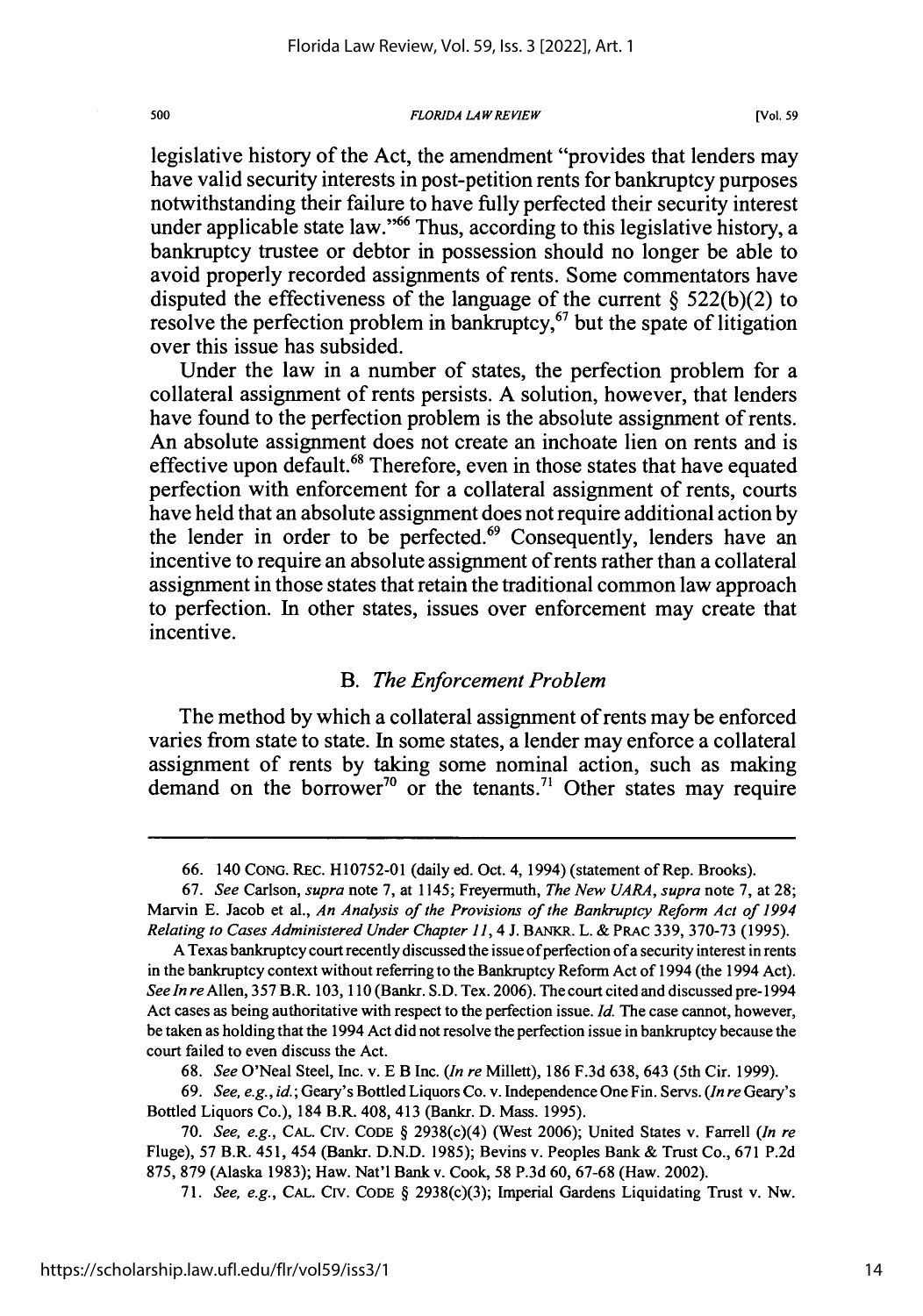501

somewhat more onerous action, such as filing a request for a receiver<sup>72</sup> or initiating a foreclosure proceeding.<sup>73</sup> To enforce a collateral assignment of rents in many states, however, the lender must take possession of the mortgaged property or take some action, such as obtaining the appointment of a receiver, that is considered the equivalent of taking possession of the property.<sup>74</sup>

Requiring a lender to take possession of mortgaged property or obtain the appointment of a receiver in order to enforce a collateral assignment of rents is a significant disadvantage to lenders. **A** lender must go to court to obtain the appointment of a receiver, $7<sup>5</sup>$  and obtaining possession of the mortgaged property requires judicial intervention as well, unless the borrower is willing to relinquish possession of the property voluntarily.<sup>76</sup> The delay can give a borrower time to collect and misapply rents.<sup>77</sup> In addition, when a lender becomes a mortgagee-in-possession, the lender faces potential liability that can exceed the amount of the mortgage debt. First, a lender in possession might face liability for environmental problems on the property.78 Second, the lender can be held liable to the

Commons, Inc. *(In reNw.* Commons, Inc.), 136 B.R. 215,218 (Bankr. E.D. Mo. 1991), *criticized in In re* Mews Assocs., L.P., 144 B.R. 867, 868 (Bankr. W.D. Mo. 1992); *Fluge,* 57 B.R. at 454; *Haw.* Nat'l Bank, 58 P.3d at 67-68.

72. *See, e.g., In re* Century Inv. Fund VIII Ltd. P'ship, 937 F.2d 371, 378 (7th Cir. 1991); *In re* Flower City Nursing Home, Inc., 38 B.R. 642, 645 (Bankr. W.D.N.Y. 1984).

73. *See, e.g.,* Martinez v. Cont'l Enters., 730 P.2d 308, 316 (Colo. 1986).

74. *See, e.g.,* Freedman's Sav. & Trust Co. v. Shepherd, 127 U.S. 494, 502-03 (1888) (requiring that the lender take actual possession, that a receiver take possession, or that the lender's demand for possession be refused); *In re* Park at Dash Point L.P., 121 B.R. 850, 856 (Bankr. W.D. Wash. 1990) (requiring the lender to obtain possession either directly or through a receiver), *aff'd sub nom.* Steinberg v. Crossland Mortgage Corp. *(In re* Park at Dash Point L.P.), 152 B.R. 300 (Bankr. W.D. Wash 1991), *aff'd,* 985 F.2d 1008 (9th Cir. 1993); Taylor v. Brennan, 621 S.W.2d 592, 594 (Tex. 1981) (requiring the lender to obtain possession, impound the rents, secure appointment of a receiver, or take some similar action).

75. *See* Fed. Home Loan Mortgage Corp. v. Spark Tarrytown, Inc., 829 F. Supp. 82, 85 (S.D.N.Y. 1993).

76. Although the mortgagee-in-possession remedy is designed to take effect withoutjudicial intervention, a lender may not use force to dispossess a borrower who refuses to give up possession of the mortgaged property.

77. A lender with a collateral assignment of rents cannot reach rents collected by the borrower during this period. *See infra* Part II.C.

78. The Comprehensive Environmental Response, Compensation, and Liability Act (CERCLA), 42 U.S.C.A. §§ 9601-9675 (West 2007), imposes liability upon owners and operators of hazardous waste sites. *Id.* § 9607(a). "Owner or operator" does not include "a lender that, without participating in the management of a... facility, holds indicia of ownership primarily to protect the security interest . . . in the . . . facility." *Id* § 9601(20)(E). CERCLA defines participation in management as "actually participating in the management or operational affairs of **a...** facility" and "does not include merely having the capacity to influence, or the unexercised right to control.., facility operations." *Id.* § 9601(20)(F). The statute includes within the meaning of the term the exercise of"decisionmaking control over the environmental compliance related to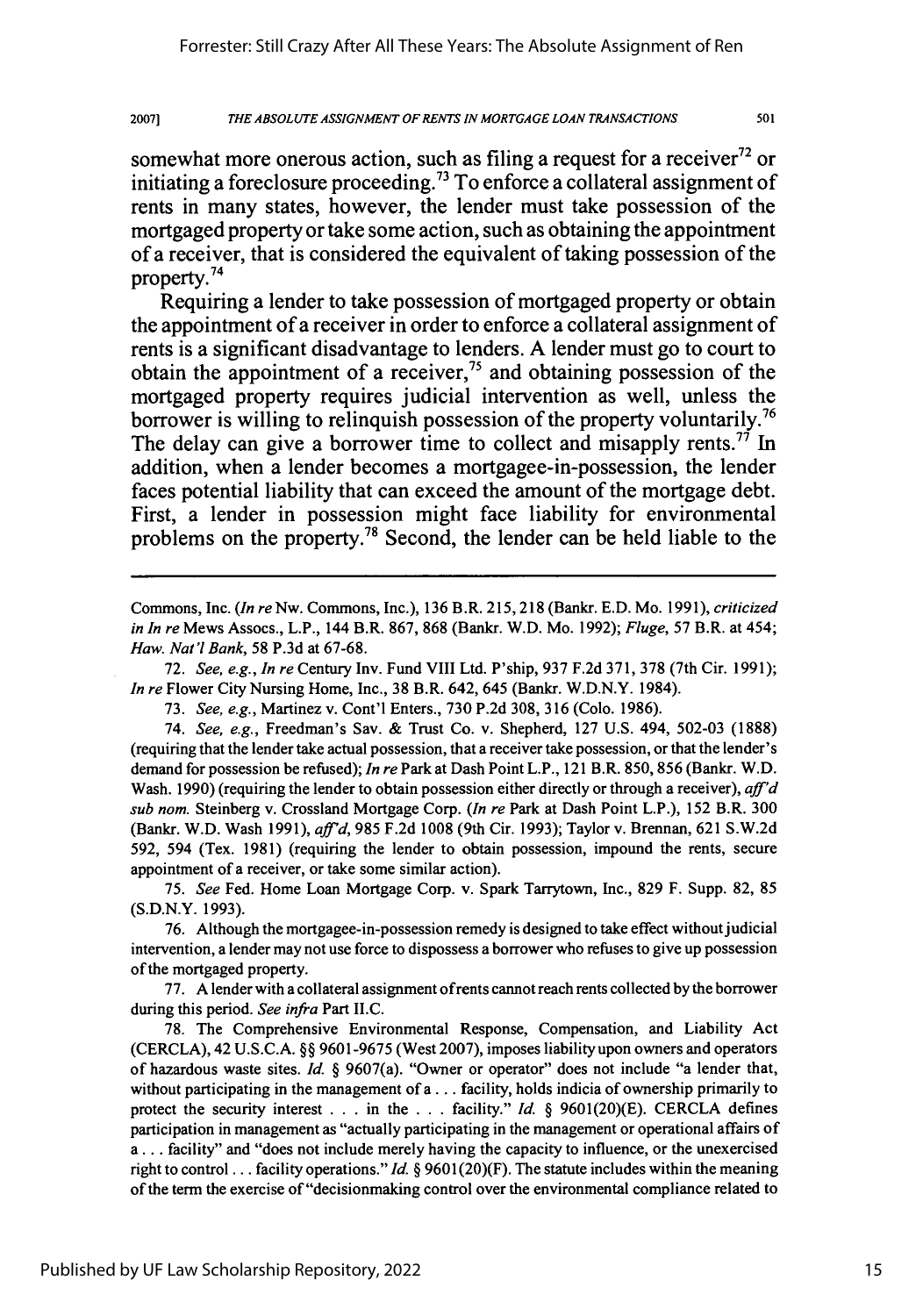### *FLORIDA LAWREVIEW*

borrower for mismanagement if the lender fails to "manage the property in a reasonably prudent and careful manner so as to keep it in a good state of preservation and productivity."<sup>79</sup> A mortgagee-in-possession is held to the standard of a "prudent" or "provident" owner.<sup>80</sup> Finally, the lender might be liable to third parties for injuries caused **by** dangerous conditions on the property.<sup>81</sup> For these reasons, lenders are generally hesitant to become mortgagees-in-possession.<sup>82</sup>

the .. **.**facility" or the exercise of "control at a level comparable to that of a manager of the **...** facility" if the borrower remains in possession of the facility. *Id.* Therefore, a lender's exercise of such control while in possession of the facility is probably within the scope of "participation in management."

The statute provides a safe harbor for a lender after foreclosure if the lender is attempting to sell the property as prescribed by the statute, id.  $\S$  9601(20)(F), but the rule provides no similar safe harbor for a lender in possession prior to foreclosure. Therefore, a mortgagee-in-possession is likely participating in the management of a facility and does not fit within the exemption from liability.

79. Myers-Macomber Eng'rs v. M.L.W. Constr. Corp., 414 A.2d 357, 360 (Pa. Super. Ct. 1979).

80. *See* United Nat'l Bank v. Parish, 750 A.2d 238, 241 (N.J. Super. Ct. Ch. Div. 1999) (quoting Essex Cleaning v. Amato, 317 A.2d 411, 412 (N.J. Super. Ct. App. Div. 1974)); Koury v. Sood, 62 A.2d 649, 653 (R.I. 1948); Bomar v. Smith, 195 S.W. 964, 980 (Tex. Civ. App. 1917); Coleman v. Hoffman, 64 P.3d 65, 68 (Wash. Ct. App. 2003); **RESTATEMENT** (THIRD) OF PROP.: **MORTGAGES,** § 4.1 cmt. c (1997).

*81. See* Daniels v. Hart, 118 Mass. 543,544 (1875); Barter & Co. v. Wheeler, 49 N.H. 9, 34 (1869); First Nat'l Bank v. Motor Club of Am. Ins. Co., 708 A.2d 69, 70 (N.J. Super. Ct. App. Div. 1997); Rogers v. Wheeler, 43 N.Y. 598, 603-04 (1871); Zisman v. City of Duquesne, 18 A.2d 95, 97 (Pa. Super. Ct. 1941); Sprague v. Smith, 29 Vt. 421, 425-26 (1857); *Coleman,* 64 P.3d at 68; **NELSON** & WHITMAN, *supra* note 21, § 4.26.

82. Even in states that permit enforcement of a collateral assignment of rents by less onerous action than taking possession, courts may consider the required action to be the equivalent of taking possession. *See* J.H. Streiker & Co. v. SeSide Co. *(In re* SeSide Co.), 152 B.R. 878, 883 (Bankr. E.D. Pa. 1993) (classifying a lender's service of demand notices on tenants as taking constructive possession); Imperial Gardens Liquidating Trust v. Nw. Commons, Inc. *(In re* Nw. Commons, Inc.), 136 B.R. 215, 218 (Bankr. E.D. Mo. 1991) (finding that a lender's notifications to tenants was "equivalent to taking possession"), *criticized in In re* Mews Assocs., L.P., 144 B.R. 867, 868 (Bankr. W.D. Mo. 1992); Spiotta v. Nat'l Grocery Co., 168 A. 159, 160 (Hudson County Ct. 1933) (finding constructive possession where lender had served notice on tenant demanding payment of rent to lender). As a result, the lender could be treated as a mortgagee-in-possession with the attendant risks and liabilities. *See* United Nat'l Bank v. Parish, 750 A.2d 238, 239-40 (N.J. Super. Ct. Ch. Div. 1999) (treating a lender who collected rents pursuant to an assignment of rents as a mortgagee-in-possession). However, most courts have held that simply collecting rents after making demand on the borrower or tenants without otherwise taking control of the property does not make a lender a mortgagee-in-possession. *See, e.g.,* Prince v. Brown, 856 P.2d 589, 590 (Okla. Civ. App. 1993); *Coleman,* 64 P.3d at 69-70; NELSON **&** WHITMAN, *supra* note **21,** § 4.25; *see also* Strutt v. Ontario Say. & Loan Ass'n, 105 Cal. Rptr. 395, 405 (Ct. App. 1973) (finding that a lender "who, after default, does no more than collect rents by means of a letter request to the tenants and who does not undertake management of the property is [not] a 'mortgagee-in-possession"'); Luther P. Stephens Inv. Co. v. Berry Schs., 3 S.E.2d 68, 71 (Ga. 1939) ("[T]he mere fact that the mortgagee receives the rents and profits does not constitute him a mortgagee-in-possession, unless he takes the rent in such a way as to take out of the hands of the mortgagor the management and control of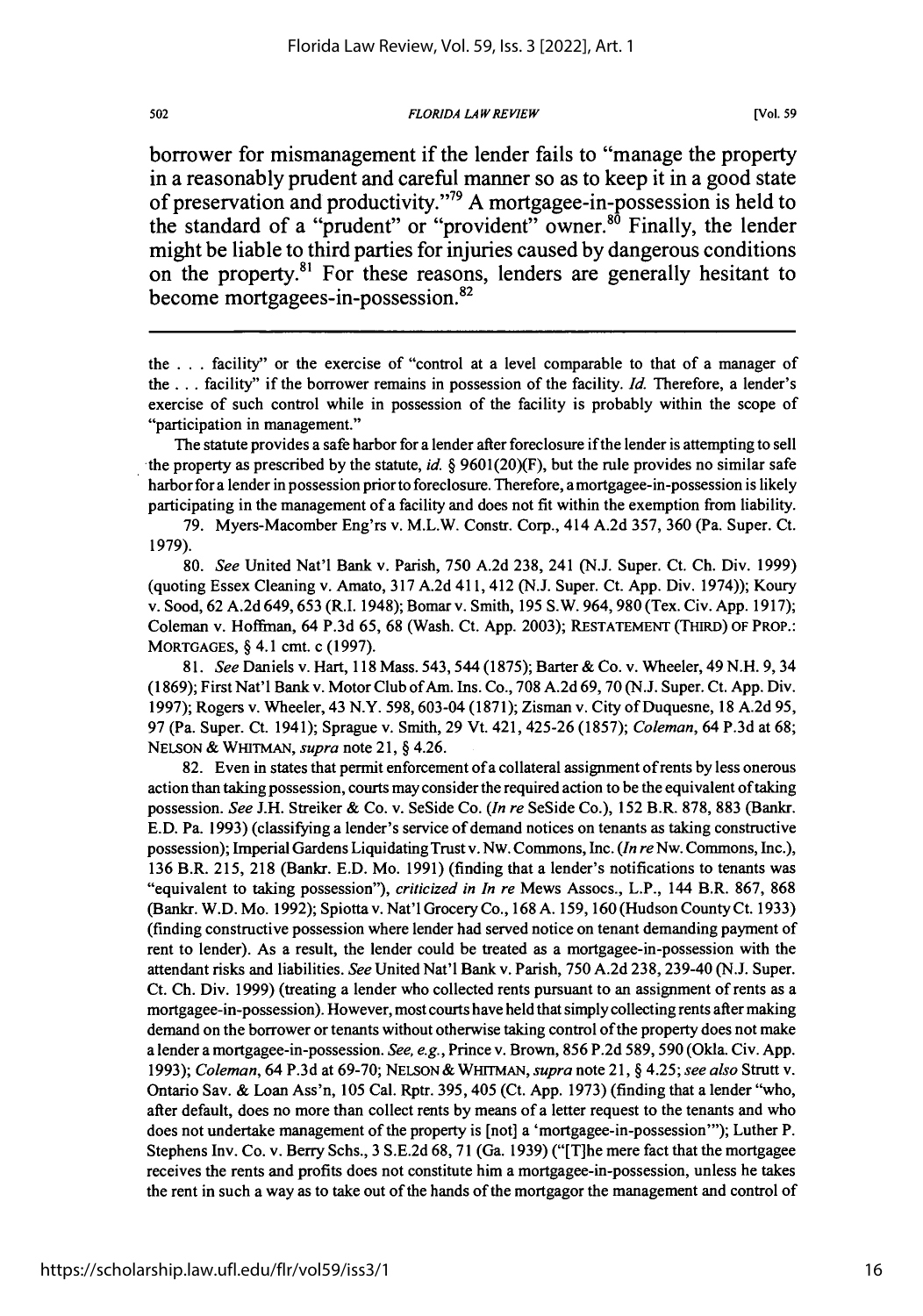20071

There are also disadvantages to the receivership remedy. First, a lender might find it difficult to make the necessary showing to a court that a receiver should be appointed. In many states, the insolvency of the borrower and inadequacy of the security are insufficient as the sole reasons for a receivership.<sup>83</sup> Some additional equitable ground for the receivership, "such as danger of loss, waste, destruction, or serious impairment of the property," must exist.<sup>84</sup> The effectiveness of a provision in loan documents entitling a lender to the appointment of a receiver varies from jurisdiction to jurisdiction. <sup>5</sup>**If** the lender does procure the appointment of a receiver, fees paid to the receiver reduce **funds** available for payment of the mortgage debt and a risk exists that the receiver will mismanage the property.86 Finally, in states that permit non-judicial foreclosure, a lender risks being deemed to have elected ajudicial foreclosure **by** going to court to obtain the appointment of a receiver.<sup>87</sup> Therefore, receivership may be undesirable to lenders as a means to control rents.

The absolute assignment of rents has provided a solution for lenders to the enforcement problem for collateral assignments of rents. An absolute assignment of rents gives the lender the right to collect rents automatically upon default.<sup>88</sup> Therefore, the lender can take control of rents upon default

85. The presence of a receivership clause in the mortgage has virtually no effect in some states. *See, e.g.,* Gage v. First Fed. Sav. & Loan Ass'n of Hutchinson, Kan., 717 F. Supp. 745, 750-51 (D. Kan. 1989); Dart v. W. Sav. & Loan Ass'n, 438 P.2d 407, 410-11 (Ariz. 1968); ANJ Future Invs., Inc. v. Alter, 756 So. 2d 153, 154 (Fla. 3d DCA 2000) (quoting Seasons P'ship I v. Kraus-Anderson, Inc., 700 So. 2d **60,** 61 (Fla. 2d DCA 1997); Aetna Life Ins. Co. v. Broecker, 77 N.E. 1092, 1092 (Ind. 1906); Hazeltine v. Granger, 7 N.W. 74, 75 (Mich. 1880). In other states, such a clause is helpful, but not conclusive, on the issue. *See* Barclays Bank of Cal. v. Superior Court, 137 Cal. Rptr. 743, 748 (Ct. App. 1977); Fleet Bank v. Zimelman, 575 A.2d 731, 734 (Me. 1990); Riverside Props. v. Teachers Ins. & Annuity Ass'n, 590 S.W.2d 736, 738 (Tex. Civ. App. 1979). Finally, in a few states, such a clause is enforceable by a lender without the necessity for a showing of any of the ordinary grounds for the appointment of a receiver. *See* MINN. STAT. § 559.17 (2006); Febbraro v. Febbraro, 416 N.Y.S.2d 59, 60 (N.Y. App. Div. 1979).

88. *See, e.g., Equitable Mortgage Co. v. Fishman <i>(In re Charles D. Stapp, of Nev., Inc.), 641* F.2d 737, 740 (9th Cir. 1981); Vector Realty Group, Inc. v. 711 Fourteenth St., Inc., 711 A.2d 1265, 1267 (D.C. 1998); Haw. Nat'l Bank v. Cook, 58 P.3d 60,67 (Haw. 2002); MetLife Capital Fin. Corp. v. Wash. Ave. Assocs. L.P., 732 A.2d 493, 503 (N.J. 1999); Taylor v. Brennan, 621

the estate."); Ireland v. U.S. Mortgage & Trust Co., 76 N.Y.S. 177, 182 (N.Y. App. Div. 1902) (finding that a lender's receipt of rents does not make the lender a mortgagee-in-possession), *aff'd,* 67 N.E. 1083 (1903).

<sup>83.</sup> *See, e.g.,* Grether v. Nick, 213 N.W. 304, 306 (Wis. 1927).

<sup>84.</sup> *Id.; see also* Totten v. Harlowe, 90 F.2d 377, 380 (D.C. Cir. 1937); Atco Constr. & Dev. Corp. v. Beneficial Say. Bank, F.S.B., 523 So. 2d 747, 750 (Fla. 5th DCA 1988); First Nat'l Bank of Joliet v. Ill. Steel Co., 51 N.E. 200, 202 (Ill. 1898); Crowley v. Valley W. Water Co., 882 P.2d 1022, 1026 (Mont. 1994); Cortleyeu v. Hathaway, 11 N.J. Eq. 39,43 (N.J. Ch. 1855). *See generally* NELSON & WHITMAN, *supra* note 21, § 4.34 (discussing the basis for appointment of a receiver in title and lien jurisdictions).

<sup>86.</sup> *See* **RESTATEMENT** (THIRD) OF PROP.: **MORTGAGES** § 4.3 cmt. e (1997).

<sup>87.</sup> *See* First S. Props., Inc. v. Vallone, 533 S.W.2d 339, 341-42 (Tex. 1976).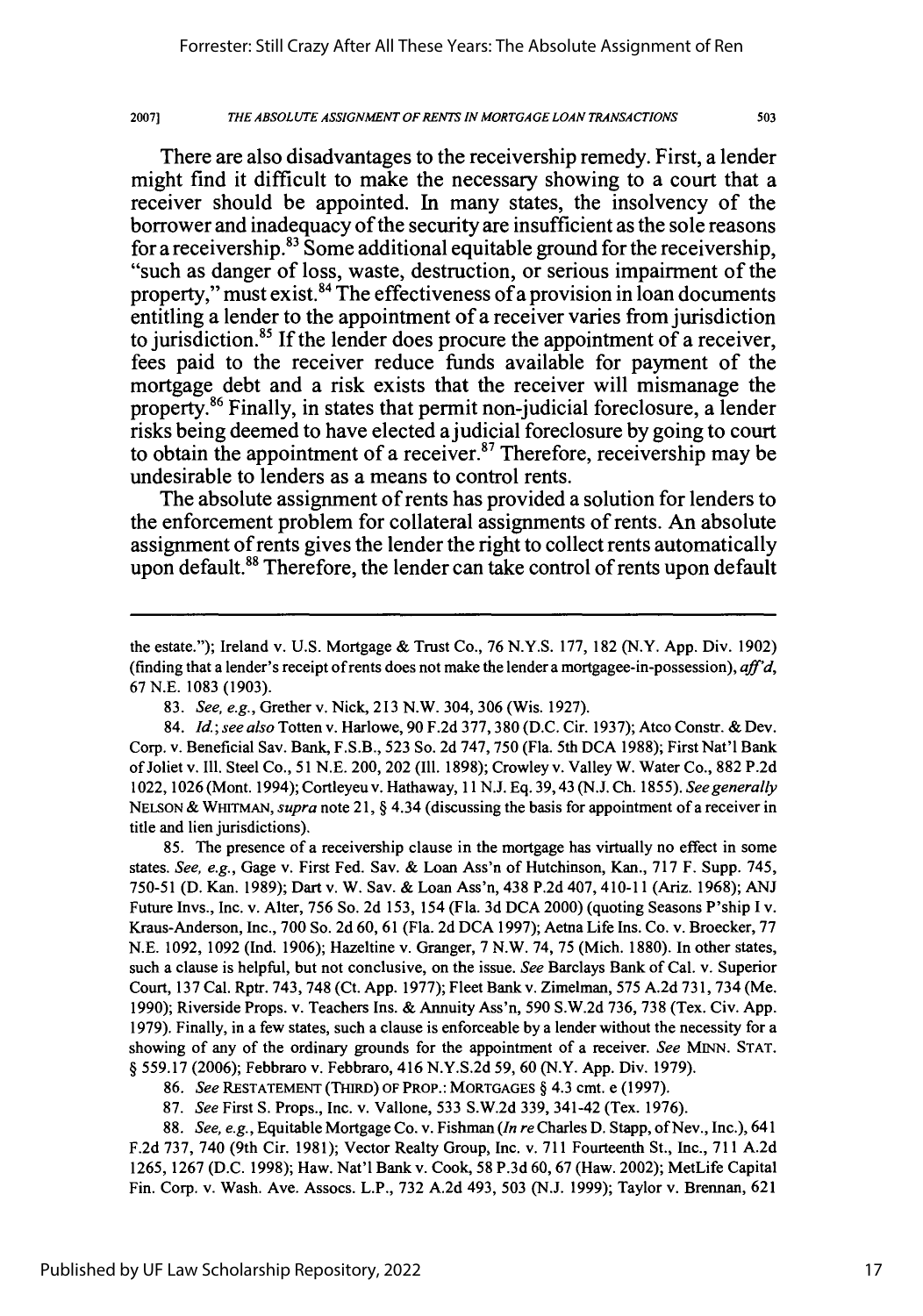#### **FLORIDA LAW REVIEW**

without taking any burdensome action.

# *C. The Right to Previously Collected Rents*

Another problem with the collateral assignment of rents from a lender's perspective is that the lender cannot reach rents collected **by** the borrower after default. Rents collected **by** the borrower are severed from the realty, and the lender's interest in rents under a collateral assignment of rents does not extend to these personal property "proceeds" of rents.<sup>89</sup> An agreement of the parties to the contrary is not effective.<sup>90</sup> The lender's inability to reach rents collected **by** the borrower between default and the lender's exercise of its rights under a collateral assignment of rents is particularly troublesome in those states where the lender must take some burdensome action in order to begin collecting rents. Since the lender may not be able to take possession of the property or obtain the appointment of a receiver quickly, the borrower may be able to collect rents for several months and misapply those rents without recourse **by** the lender.

An absolute assignment of rents, on the other hand, gives the lender the right to rents collected by the borrower or other parties after default.<sup>91</sup> Therefore, the lender's inability to reach rents collected **by** the borrower after default pursuant to a collateral assignment of rents gives the lender

90. *See, e.g.,* Glessner v. Union Nat'l Bank & Trust Co. *(In re* Glessner), 140 B.R. 556, 561 (Bankr. D. Kan. 1992) ("Reason and authority lead us to the conclusion that the mortgagee is not entitled to the benefits of the contract for the rents and profits of the land until he has, **by** appropriate proceedings through the courts, taken the possession and control of such rents and profits.") (quoting Hall v. Goldsworthy, 14 P.2d 659,661 (Kan. 1932)); Drummond v. Farm Credit Bank of Spokane *(In re* Kurth Ranch), 110 B.R. 501,506 (Bankr. D. Mont. 1990) ("[I]n Montana, a mortgagee may secure a security interest in the rents from the mortgaged property only **by** appointment of a receiver, even though.., the mortgage instrument contains an assignment of rent provision upon default.").

91. *See* FDIC v. Int'l Prop. Mgmt., Inc., 929 F.2d 1033,1035 (5th Cir. 1991); Fid. Bankers Life Ins. Co. v. Williams *(In re* O'Neill Enters., Inc.), 506 F.2d 1242, 1244 (4th Cir. 1974); Great W. Life Assurance Co. v. Rothman *(In re* Ventura-Louise Props.), 490 F.2d 1141, 1145 (9th Cir. 1974).

S.W.2d 592, 594 (Tex. 1981).

<sup>89.</sup> *In re* Park at Dash Point L.P., 121 B.R. 850, 855 (Bankr. W.D. Wash. 1990), *affidsub nom.* Steinberg v. Crossland Mortgage Corp. *(In re* Park at Dash Point L.P.) 152 B.R. 300 (W.D. Wash 1991), *aff'd,* 985 F.2d 1008 (9th Cir. 1993). Even after default, a borrower has the right to collect rents until the lender enforces its assignment of rents, and the lender has no rights whatsoever to those rents collected by the borrower prior to enforcement. *See* Prudential Ins. Co. v. Liberdar Holding Corp., 74 F.2d 50,51 (2d Cir. 1934); *In re Park at Dash Point L.P.,* 121 B.R. at 855; *In re* Prichard Plaza Assocs. Ltd. P'ship, 84 B.R. 289, 297 (Bankr. D. Mass. 1988); Martinez v. Cont'l Enters., 730 P.2d 308, 316 (Colo. 1986); *Taylor,* 621 S.W.2d at 594. *But cf* Fed. Land Bank of Omaha v. Lower, 421 N.W.2d 126, 129 (Iowa 1988) (holding that a lender with a valid lien on rents created by chattel mortgage was entitled to an accounting from the borrower for rents collected by the borrower during the period between entry of a foreclosure decree and request by the lender for appointment of a receiver).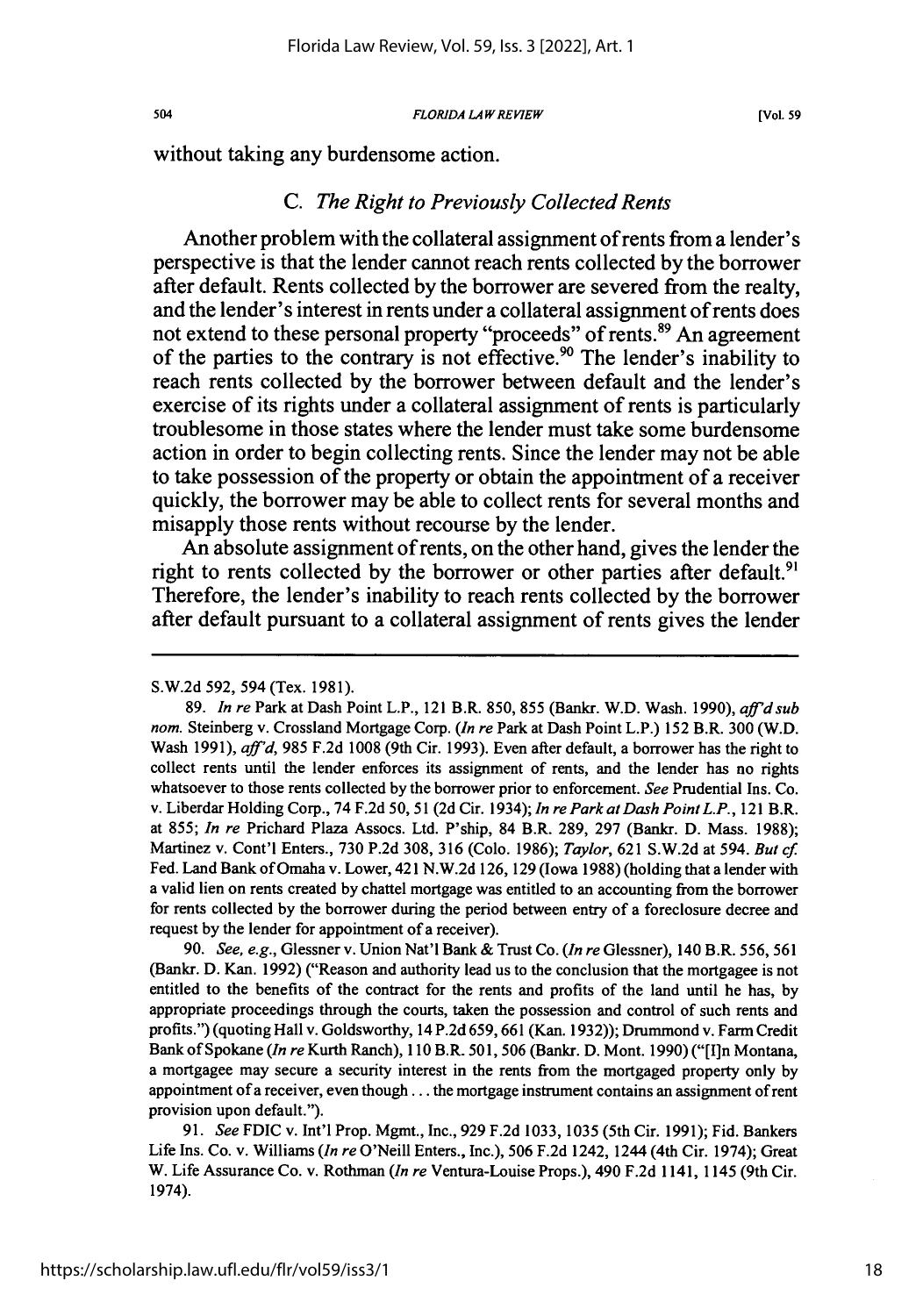505

another incentive to require an absolute assignment of rents.

The absolute assignment of rents is not a recent development. Borrowers, lenders, and courts have struggled with the problems related to assignments of rents for many years. Lenders have attempted to solve these problems by using the absolute assignment of rents for more than a century.

# **Elf.** HISTORICAL DEVELOPMENT OF THE ABSOLUTE ASSIGNMENT OF RENTS

The use of rents as additional security for a mortgage loan was recognized very early in American law. John Powell acknowledged in his 1807 mortgage law treatise that "rents **...** may be made the subject of a mortgage."<sup>92</sup> The earliest known corporate deed of trust, dated March 29, 1830, had a clause that allowed the trustee, upon the occurrence of a default, to enter and take possession of the property, and to collect rents and profits therefrom.<sup>93</sup> The problem for both nineteenth-century and modem-day attorneys was drafting language that would create a security interest in rents that could be enforced in accordance with the intent of the parties.

Many early cases acknowledge the right of a mortgage lender pursuant to a "pledge" of rents to collect rents after taking possession of the property, obtaining the appointment of a receiver, or some similar action such as demanding and being refused possession.<sup>94</sup> More difficult to find are early cases recognizing the ability of a lender to collect rents upon default without taking possession or some equivalent action. In many of the early cases, the parties agreed that the lender must take possession or equivalent action in order to collect rents; therefore, the right of the lender to collect rents without taking possession was not at issue. In other cases, there was no assignment of rents, but the granting clause of the mortgage or deed of trust covered the real property together with rents and profits.<sup>95</sup> In these cases, courts properly held that the mortgagor was entitled to the rents until the lender took possession or obtained the appointment of a receiver. In other cases, however, courts simply refused to give effect to the language of the agreement giving the lender the right to rents upon default.<sup>96</sup>

<sup>92.</sup> JOHN J. POWELL, A TREATISE **ON** THE LAW **OF** MORTGAGES 25 (1 st Am. ed. 1811). The first American edition was adapted from the fourth English edition.

<sup>93.</sup> *See* Israels & Kramer, *supra* note **7,** at **488;** James G. Smith, *A Forgotten Chapter in the Early History of the Corporate Trust Deed,* **61** AM. L. REv. 900, 904-05 (1927).

<sup>94.</sup> *See* Freedman's Sav. & Trust Co. v. Shepherd, **127** U.S. 494, 502 (1888); *In re* Banner, 149 F. 936, **939** (S.D.N.Y. 1907); Sullivan v. Rosson, **119** N.E. 405, 408 (N.Y. **1918).**

<sup>95.</sup> *See, e.g.,* Myers v. Brown, **112** A. 844, 845 (N.J. Ch. 1921).

<sup>96.</sup> *See infra* notes 124-36 and accompanying text.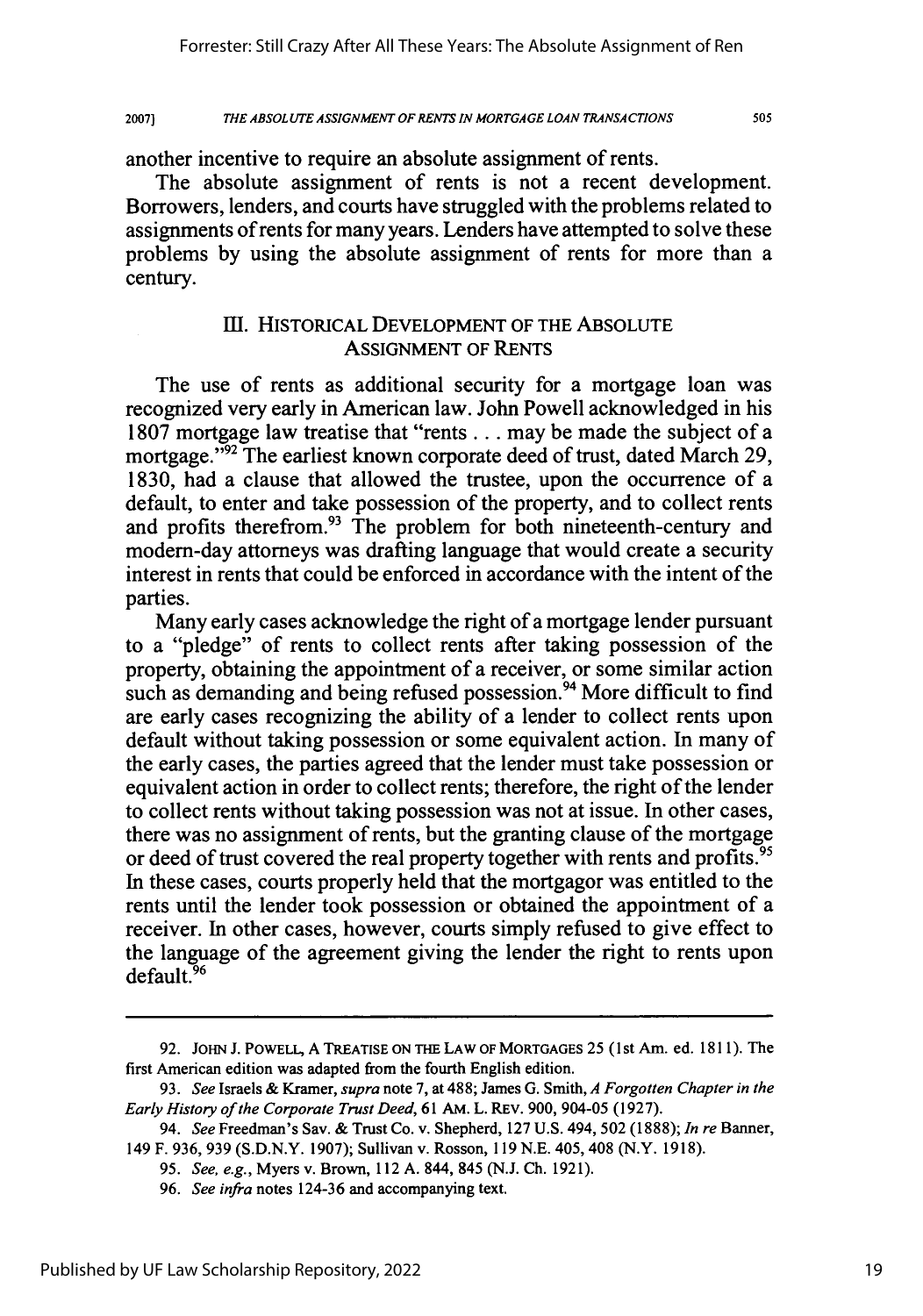#### *FLORIDA LAW REVIEW*

In some late-nineteenth and early-twentieth century cases, the parties agreed that the lender could collect rents from the outset of the loan without taking possession.<sup>97</sup> Typical of these cases is *Harris v. Taylor*,<sup>91</sup> decided in **1898,** in which a first mortgage lender was assigned "the sum of \$200 of the rents collected for each month." <sup>99</sup>**A** second lienholder had sued for foreclosure and appointment of a receiver, and the first lienholder was seeking to have rents paid over to him **by** the receiver.'00 Holding for the first lienholder, the court said that his assignment of rents "purports to be an absolute, primary security for the debt, and was so treated prior to the appointment of the receiver." $101$  The court thus enforced the assignment of rents in accordance with the agreement of the parties that the lender could collect rents without taking possession of the mortgaged property.

Although courts gave effect to an agreement of the parties whereby the lender could collect rents from the outset, what lenders often wanted was the ability to collect rents upon default without taking possession. Courts were then, as now, reluctant to find this type of agreement. In **1888** in *Freedman's Savings & Trust Co. v. Shepherd*, <sup>102</sup> the U.S. Supreme Court stated:

- 98. 54 N.Y.S. 864 (N.Y. App. Div. 1898).
- 99. *Id.* at 866.
- 100. *Seeid.* at 864.
- 101. *Id.* at 866-67.

102. 127 U.S. 494 (1888). *Freedman's Savings* was decided long before Erie Railroad Co. v. Tompkins, 304 U.S. 64 (1938), struck down Swift v. Tyson, 41 U.S. 1 (1842). Under *Swift,* federal courts were not constrained by state court rulings in deciding issues of "general" commercial law because state court decisions were merely evidence of the law, not law themselves. *See Swift,* 41 U.S. at 18. *Swift* was consistent with early-nineteenth century ideas that "the common law grew from general principles of right and reason that existed independent of judicial decisions, and the function of judges was to find, 'declare,' and apply the proper ones to each new fact situation." Edward A. Purcell, Jr., *The Story of* Erie: *How Litigants, Lawyers, Judges, Politics, and Social Change Reshape the Law, in* CiviL PROCEDURE STORIES 21, 24 (Kevin M. Clermont ed., 2004). Under *Swift,* state court opinions regarding "rights and titles to things having a permanent locality, such as the rights and titles to real estate" were laws that federal courts were required to respect. *Swift,* 41 U.S. at 18. Thus, although property law was not included as part of the general common law under *Swift,* a Supreme Court decision on a property law issue would nevertheless be influential as "evidence of the law." Based on the number of subsequent opinions that have cited or quoted *Freedman's Savings,* it clearly was influential. *See infra* note 104.

<sup>97.</sup> *See* Cargill v. Thompson, 59 N.W. 638, 639 (Minn. 1894); Harris v. Taylor, 54 N.Y.S. 864, 866 (N.Y. App. Div. 1898); *see also* Kelly v. Bowerman, 71 N.W. 836, 837 (Mich. 1897) (involving a mortgagee who, through his brother, took possession at the time of execution of the mortgage and holding that an "assignment of rents of mortgaged property, to be received by the mortgagee and applied upon the mortgage, is valid"); Bank of Commerce & Trust Co. v. City of Memphis, 290 S.W. 990, 991 (Tenn. 1927) (requiring borrower, pursuant to trust deed terms, to keep rents on deposit in lender bank for application only to operation and maintenance of property and payment of debt).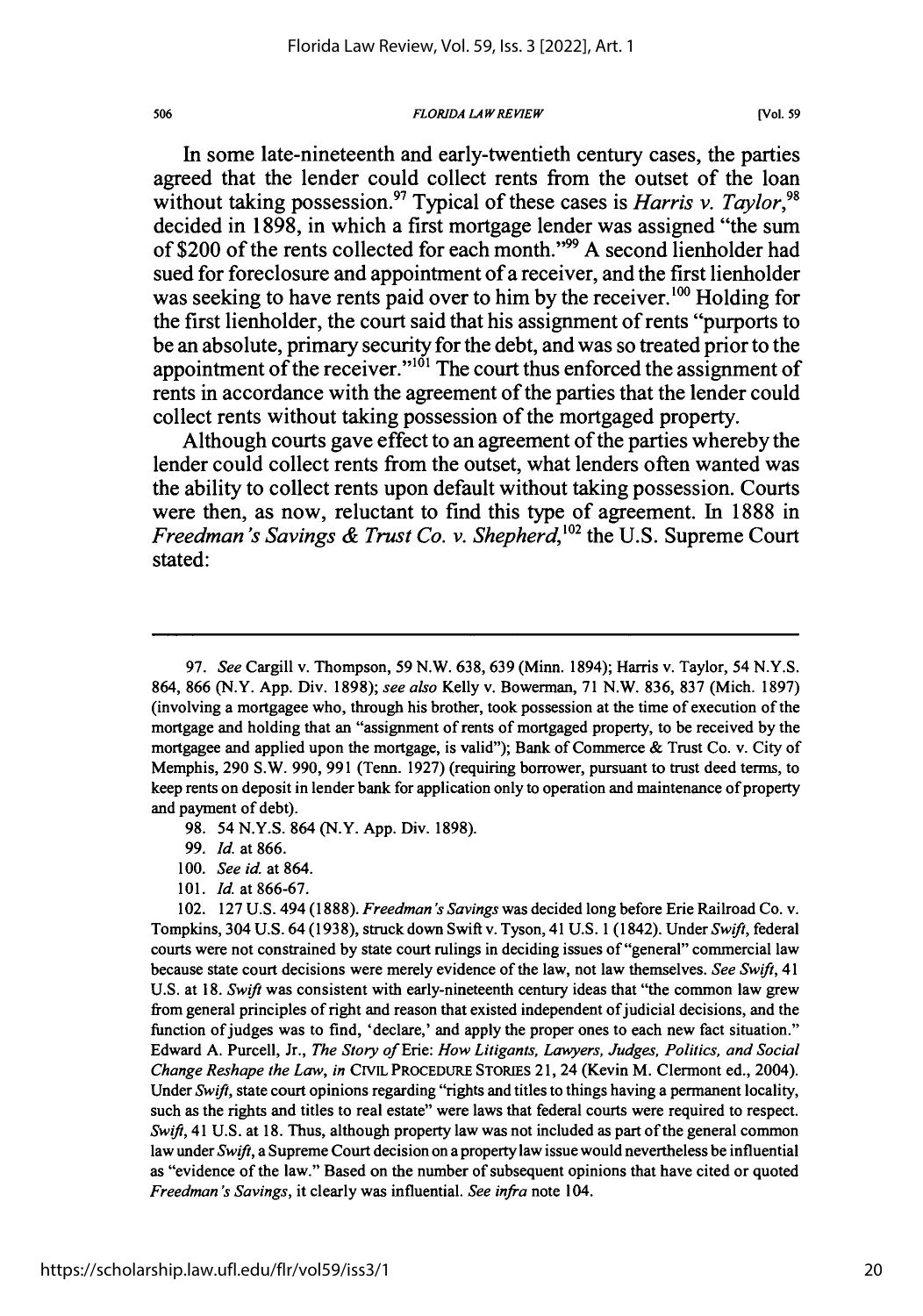2007]

*THE ABSOLUTE ASSIGNMENT OF RENTS IN MORTGAGE LOAN TRANSACTIONS*

It is, of course, competent for the parties to provide in the mortgage for the payment of rents and profits to the mortgagee, even while the mortgagor remains in possession. But when the mortgage contains no such provision, and even where the income is expressly pledged as security for the mortgage debt, with the right in the mortgagee to take possession upon failure of the mortgagor to perform the conditions of the mortgage, the general rule is that the mortgagee is not entitled to the rents and profits of the mortgaged premises until he takes actual possession, or until possession is taken in his behalf by a receiver,.. **.** or until, in proper form, he demands, and is refused, possession.<sup>103</sup>

Therefore, the Court recognized the enforceability of an agreement between the parties that the lender collect rents upon default without taking possession long before the term "absolute assignment" was used for that purpose. However, the Court's distinction between an interest in rents that can be enforced without taking possession and a "pledge of rents" may have contributed to the use of the absolute assignment to create an interest in rents that can be enforced without possession. This language from the *Freedman's Savings* case has been cited or quoted in more than one hundred cases<sup>104</sup> and exerts a clear influence on the law governing assignments of rents.

A few early courts simply gave effect to language in an assignment of rents that the lender was entitled to rents upon default.'05 For example, in *Thomson v. Erskine,1 <sup>1</sup>6* decided in 1901, a mortgage lender sued a tenant for two months of rent that accrued after the borrower's default and notice by the lender to the tenant.<sup>107</sup> The assignment of rents "by its terms was to become operative upon default."<sup>108</sup> In holding for the lender, the court stated, "We see no reason why a mortgagor may not, if he so desires, agree with his mortgagee, and so stipulate in the bond, to assign the rents of the

<sup>103.</sup> *Freedman's Savings,* 127 U.S. at 502-03.

<sup>104.</sup> A search conducted on Westlaw in September of2006 found **114** cases *citing Freedman 's Savings* on the issue of the treatment of rents in a mortgage loan.

*<sup>105.</sup> See* State Bank v. Cohen, 123 N.Y.S. 747, 748-49 (N.Y. Sup. Ct. 1910); Thomson v. Erskine, 73 N.Y.S. 166, 166-67 (N.Y. App. Term 1901); Grannis-Blair Audit Co. v. Maddux, 69 S.W.2d 238, 238-39 (Tenn. 1934); Franzen v. G.R. Kinney Co., 259 N.W. 850, 852 (Wis. 1935); *see also* Cullen v. Foote, 61 N.W. 818, 820 (Minn. 1895) (holding that a mortgage lender was entitled to rent for payment of taxes and insurance after default despite a Minnesota statute that prohibited a mortgagee from taking possession or collecting rents for other purposes); *accord* Fid.- Phila. Trust Co. v. West, 226 N.W. 406, 407-09 (Minn. 1929).

<sup>106. 73</sup> N.Y.S. 166 (N.Y. App. Term 1901).

<sup>107.</sup> *See id.* at 166.

<sup>108.</sup> Id.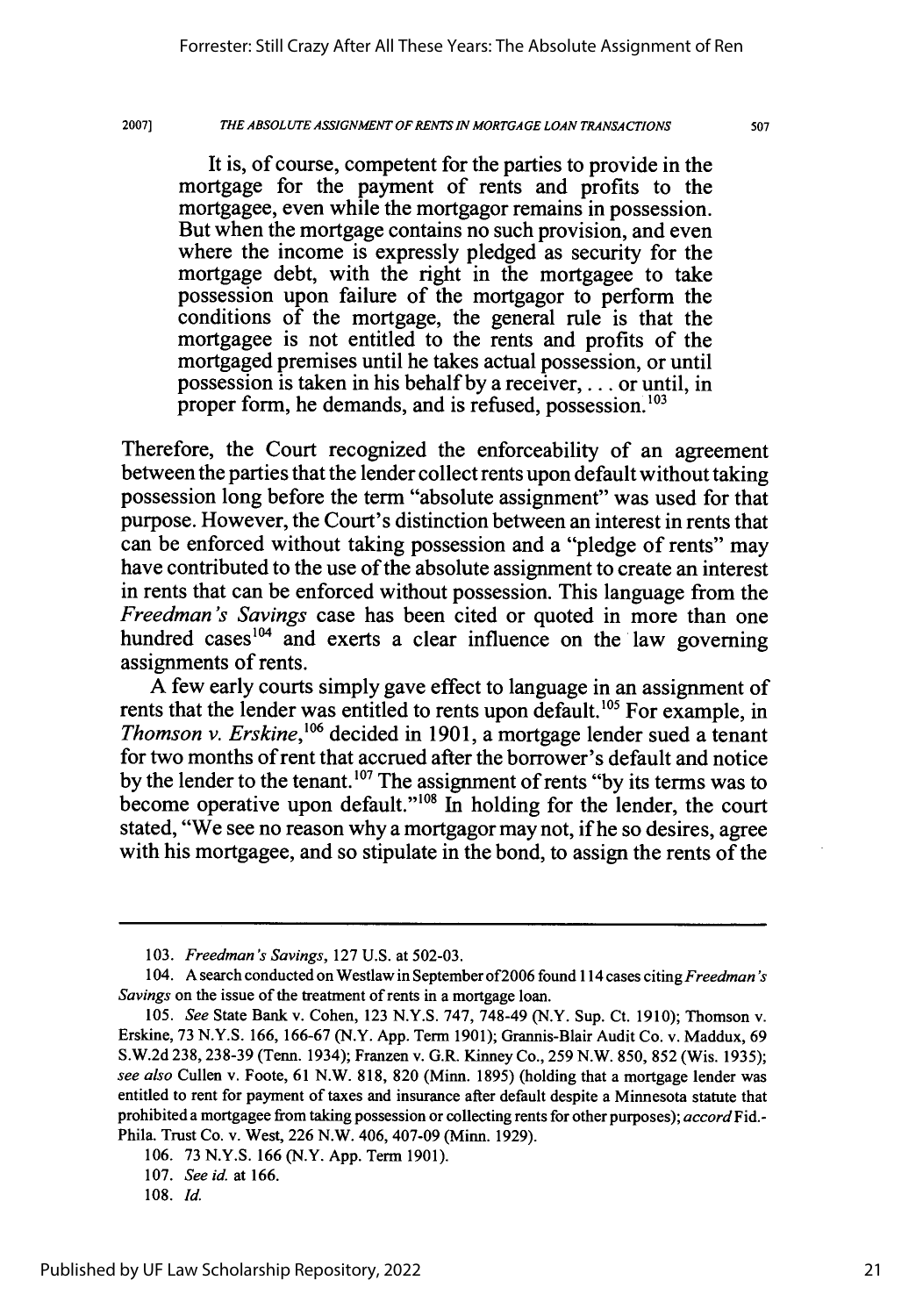#### *FLORIDA LAW REVIEW*

**[Vol. 59**

mortgaged property in the event of his default."<sup>109</sup> In *Grannis-Blair Audit Co. v. Maddux*,<sup>110</sup> the court held that the right of a mortgage lender not in possession of the property to rents pursuant to an assignment of rents clause in the deed of trust was superior to the claim of a garnishor, stating:

The general rule . .. is that, so long as mortgagors are permitted to remain in possession, they are entitled to the rents, but, in view of the explicit provision in the trust mortgage before us giving to the trustee the right to the rents upon default in the payment of interest or principal of the debt, upon making demand therefor, neither entry, nor foreclosure proceedings, was a necessary prerequisite, this agreement taking the case out of the general rule.<sup>111</sup>

Most courts in the late-nineteenth century and early-twentieth century would not give a lender rents accruing after default until the lender took possession or obtained the appointment of a receiver. Courts sometimes found that was the intent of the parties to the assignment of rents. For example, in *One Hundred Forty-Eight Realty Co. v. Conrad*,<sup>112</sup> the assignment of rents provided that "rents and profits are hereby, in the event of any default.., pledged and assigned to the party of the second part... with full power and authority to the said party of the second part to enter upon and to take possession of the mortgaged premises."<sup>13</sup> The court found that the clause required the lender to take possession in order to collect rents.<sup>114</sup> In *Simpson v. Ferguson*,<sup>115</sup> the court stated:

110. 69 S.W.2d 238 (Tenn. 1934).

<sup>109.</sup> Id. at 167. Several courts followed the decision in *Thomson,* including *State Bank v. Cohen,* 123 N.Y.S. 747, 748-49 (N.Y. Sup. Ct. 1910), *Sullivan v. Rosson,* 151 N.Y.S. 613, 615 (N.Y. App. Div. 1915), *rev 'd,* 119 N.E. 405,408 (N.Y. 1918), and *In reJarmulowsky,* 224 F. 141, 142-43 (S.D.N.Y. 1915) (following *Sullivan v. Rosson,* in an opinion written by then District Judge Learned Hand). *Sullivan v. Rosson,* however, was reversed on appeal. *Sullivan,* 119 N.E. at 408; *see also infra* notes 128-31 and accompanying text.

In a subsequent New York case, an assignment of rents upon default was again enforced according to its terms. *See* Katz v. Goodman, 238 N.Y.S. 700, 701 (N.Y. App. Div. 1929). In *Katz,* a borrower sought to evict a tenant who had paid rent to the mortgage lender after the lender had demanded possession from the buyer. *See* id. The court said: "By the provisions of the mortgage, the rents were assigned and pledged to the mortgagee after default and the right of entry to collect and apply the rents was given. The mortgagor in equity could not assert his own violation of his agreement to prevent its enforcement." *Id.* at 702.

*<sup>111.</sup>* Id. at 238-39. The California Supreme Court in *Kinnison v. Guar. Liquidating Corp.,* discussed *infra* notes 149-50, cited *Grannis-Blair* as an "absolute assignment of rents" case. *Kinnison,* **115 P.2d** 450, 453 (Cal. 1941).

<sup>112. 210</sup> **N.Y.S.** 400 (N.Y. **App.** Div. **1925).**

**<sup>113.</sup>** *Id.* **at401.**

**<sup>114.</sup>** *See id.* at 405.

**<sup>115.</sup>** 44 P. 484 (Cal. **1896).**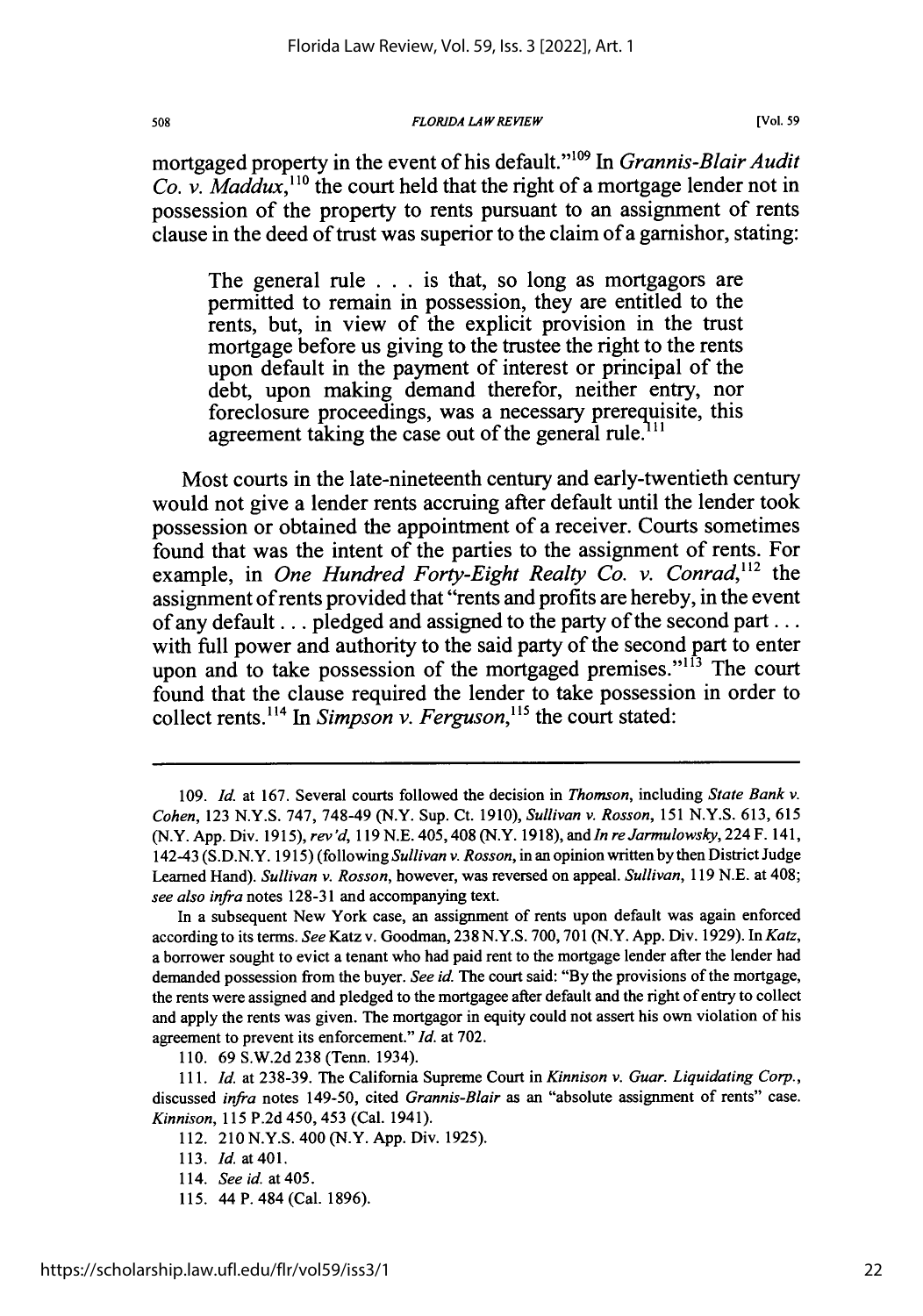509

Even if the rents and profits of the mortgaged property are expressly pledged for the security of the mortgage debt, with the right in the mortgagee to take possession upon default, the mortgagee is not entitled to the rents and profits until he takes actual possession, or until possession is taken in his behalf by a receiver.<sup>116</sup>

Therefore, when the assignment of rents itself required the lender to take possession, courts required the lender to take possession in order to collect rents. However, even in cases in which the assignment of rents purported to give the lender the right to rents upon default, a number of courts required the lender to take possession or obtain the appointment of a receiver in order to collect rents on the basis that the parties intended a pledge rather than an absolute assignment of the rents.  $\frac{1}{17}$ 

The pledge was one of several common law security devices that were for the most part superceded by Article 9 of the U.C.C.<sup>118</sup> A common law pledge requires a debt, an offer of property as security for the debt, and delivery of possession of the property from the pledgor to the pledgee.<sup>119</sup> The possession element is essential to make the pledge effective,<sup>120</sup> and possession must continue in order for the pledge to remain in effect.<sup>121</sup> Possession can be actual or constructive, such as the delivery of a key to a warehouse holding the pledged property.<sup>122</sup> The possession requirement of the common law pledge may be the source of the requirement that a pledge of rents is not effective until the lender takes possession of the mortgaged property or some similar action. It may also explain the terminology used by courts that an assignment of rents is "inchoate" until the lender takes possession of the mortgaged property or some similar

119. *See* Mechs.' & Traders' Ins. Co. v. Kiger, **103** U.S. 352, 356 (1880); Ala. Land & Mineral Corp. v. Toffel, 292 F.3d 1319, 1325 (1lth Cir. 2002).

120. *See* Casey v. Cavaroc, 96 U.S. 467, **477 (1877);** *Toffel,* 292 **F.3d** at 1326; Thurber v. Oliver, 26 F. 224, 227 (C.C.D. Md. **1885).**

<sup>116.</sup> Id. at 484 (quoting LEONARD A. JONES, A TREATISE ON THE LAW OF MORTGAGES OF REAL PROPERTY § **670** (5th ed. 1894)).

<sup>117.</sup> *See, e.g., In re* Banner, 149 F. 936, 939 (S.D.N.Y. 1907); Sullivan v. Rosson, 119 N.E. 405,407-08 (N.Y. 1918).

*<sup>118.</sup> See* WHITE& SUMMERS, *supra* note 39, §§ 2 1-1(a), 21-2. Even after widespread adoption of Article 9 of the UCC, the common law pledge continued to be used for certain purposes. For example, lenders continued to take a common law pledge of collateral such as deposit accounts that were not covered by earlier versions of Article 9. *See* U.C.C. § 9-104 (1) (1972); U.C.C. § 9-104(1) (1978). Article 9 no longer excludes deposit accounts from its scope. *See* U.C.C. § 9-109 cmt. 16 (2000).

<sup>121.</sup> *See Casey,* 96 U.S. at 477; *Thurber,* 26 F. at 227.

<sup>122.</sup> *See Casey,* 96 U.S. at 477.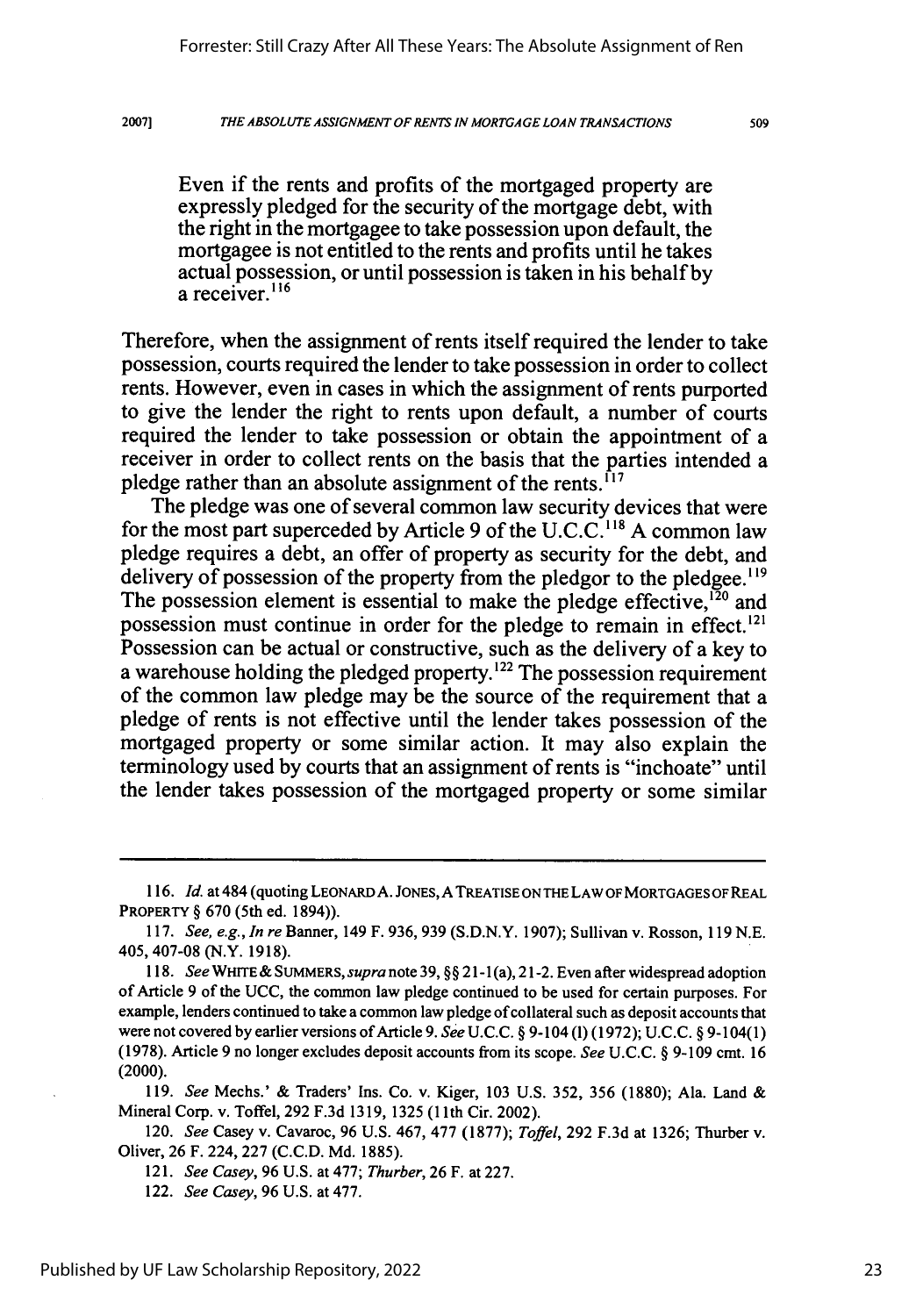#### *FLORIDA LAWREVIEW*

**[Vol. 59**

action, and thus explain the roots of the perfection problem.'23

In order to avoid the possession requirement of a "pledge" of rents, lenders attempted the "absolute assignment" argument very early. In *Armour Packing Co. v. Wolff & Co.*,<sup>124</sup> an assignment of rents stated that the mortgagor did "hereby transfer, assign and make over" to the lender the rents "*as additional security for the payment of said notes*."<sup>125</sup> The lender, in an interpleader in a garnishment proceeding, claimed rents collected prior to the lender's foreclosure on the basis that the assignment of rents was an absolute assignment.<sup>126</sup> The court held it was not, stating: "Being" a mere security for the payment of money, the legal incidents to such securities attach. One of these is that, until the mortgagee takes possession, the mortgagor is entitled to the rents."<sup>127</sup> In *Sullivan v. Rosson*,<sup>128</sup> rents were "assigned to the holder of this mortgage as further security for the payment of said indebtedness."<sup> $129$ </sup> The lender claimed that this language made him the "unqualified owner of the rents.., to an amount sufficient to pay said mortgage."<sup>130</sup> The court held that the assignment of rents was not an absolute transfer, but rather was a pledge of the rents as security for the debt.<sup>131</sup> In re Banner<sup>132</sup> involved an assignment of rents clause in a mortgage that provided, "And the said rents and profits are hereby, in the event of any default... assigned to the holder of this mortgage." $133$  The lender argued that the assignment clause gave the lender title to the rents upon the occurrence of a default.<sup>134</sup> The court found that the language created a pledge, distinguishing the earlier *Harris v. Taylor* case'35 on the basis that the assignment of rents in that case was in a separate document.<sup>136</sup>

Lenders were eventually successful in making the "absolute assignment" argument.<sup>137</sup> In *Paramount Building and Loan Ass'n v.* 

- 128. **119N.E.** 405 (N.Y. 1918).
- 129. Id. at 406.
- 130. *Id.* at 407.
- 131. *See* id.
- 132. 149 F. 936 (S.D.N.Y. 1907).
- 133. Id. at 937.
- 134. *See id.* at 938.
- 135. *See supra* notes 98-101 and accompanying text.
- 136. *See Banner,* 149 F. at 938-39.

137. *See, e.g.,* Kinnison v. Guar. Liquidating Corp., 115 P.2d 450,453 (Cal. 1941); Paramount Bldg. & Loan Ass'n of Newark v. Sacks, 152 A. 457, 458-59 (N.J. **Ch.** 1930); Stanton v. Metro. Lumber Co., 152 A. 653, 654-55 (N.J. **Ch.** 1930). Some early cases did not necessarily use the "absolute" assignment terminology but distinguished between a pledge and an assignment. *See, e.g.,*

<sup>123.</sup> *See supra* notes 43-44 and accompanying text.

<sup>124. 59</sup> Mo. App. 665 (1894).

<sup>125.</sup> *Id* at 667.

<sup>126.</sup> *See* id.

<sup>127.</sup> *Id* at 668.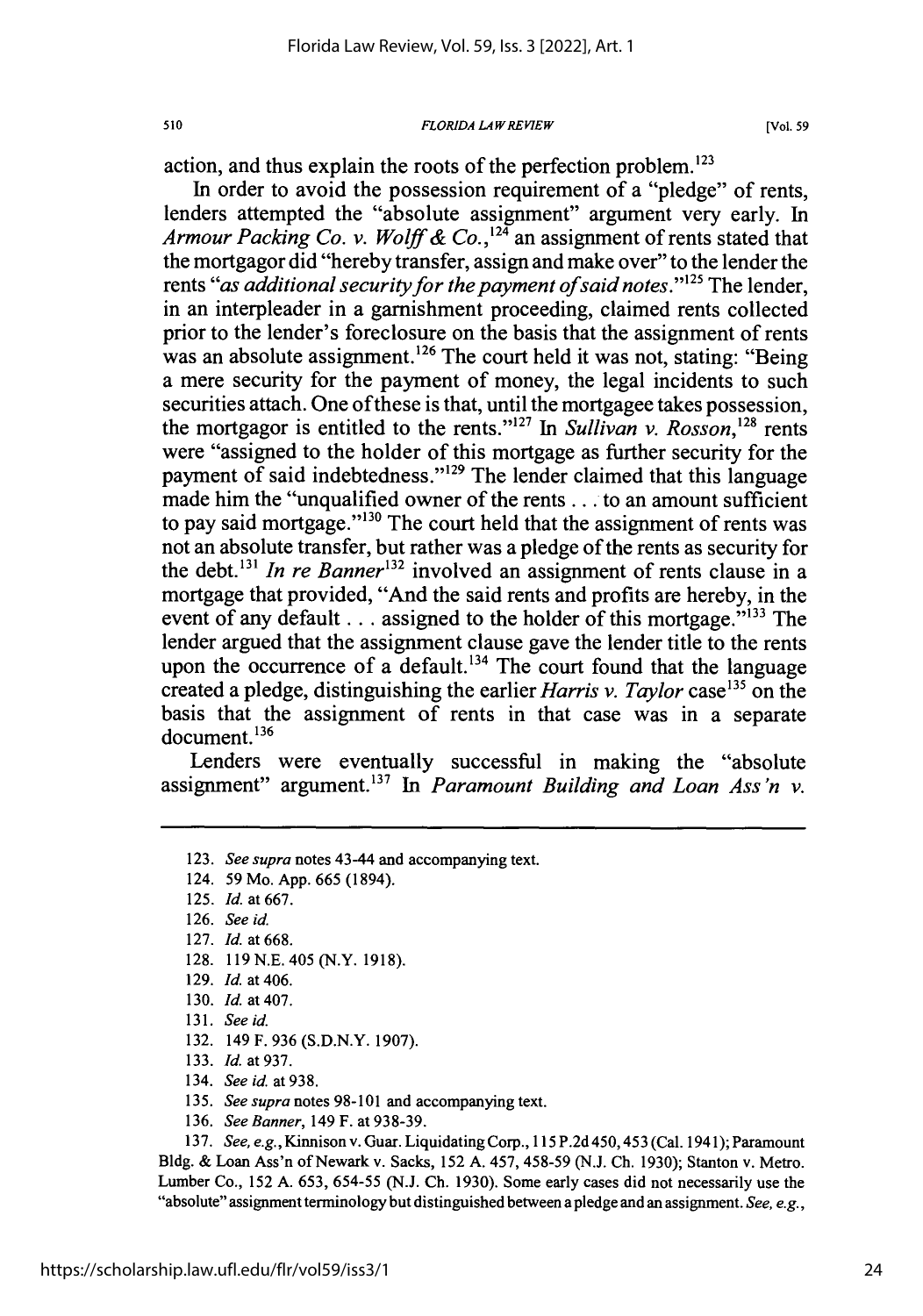*THE ABSOLUTE ASSIGNMENT OF RENTS IN MORTGAGE LOAN TRANSACTIONS* **2007]**

*Sacks*,<sup>138</sup> three mortgagees claimed rents collected by a receiver after default and before foreclosure by the first lienholder. **' <sup>39</sup>**The first lienholder had an assignment of rents that by its terms became effective upon filing a bill to foreclose; the second lienholder had an assignment of rents effective upon default; and the third lienholder was in possession of the property and collecting rents pursuant to his assignment of rents.140 The court held that the second lienholder was entitled to rents that accrued after default and before the first lienholder filed a bill of foreclosure.<sup>141</sup> The court, citing *Freedman's Saving and Trust Co. v. Shepherd,142* distinguished between a pledge of the rents that would require possession and an assignment of the rents.'43 In *Stanton v. Metropolitan Lumber Co.,'"* decided about the same time as *Paramount,* another New Jersey court held that an assignment of rents gave a mortgage lender the right to rents accruing after default.<sup>145</sup> The court said: "The assignment, though conditional, became absolute upon default of the mortgage debt, and was valid and enforceable against the assignor .... As the rents accrued, after the default, the ownership was in the assignee; the title was never in the receiver and he, having collected them, is accountable."<sup>146</sup>

Courts could have simply decided to enforce an assignment of rents effective upon default in accordance with the intent of the parties. Instead, courts began focusing to a greater extent on whether the assignment was an absolute assignment transferring title to the rents. For example, Judge Augustus Hand, in *Prudential Insurance Co. of America v. Liberdar Holding Corp.*,<sup>147</sup> distinguished between an assignment for security and "a transfer... of outright ownership.' 148 The California Supreme Court stated

141. *See id.* at 459.

- 143. *Paramount,* 152 A. at 458 (citing *Freedman's,* 127 U.S. at 502-03).
- 144. 152 A. 653 (N.J. **Ch.** 1930).
- 145. *See id.* at 654-55.
- 146. Id.
- 147. 74 F.2d 50 (2d Cir. 1934).

148. *Id.* at 51. Judge Hand discussed the policy behind this distinction as follows:

It seems unlikely that mere words of assignment of future rents can entitle a mortgagee to claim rentals which have been collected by a mortgagor and mingled with its other property. Sound policy as well as every probable intention should prevent a mortgagee from interfering with the mortgagor's possession until the mortgagee takes steps to get the rentals within his control. To hold otherwise would be to impose unworkable restrictions upon industry in cases where mortgagors have been led to suppose that they might rightfully apply the rentals

*Stanton,* 152 A. at 655.

<sup>138. 152</sup> A. 457 (N.J. **Ch.** 1930).

<sup>139.</sup> *See id.* at 457.

<sup>140.</sup> *See id.*

<sup>142.</sup> Freedman's Sav. & Trust Co. v. Shepherd, 127 U.S. 494 (1888).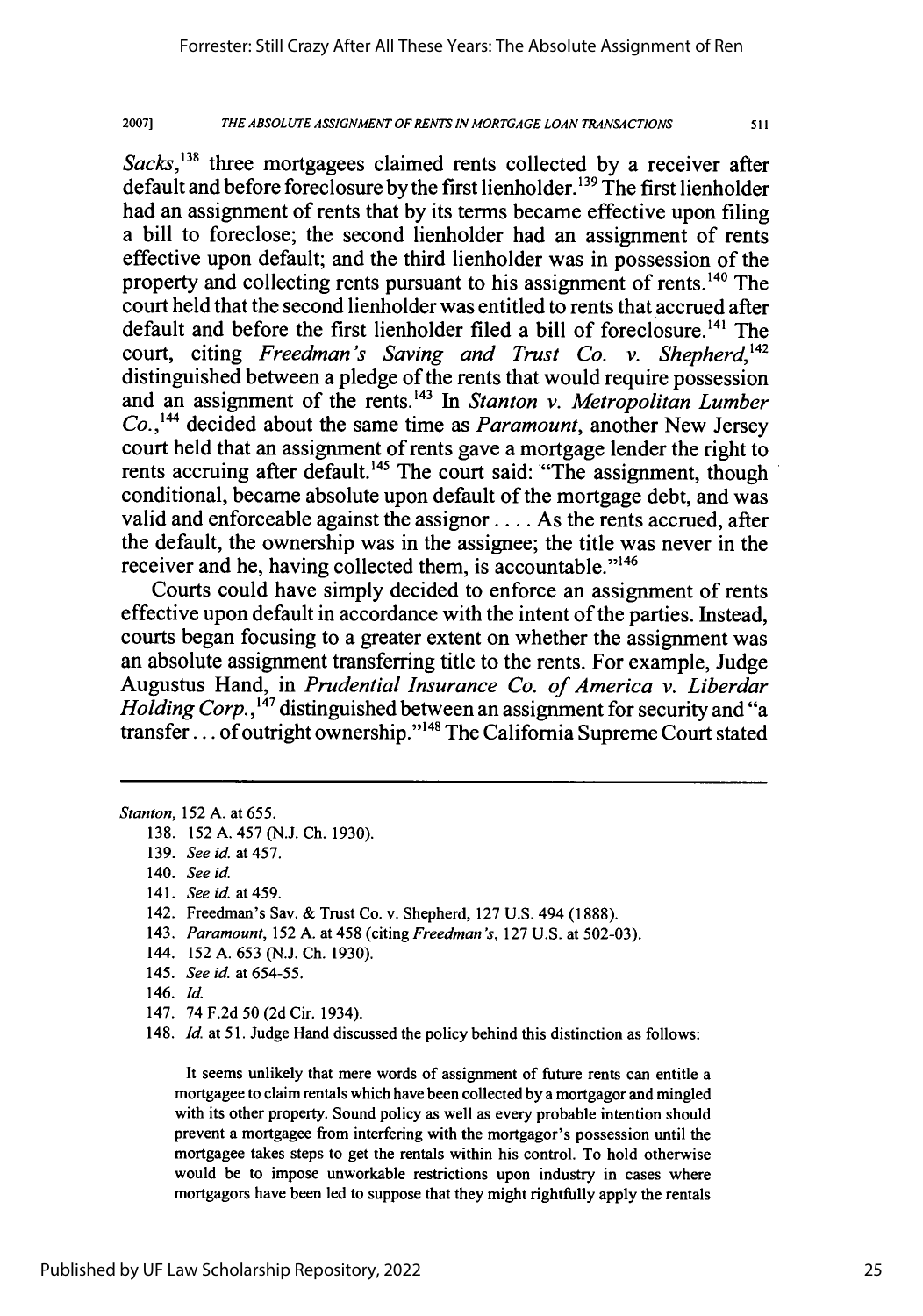### *FLORIDA LAWREVIEW*

in the frequently cited case *of Kinnison v. Guaranty Liquidating Corp.* :149

The agreement between the parties... may provide that in the event of default the rents are assigned absolutely to the mortgagee. It has been held that such a provision, rather than pledging the rents as additional security, operates to transfer to the mortgagee the mortgagor's right to the rentals upon the happening of the specified condition.<sup>150</sup>

This distinction is probably a result of the language of Justice Harlan's opinion in *Freedman's Savings* in which he acknowledged the ability of the parties to agree that the lender would be entitled to rents without taking possession but distinguished such an agreement from a "pledge" of the rents.<sup>151</sup> Regardless of the reasons for its development, the movement towards the concept of the absolute assignment of rents was unfortunate because it has caused confusion, has increased transaction costs and litigation, and in some cases, has created injustice.

### IV. CREATION AND CONSEQUENCES OF THE ABSOLUTE ASSIGNMENT OF RENTS

### *A. Debating the Effect of the Absolute Assignment of Rents*

**A** number of courts have stated that an absolute assignment of rents is one which transfers "title" or "ownership" of the rents to the lender contingent upon some future event such as default.<sup>152</sup> These courts treat the absolute assignment of rents as a sale of the rental stream rather than as a type of security interest because of the form and language of the document. They are clearly elevating form over substance and have been routinely

to their own business.

*Id.*

149. 115 P.2d450 (Cal. 1941).

*150. Id.* at 453. *Kinnison* involved an assignment of rents that was executed by the borrower after the borrower's default. *See id.* at 451. The agreement required the borrower to collect rents for the account of the lender. *See id.* at 451-52.

*151. See* Freedman's Sav.& Trust Co. v. Shepherd, 127 U.S. 494, 502 (1888); *see also supra* text accompanying note 103 (quoting *Freedman's).*

152. *See, e.g.,* Great W. Life Assurance Co. v. Rothman *(In re* Ventura-Louise Props.), 490 F.2d 1141, 1144 (9th Cir. 1974) (stating that "by assignment, title is transferred" (quoting Paramount Bldg. & Loan Ass'n ofNewark v. Sacks, 152 A. 457,458 (N.J. Ch. 1930))); *In re* Salem Plaza Assocs., 135 B.R. 753, 756 (Bankr. S.D.N.Y. 1992) (reasoning that absolute assignment, "upon default, divests the [borrower] of every interest in the rents"); Taylor v. Brennan, 621 S.W.2d 592, 594 (Tex. 1981) (explaining that absolute assignment "passes title to the rents").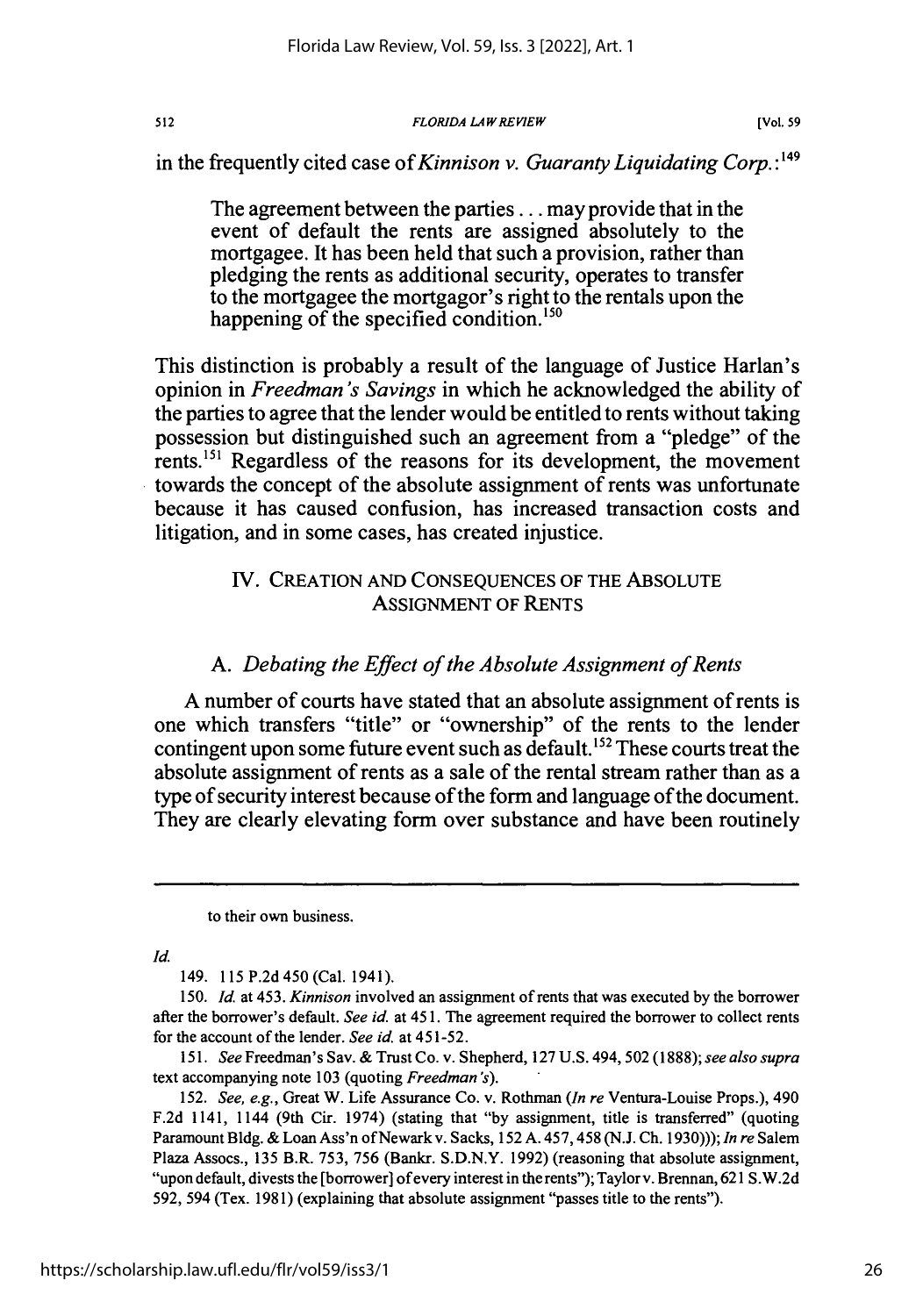513

criticized **by** commentators. **<sup>153</sup>**

20071

Other courts have acknowledged that an absolute assignment does in fact create a security interest, albeit a different type of security interest from a collateral assignment of rents. **<sup>54</sup>**For example, the Court of Appeals for the Fifth Circuit recognized that "[t]he concept of a present transfer of title to rents contingent upon default, as opposed to a security interest in rents, is essentially a legal fiction."<sup>155</sup> An Illinois bankruptcy court made the same point in a more humorous manner, stating, "[The lender] can call this arrangement an 'absolute assignment' or, more appropriately, 'Mickey Mouse.' It's still a lien." $156$ 

The courts holding that an absolute assignment does in fact create a type of security interest are correct because of the true substance of the assignment of rents in the context of a mortgage loan. The substance of the transaction is the creation of a security interest for a number of reasons. First, an absolute assignment of rents is given in connection with (and only because of) the related mortgage loan. Second, the borrower is typically permitted to collect rents prior to default. Although the borrower may be required to apply rents to pay for operation and maintenance of the property and to pay debt service, the borrower's use of excess rents is not restricted. Third, the lender is not entitled to collect rents until after a default under the terms of the mortgage loan. Fourth, the rents that the

154. *See, e.g.,* FDIC v. Int'l Prop. Mgmt., Inc., 929 F.2d 1033, 1035 (5th Cir. 1991); 500 Ygnacio Assocs., Ltd. v. Aetna Life Ins. Co. *(In re* 500 Ygnacio Assocs., Ltd.), 141 B.R. 191, **195-96** (Bankr. N.D. Cal. 1992); *In re* Bethesda Air Rights Ltd. P'ship, 117 B.R. 202,206 (Bankr. D. Md. 1990); Provident Mut. Life Ins. Co. v. Winslow Ctr. Assocs. *(In re* Winslow Ctr. Assocs.), 50 B.R. 679,681 n.2 (Bankr. E.D. Penn. 1985); Nat'l Operating, L.P. v. Mut. Life Ins. Co. ofN.Y., 630 N.W.2d 116, 131-32 (Wis. 2001).

The Ninth Circuit Court of Appeals characterized the absolute assignment as follows:

The assignment here is "absolute" in the sense that it was effective upon default without further action by the creditor. . . . "Absolute" does not mean, however, that the assignee is relieved of all obligation to account or that the right to the rents is independent of the underlying debt. Upon foreclosure, the creditor, of course, must account for any excess derived from the sale and rents collected between the date of default and the date of foreclosure sale over and above the amount of the obligation owed.

Equitable Mortgage Co. v. Fishman *(In re* Charles **D.** Stapp of Nev., Inc.), 641 F.2d 737, 740 (9th Cir. 1981).

*155. Int'l Prop. Mgmt., Inc.,* 929 F.2d at 1035 (citing Patrick A. Randolph, Jr., *When Should Bankruptcy Courts Recognize Lenders 'Rents Interests?,* 23 U.C. DAVIS L. REv. 833 (1990)).

156. Foundry ofBarrington P'ship v. Barrett *(In re* Foundry of Barrington P'ship), 129 B.R. 550, 557 (Bankr. N.D. Ill. 1991).

<sup>153.</sup> *See* **RESTATEMENT** (THIRD) **OF** PROP.: **MORTGAGES** § 4.2, cmt. a (1997); Averch et al., *supra* note 7, at **709;** Carlson, *supra* note **7,** at **1105-07;** Forrester, *supra* note 2, at 379-81; Freyermuth, *The New UARA, supra* note 7, at 29-35; Randolph, *supra* note 7, at 290.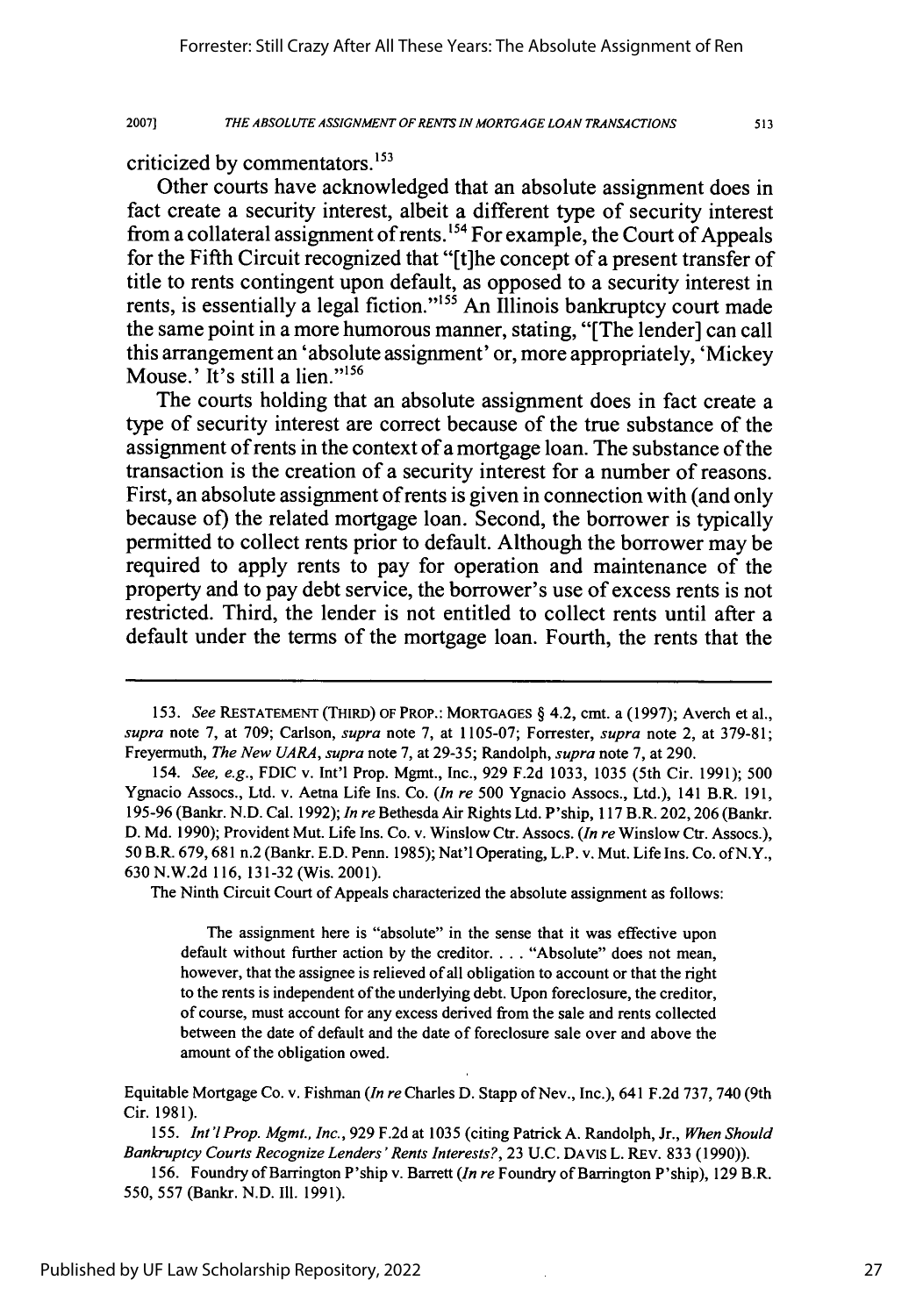### *FLORIDA LAWREVIEW*

lender collects must be applied to the indebtedness or for expenses related to the mortgaged property. The lender cannot use rents to give its stockholders a dividend, to give its employees a raise, or to redecorate its offices. Fifth, the borrower retains the risk of nonpayment of rents by the tenants. If a tenant fails to pay rent, the debt is not reduced. Finally, the absolute assignment of rents terminates upon payment in full of the debt. After the debt is paid, the "lien" on rents must be released, and the borrower may collect them unencumbered by any obligation to the lender. All of these factors point to the fact that the absolute assignment is in fact a security interest.

Theoretically, a property owner could sell the right to collect rents from the property to a mortgage lender. If the transaction were truly a sale of the rents to the lender, the lender would give some consideration for the purchase, such as a reduction in the debt by an amount equal to the present value of the future rental stream. Instead, rents collected by a lender are applied to the indebtedness only to the extent collected. If the lender purchased the rental stream, the lender would begin collecting rents immediately, and the lender would bear the risk of non-payment by tenants. A true sale of the rents would not terminate on the final repayment of the indebtedness. **<sup>1</sup> 57**

Other types of receivables are commonly sold. The business of factoring involves the sale of accounts at a discount to a factor who then collects the accounts.'58 The modem practice of asset securitization involves the "true sale" of assets, such as mortgage loans, car loans, credit card receivables, or other receivables to a special purpose vehicle (SPV) that issues securities to investors.'59 The transfer is structured as a "true sale" in order to remove the assets from the originator's bankruptcy estate.<sup>160</sup>

Rents are typically not transferred in a "true sale" because the property owner/landlord of necessity retains the landlord's obligation to perform under the leases. Without the rental stream, a landlord would have little

514

<sup>157.</sup> Although unlikely, it is, of course, possible that a lender could purchase its borrower's rents, reducing the indebtedness by an amount equal to the value of the rental stream and taking the risk of collection ofthe rent and defaults by the tenants. Such a purchase would probably be of rents under specific leases and would terminate when the terms of the assigned leases had expired rather than when the borrower's indebtedness to the lender was repaid.

<sup>158.</sup> *See* WHITE & SUMMERS, *supra* note 39, § 21-6. Traditionally, the factor purchased the accounts on a non-recourse basis, meaning that the factor took the entire risk of collecting the accounts. *See id.* Article 9 covers sales of accounts. U.C.C. § 9-109(a)(3) (2001).

<sup>159.</sup> *See* WHITE & SUMMERS, *supra* note 39, § 21-6; Steven L. Schwarcz, *The Alchemy of Asset Securitization,* 1 STAN. J.L. Bus. & FIN. 133, 135 (1994).

<sup>160.</sup> *See* Schwarcz, *supra* note 159, at 135-36. Some courts have incorrectly held that an absolute assignment of rents removes the right to rents from the borrower's bankruptcy estate. *See infra* Part IV.D.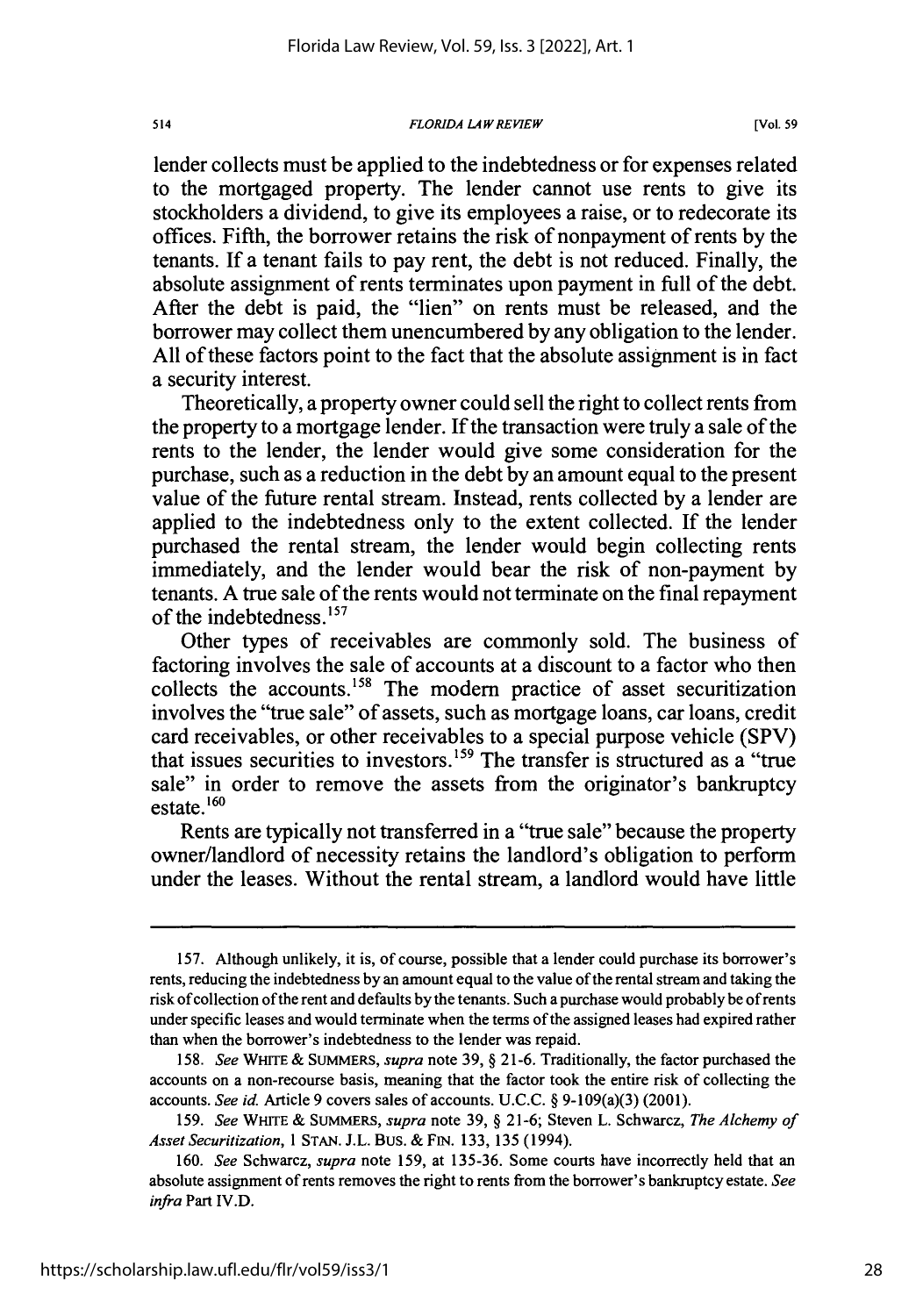A mortgage lender, on the other hand, has every reason to want an assignment of rents as an incident to its mortgage, and the lender has an incentive to maintain the rental stream and the value of the real property that is security for the mortgage loan. This transfer is not a transfer of title at all, but is actually a transfer of a security interest. The superior treatment of the "absolute assignment" type of security interest creates the lender's incentive to couch its security interest in terms of an absolute assignment rather than a collateral assignment. However, the confusion over the effect of absolute assignments has created problems in their creation and their treatment.

### *B. Creating an Absolute Assignment of Rents*

The uncertainty over whether an absolute assignment of rents creates a security interest or transfers title to rents has made them difficult to create. In most cases, courts have been reluctant to find that a borrower and lender intended an absolute assignment and, therefore, have required the parties to clearly express their intent to create an absolute assignment.<sup>161</sup> This presumption of a collateral assignment of rents is not warranted given the sophisticated nature of parties to a commercial real estate loan secured by an income-producing property. Nevertheless, the presumption persists. Language in an assignment of rents requiring the lender to take some action after default in order to collect rents may be fatal to the finding of an absolute assignment.<sup>162</sup> Furthermore, if an assignment of rents provides that it is given "as security" or "as additional security" for the mortgage debt, courts will hold that it is not an absolute assignment. **' <sup>63</sup>**This elevation

*<sup>161.</sup> See* FDIC v. Int'l Prop. Mgmt., Inc., 929 F.2d 1033, 1036 (5th Cir. 1991); Prudential Ins. Co. of Am. v. Liberdar Holding Corp., 74 F.2d *50,* 51 (2d Cir. 1934); *In re* 5877 Poplar, L.P., 268 B.R. 140, 146 (Bankr. W.D. Tenn. 2001).

<sup>162.</sup> *See, e.g., In re* Allen, 357 B.R. 103, 112 (Bankr. S.D. Tex 2006); *In re* 1301 Conn. Ave. Assocs., 117 B.R. 2,7 (Bankr. D.D.C. 1990), *affd,* 126 B.R. 1 (D.D.C. 1991); Taylor v. Brennan, 621 S.W.2d 592,594-95 (Tex. 1981); Cadle Co. v. Collin Creek Phase II Assocs., Ltd., 998 S.W.2d 718,723-24 (Tex. App. 1999); Schoenfelder v. American General Life Ins. Co., No. 05-0047,2006 WL 778719, at \*4-5 (Iowa App. 2006) (Schechtman, J., dissenting).

<sup>163.</sup> *See, e.g., In re 5877Poplar, L.P.,* 268 B.R. at 146-47; *In re 1301 Conn. Ave. Assocs., 117* B.R. at 7-8; *In re* Ass'n Ctr. Ltd. P'ship, 87 B.R. 142, 145 (Bankr. W.D. Wash. 1988); *Taylor, 621* S.W.2d at 594-95; *Schoenfelder,* 2006 WL 778719, at \*5 (Schechtman, **J.,** dissenting). *But see In* re Carretta, 220 B.R. 203, 211-12 (D.N.J. 1998) (finding an absolute assignment despite language in assignment of rents that it was given "[a]s further security"); *In re* Galvin, 120 B.R. 767, 771-72 (Bankr. D. Vt. 1990) (finding an absolute assignment based on intent of the parties despite language in the assignment that it was given to secure the debt). In *FDIC v. International Property Management, Inc.,* the Court of Appeals for the Fifth Circuit recognized that all assignments of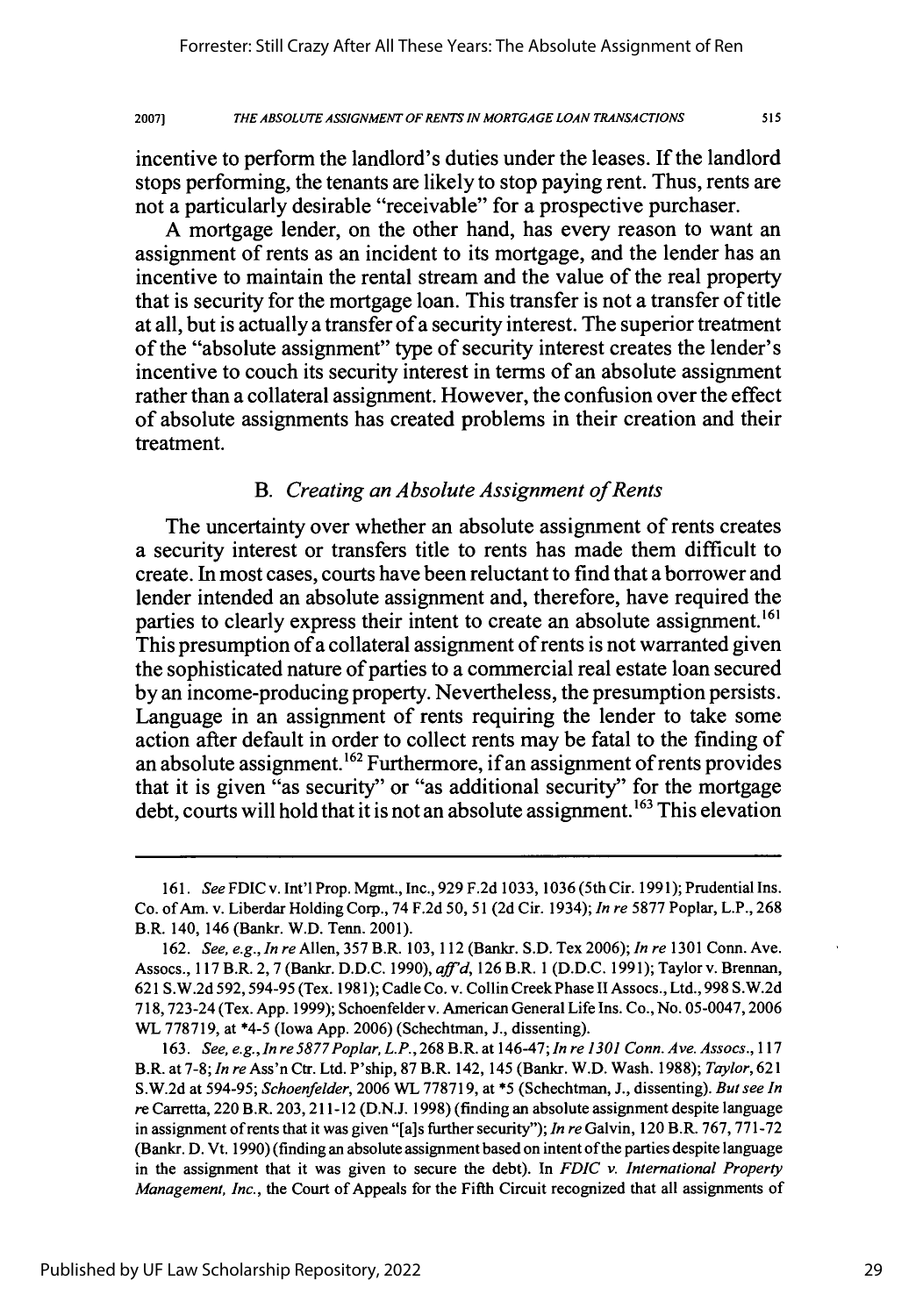*FLORIDA LAWREVIEW*

of form over substance has created a drafting nightmare for lenders and their attorneys attempting to secure a loan with an absolute assignment that passes title to the rents upon default and is not "security" for the loan. This difficulty has continued for more than a century and has caused a substantial amount of litigation.

*Armour Packing Co. v. Wolff and Co.,"6* decided in 1894, involved a contest between a garnishor and a mortgagee over rents collected by the garnishee after default in the mortgage and before the foreclosure sale.'<sup>65</sup> An assignment of rents executed after the mortgage provided that the mortgagor did "hereby transfer, assign and make over to said company (the mortgagee) any and all rents.., *as additional security for the payment of said notes."'66* The mortgagee argued that he was entitled to rents because the assignment was an absolute assignment.<sup>167</sup> The court rejected this argument based on of the "security" language in the assignment, and stated, "[b]eing a mere security for the payment of money, the legal incidents to such securities attach. One of these is that, until the mortgagee takes possession, the mortgagor is entitled to the rents."<sup>168</sup>

Through the twentieth century and into the twenty-first, courts have continued to struggle with these same issues. 169 In *Condor One, Inc. v. Turtle Creek, Ltd.,'170* decided in 1996, an assignment of rents provided "[t]hat all rents, profits and income from the property covered by this Mortgage are hereby assigned to the Mortgagee for the purpose of discharging the debt hereby secured."<sup>171</sup> The lender argued that the assignment of rents was absolute, but the court held that it was intended only as security based on the language in the document.<sup>172</sup> In 2001, a Tennessee bankruptcy court considered an assignment of rents that stated, *"As part of the consideration for the indebtedness secured hereby, Borrower hereby absolutely and unconditionally assigns and transfers to Lender and grants to the Lender a security interest in any and all leases...* with all the security deposits, rents... issues, profits, revenues

171. *Id.* at278.

516

rents made in connection with a mortgage loan are undoubtedly made to secure the debt, but the court nevertheless stressed the fact that the assignment in that case did not use the words "security" or "pledge" in holding that it was an absolute assignment. 929 F.2d 1033, 1038 (5th Cir. 1991).

<sup>164. 59</sup> Mo. App. 665 (Ct. App. 1894).

<sup>165.</sup> *See id.* at 666-67.

<sup>166.</sup> *Id.* at 667.

<sup>167.</sup> *See id.*

<sup>168.</sup> *Id.* at 668.

<sup>169.</sup> *See, e.g., In re* Banner, 149 F. 936, 939 (S.D.N.Y. 1907); Sullivan v. Rosson, 119 N.E. 405, 408 (N.Y. 1918).

<sup>170. 194</sup> B.R. 267 (Bankr. N.D. Ala. 1996).

<sup>172.</sup> *See id.* at 278-79.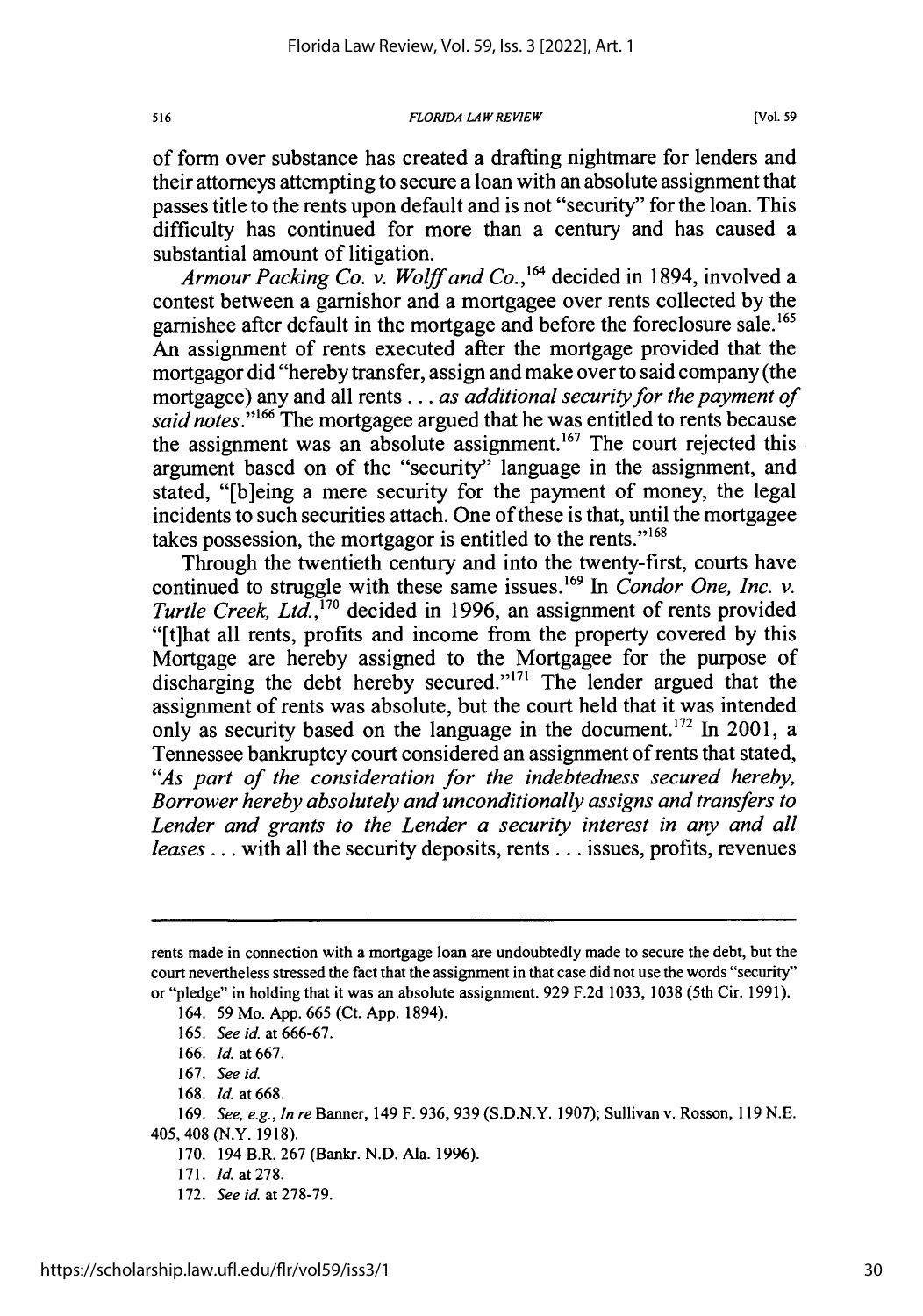and other income of the premises." $173$  The court concluded, based on the "inconsistent and contradictory language contained in the deed of trust" and a "presumption that an assignment operates as security for a debt," that the parties intended a pledge rather than an absolute assignment.<sup>174</sup> In 2006, a Texas bankruptcy court considered an assignment of rents clause that stated, *"[Pirior to Lender's notice to Borrower ofBorrower's breach* of any covenant **. .** ., Borrower shall collect and receive all rents **...** *as trustee for the benefit of Lender and Borrower.* This assignment of rents constitutes an absolute assignment  $\ldots$ ."<sup>175</sup> The court concluded that the assignment of rents was a collateral assignment because it made the lender the sole beneficiary of rents only after the lender gave notice of default.<sup>176</sup>

Because of the pretense involved in creating an absolute assignment of rents, lenders still struggle with these drafting issues, thus incurring additional transaction costs. Lenders and borrowers must still spend money litigating these issues, and courts are using scarce judicial resources in hearing these disputes.

## *C. State Law Consequences of Confusion over Characterizing an Absolute Assignment of Rents*

Confusion over the characterization of an absolute assignment of rents as a transfer of title to rents or a security interest has also been a source of unnecessary litigation. The problems arise because assignments that are in fact made for security appear on their face to be transfers of title to rent and because courts characterize absolute assignments of rents as passing ownership of the rents to the lender. As a result, lenders may be sued by tenants or other parties as if the lender is the owner of the landlord's reversion. These problems have also persisted for over a century.

An 1894 case, *Cargill v. Thompson,'77* involved an assignment of rents that on its face was an absolute assignment.<sup>178</sup> In *Cargill*, the borrower executed a deed, absolute on its face, conveying several tracts of land to the lender, including "the right to receive, collect, and hold all rentals from any and all persons for the use of said property." $179$  In addition to the deed, the parties executed other agreements providing for reconveyance upon certain conditions, including repayment of the debt, providing that the borrower would stay in possession of the property, and providing that the lender would collect rents and apply them to payment of taxes, insurance,

<sup>173.</sup> *In re* 5877 Poplar, L.P., 268 B.R. 140, 146-47 (Bankr. W.D. Tenn. 2001).

<sup>174.</sup> *Id.* at 147-48.

<sup>175.</sup> *In re* Allen, 357 B.R. 103, 112 (Bankr. S.D. Tex. 2006).

<sup>176.</sup> *Id.*

<sup>177. 59</sup> N.W. 638 (Minn. 1894).

<sup>178.</sup> *See id.* at 638-39.

<sup>179.</sup> *Id.* at 638.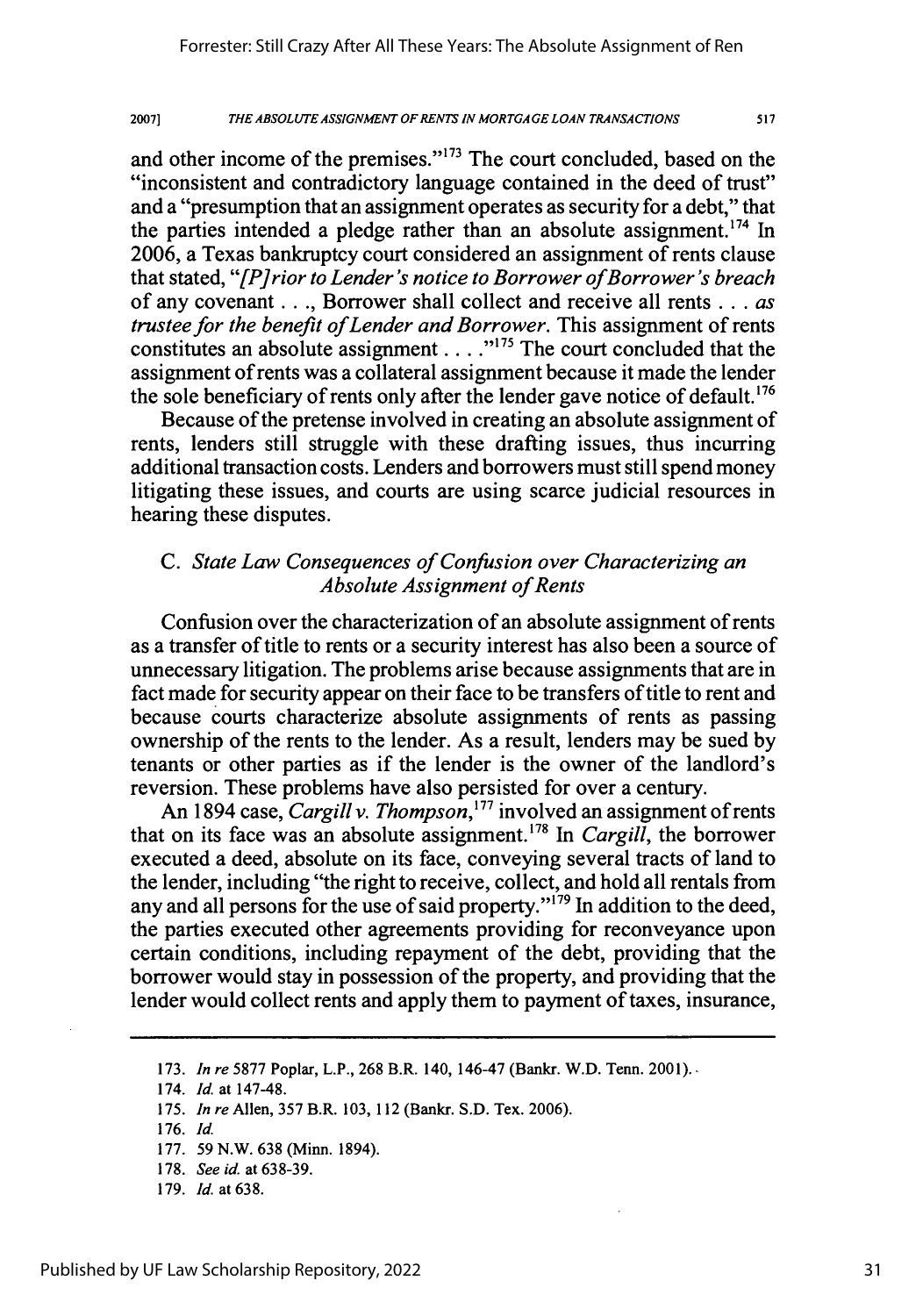### *FLORIDA LAW REVIEW*

interest on the debt, repairs, and principal on the debt, with surplus eventually being returned to the borrower.<sup>180</sup> The lessees sued the lender, claiming that the transaction was a conditional sale, which put the lender in privity with lessees, and claiming that the absolute assignment of rents brought the lender into privity with lessees, making the lender liable under the lease covenants. $181$  The court concluded that the transaction was a mortgage and that an assignment of rents "by way of mortgage" gives the lender a relationship to rents "the same as that of the mortgagee of the land towards the legal title,—that of one holding a lien  $\dots$ . He is not, therefore, an assignee, so as to be liable on the covenants in the lease." $182$ 

In a similar lawsuit in 1990, a tenant sued a lender for breaches under a lease that occurred prior to the lender's foreclosure. **' <sup>83</sup>**The tenant claimed that the lender's absolute assignment of rents placed the lender in privity of estate with the tenant and therefore obligated the lender to comply with lease covenants.<sup>184</sup> The court did not decide whether the assignment of rents created "only a pledge or an absolute assignment."<sup>185</sup> Instead, the court looked to a provision in the assignment of rents stating that the assignee was undertaking no obligation under the lease.<sup>186</sup> Based on that provision, the court held that the lender was not liable.<sup>187</sup> Therefore, the court reached the correct result, but incorrectly implied that a finding of an absolute assignment without any special language abrogating assignee liability would be relevant in determining whether the lender was liable.

Ten years later, in a suit by a landlord against a tenant for breach of lease, the tenant argued that the lender was a necessary party in the suit because of an absolute assignment of rents.<sup>188</sup> The court looked to the provisions of the assignment of rents that granted the borrower the right to collect rents until the lender gave notice of default.<sup>189</sup> Because the lender

<sup>180.</sup> *See id.* at 638-39.

*<sup>181.</sup> See id.* at 639. The lessees also argued that if the lender were merely a mortgagee, he was liable on lease covenants as a mortgagee-in-possession because he was collecting rents. *See id.* The court did not decide the issue whether collecting rents made the lender a mortgagee-in-possession but found that the lender would not be liable on lease covenants even if he were a mortgagee-inpossession. *See id.* at 640.

<sup>182.</sup> *Id.* at 640.

<sup>183.</sup> *See* Naficy v. Woodmen of the World Life Ins. Soc'y, No. A14-89-00964-CV, 1990 WL 122128, at \*1 (Tex. App. Aug. 23, 1990). As an unreported case, *Naficy* does not create precedent, but it is useful to illustrate the litigation that can result from the use of an absolute assignment of rents.

<sup>184.</sup> *See id* at **\*5.**

<sup>185.</sup> *Id.* at **\*7.**

<sup>186.</sup> *See id.* at \*6.

<sup>187.</sup> *See id. at \*7.*

<sup>188.</sup> *See* Leon's Fine Foods, Inc. v. Merit Inv. Partners, Ltd., No. 05-97-005430CV, 2000 WL 1048491, at \*1-2 (Tex. App. July 31, 2000).

<sup>189.</sup> *See* id. at \*2.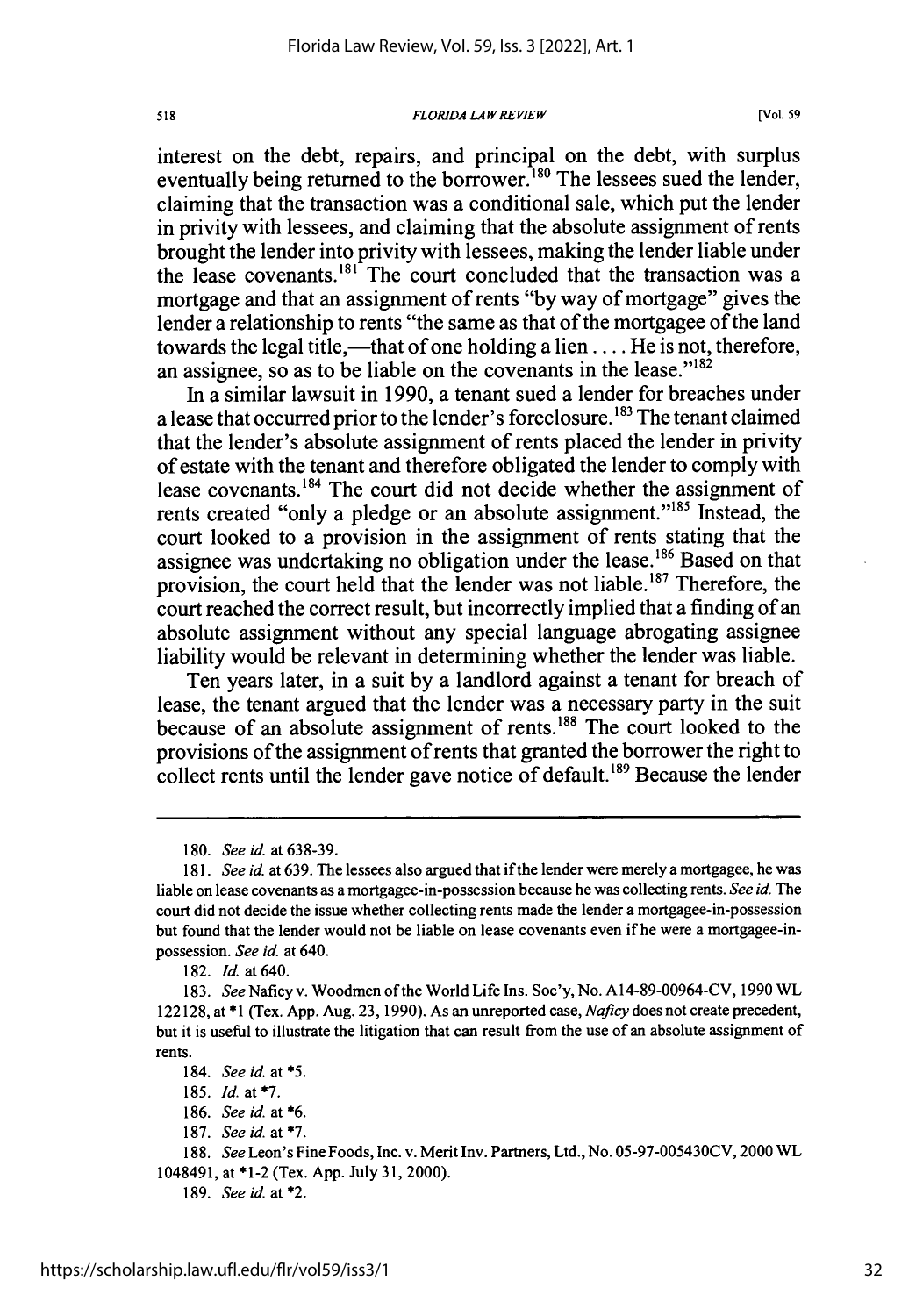never gave notice of default, the court held that the borrower retained the right to bring or defend a suit under the lease and, therefore, that the lender was not a necessary party to the suit.<sup>190</sup> Once again, the court reached the right result, but the court incorrectly implied that a lender with an absolute assignment of rents could be treated as a party to the lease after default under the terms of the mortgage.

In another recent case, a mechanic's lien claimant argued that its lien was superior to a lender's mortgage lien because a purported absolute assignment of rents gave the lender an interest in property that made the lender an "owner" under the mechanic's lien statute.<sup>191</sup> The court held for the lender based on Illinois law, which does not recognize absolute assignments. **1 <sup>92</sup>**The court said that an assignment of rents in Illinois grants an equitable lien as security for a mortgage.<sup>193</sup> Thus, the court implied that finding an absolute assignment of rents could have changed the result in the case.

In these particular cases, the courts reached the correct result-that the lender was not liable under lease covenants, was not a necessary party in litigation involving a lease, and was not an owner for purposes of a mechanic's lien statute. However, one has to wonder whether these arguments would have been made absent the use of a purported "absolute" assignment of rents. Although reaching the right result, the courts did not always articulate a good reason for their holdings. In fact, the court in 1894 did a better job of articulating the effect of a purported absolute assignment of rents than did the later courts because the court acknowledged that the assignment of rents created a lien on rents rather than an assignment of the landlord's interest in the lease.<sup>194</sup> Ultimately, although the absolute assignment of rents has served lenders in providing a type of security interest that avoids some of the pitfalls of the collateral assignment of rents, it has caused needless litigation and confusion. This uncertainty has carried over into bankruptcy cases in which it has caused more significant problems.

### *D. The Absolute Assignment of Rents in Bankruptcy*

The confusion regarding characterization of an absolute assignment of rents as a transfer of title to rents or a security interest has created uncertainty in bankruptcy cases as well as under state law. Federal courts are split on the treatment of an absolute assignment of rents when the

<sup>190.</sup> *See id.* at \*2-3.

<sup>191.</sup> M. Ecker & Co. v. LaSalle Nat'l Bank, 645 N.E.2d 335, 339 (Ill. App. Ct. 1994).

<sup>192.</sup> *See id.* at 340.

<sup>193.</sup> *See id.*

<sup>194.</sup> *See supra* text accompanying note 182.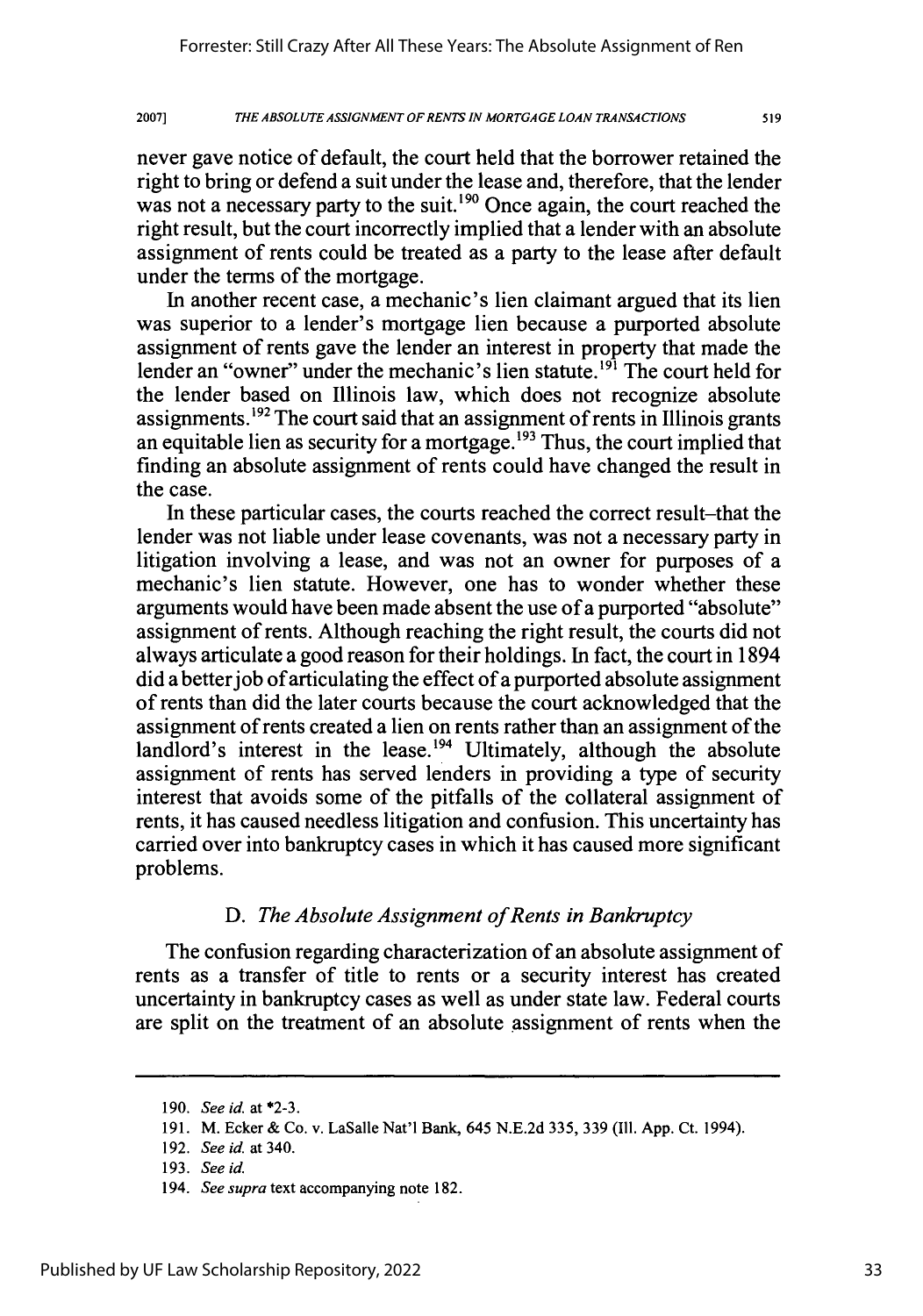*FLORIDA LAW REVIEW*

debtor is in bankruptcy. Most courts addressing the issue in the bankruptcy context have held that an absolute assignment gives a lender only a security interest in rents.<sup>195</sup> These courts recognize the continuing interest of the bankruptcy estate in rents covered **by** an absolute assignment and have held that the rents covered **by** a duly recorded absolute assignment of rents are cash collateral.<sup>196</sup>

Some federal courts have treated an absolute assignment of rents as giving the lender an absolute ownership interest in rents.  $197$  These courts have held that, because the lender owns the rents absolutely as a matter of state law, the bankruptcy estate has no interest in the rents.<sup>198</sup> Therefore, the bankruptcy trustee or debtor-in-possession has no right to use the rents to operate and maintain the property in a reorganization.

Bankruptcy courts holding that an absolute assignment of rents gives a lender ownership of rents rather than a security interest are simply

196. *See Princeton Overlook,* 143 B.R. at 633; *Rollingwood,* 133 B.R. at 913; *Bethesda,* <sup>117</sup> B.R. at 209, 211.

198. *See ln re Carter,* 126 B.R. at 813; *In re Galvin,* 120 B.R. at 772; *In re Fry Rd. Assocs.,* 64 B.R. at 809; *In re P.MG. Props.,* 55 B.R. at 870.

520

<sup>195.</sup> *See, e.g., In re* Allen, 357 B.R. 103, 115 (Bankr. S.D. Tex. 2006); Cavros v. Fleet Nat'l Bank *(In re* Cavros), 262 B.R. 206, 210-11 (Bankr. D. Conn. 2001); *In re* 5877 Poplar, L.P., 268 B.R. 140, 146-47 (Bankr. W.D. Tenn. 2001); *In re* Guardian Realty Group, L.L.C., 205 B.R. 1,4-6 (Bankr. D.D.C. 1997); Lyons v. Fed. Sav. Bank *(In re* Lyons), 193 B.R. 637, 647-48 (Bankr. D. Mass. 1996); 500 Ygnacio Assocs., Ltd. v. Aetna Life Ins. Co. *(In re* 500 Ygnacio Assocs., Ltd.), 141 B.R. 191, 192 (Bankr. N.D. Cal. 1992); Foundry ofBarrington P'ship v. Barrett *(In re* Foundry of Barrington P'ship), 129 B.R. 550, 556-57 (Bankr. N.D. **I11.** 1991); *In re* Rollingwood Apartments, Ltd., 133 B.R. 906, 910 (Bankr. S.D. Ohio 1991); *In re* Bethesda Air Rights Ltd. P'ship, 117 B.R. 202, 206 (Bankr. D. Md. 1990); *see also* FDIC v. Int'l Prop. Mgmt., Inc., 929 F.2d 1033, 1035 (5th Cir. 1991); *In re* Princeton Overlook Joint Venture, 143 B.R. 625, 633 (Bankr. D.N.J. 1992); Provident Mut. Life Ins. Co. v. Winslow Ctr. Assocs. *(In re* Winslow Ctr. Assocs.), 50 B.R. 679, 681-82 (Bankr. E.D. Penn. 1985).

<sup>197.</sup> *See, e.g.,* First Fid. Bank, N.A. v. Jason Realty, L.P. *(In re* Jason Realty, L.P.), 59 F.3d 423, 427-29 (3d Cir. 1995); *In re* Kingsport Ventures, L.P., 251 B.R. 841, 848-49 (Bankr. E.D. Tenn. 2000); *In re* Carretta, 220 B.R. 203, 211 (Bankr. D.N.J. 1998); Condor One, Inc. v. Turtle Creek, Ltd. *(In re* Turtle Creek, Ltd.), 194 B.R. 267, 279 (Bankr. N.D. Ala. 1996); First Fid. Bank v. Eleven Hundred Metroplex Assocs., 190 B.R. 510, 511 (Bankr. S.D.N.Y. 1995); MacArthur Executive Assocs. v. State Farm Life Ins. Co., 190 B.R. 189, 195 (Bankr. D.N.J. 1995); *In re* Carter, 126 B.R. 811, 813 (Bankr. M.D. Fla. 1991); *In re* Galvin, 120 B.R. 767,771-72 (Bankr. D. Vt. 1990); *In re* Gould, 78 B.R. 590, 592 (Bankr. D. Idaho 1987); *In re* Fry Rd. Assocs., Ltd., 64 B.R. 808,809 (Bankr. W.D. Tex. 1986); *In re* P.M.G. Props., 55 B.R. 864,870 (Bankr. E.D. Mich. 1985). A related problem in bankruptcy is that some courts have held that a lender owns the rental stream after enforcing a collateral assignment of rents. *See* Commerce Bank v. Mountain View Vill., Inc., 5 F.3d 34 (3d Cir. 1993); *In re* Century Inv. Fund VIII Ltd. P'ship, 937 F.2d 371, 375 (7th Cir. 1991); Robin Assocs. v. Metro. Bank & Trust Co. *(In re* Robin Assocs.), 275 B.R. 218 (Bankr. W.D. Pa. 2001); VIII S. Mich. Assocs. v. N. Trust Co. *(In re* VIII S. Michigan Assocs.), 145 B.R. 912 (N.D. Ill. 1992); *In re* Mount Pleasant Ltd. P'ship, 144 B.R. 727 (Bankr. W.D. Mich. 1992); Imperial Gardens Liquidating Trust v. Nw. Commons, Inc. *(In re* Nw. Commons), 136 B.R. 215 (Bankr. E.D. Mo. 1991).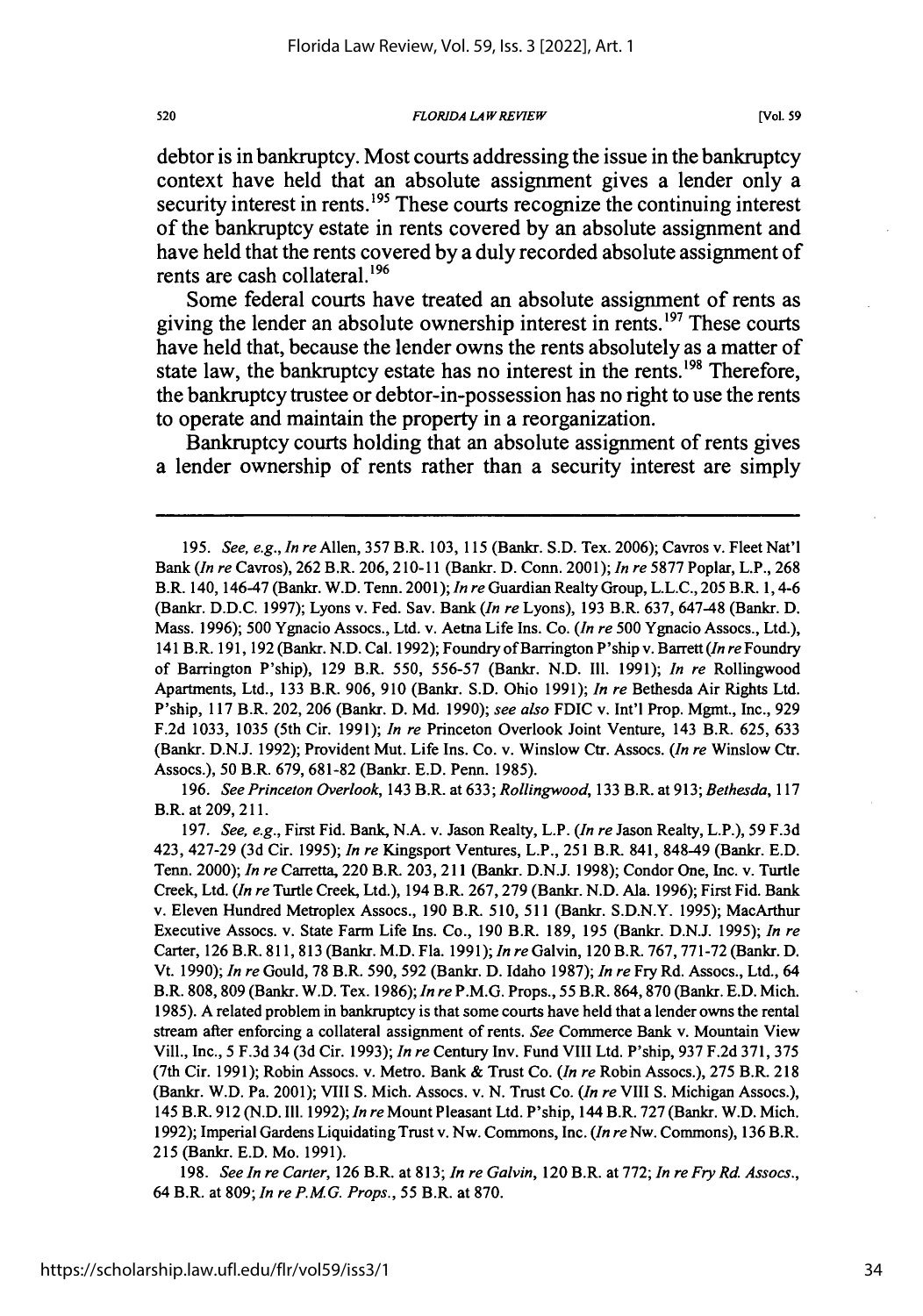incorrect. Although the form of the transaction may indicate a transfer of title to rents, the substance of such a transaction is a security interest. Some of these courts are following state law precedent on the theory that property rights are a matter of state law. **' <sup>99</sup>**They should, however, "look to the substance of state law rights, not merely the label that state law places on them."200

The better-reasoned bankruptcy opinions look to the substance of the transaction and to factors such as the borrower's right to collect rents until default, the lender's obligation to apply rents to payment of the debt, and the termination of the assignment of rents upon payment of the loan in full.<sup>201</sup> If the borrower has any remaining property rights in the rental stream under state law, bankruptcy law dictates that the rental stream be treated as part of the bankruptcy estate. $202$ 

When a court holds that rents covered **by** an absolute assignment are owned **by** the lender, the debtor-in-possession does not have the rents available for operation and maintenance of the mortgaged property, as would be the case if rents were treated as cash collateral.<sup>203</sup> If rents are unavailable for operation and maintenance of the property, almost no hope of reorganization exists for a borrower in Chapter **11.21** If the debtor has no equity in the property and there is not "'a reasonable possibility of a successful reorganization within a reasonable time,<sup> $1205$ </sup> the lender is

202. *See* 11 U.S.C.A. § 541 (West 2007); United States v. Whiting Pools, Inc., 462 U.S. 198, 208-09 (1983).

203. If rents are cash collateral, the debtor-in-possession may not use the rents without consent of the lender or authorization of the bankruptcy court. *See* 11 U.S.C.A. § 363(c)(2). A bankruptcy court may not authorize the use of cash collateral **by** the debtor unless the secured lender is adequately protected. *See id.* § 363(e). Bankruptcy courts generally permit the debtor to use rents for operation and maintenance of the mortgaged property because that use preserves the value of the property and, thus, provides the lender adequate protection. *See* Forrester, *supra* note 2, at 388.

204. *See* Craig A. Averch, *Revisitation ofthe Fifth Circuit Opinions* ofVillage Properties *and* Casbeer: *Is Post-Petition "Perfection "ofan Assignment ofRents Necessary to Characterize Rental Income as Cash Collateral?,* 93 CoM. L.J. 516, 519 (1988); Carlson, *supra* note 7, at 1109. In a single-asset bankruptcy, the borrower will have no income available to continue operation and maintenance of the mortgaged property. *See* Carlson, *supra* note 7, at 1152-53.

205. United Sav. Ass'n of Tex. v. Timbers of Inwood Forest Assocs., Ltd. *(In re* Timbers of Inwood Forest Assocs., Ltd.), 484 U.S. 365, 376 (1988) (quoting United Sav. Ass'n of Tex. v. Timbers of Inwood Forest Assocs., Ltd., **808** F.2d 363, 370-71 & nn. 12-13 (5th Cir. 1987), *aff'd,* 484 U.S. 365 (1988)).

<sup>199.</sup> *See Jason Realty,* 59 F.3d at 427 (citing Butner v. United States, 440 U.S. 48, 55 (1979)).

<sup>200.</sup> *In re Guardian Realty,* **205** B.R. at 4 (citing United States v. Nat'l Bank of Commerce, 472 U.S. 713, 727 (1985)).

<sup>201.</sup> *See id.; 500* Ygnacio Assocs., Ltd. v. Aetna Life Ins. Co. *(In re 500* Ygnacio Assocs.), 141 B.R. 191, 195 (Bankr. N.D. Cal. 1992); *In re Bethesda,* 117 B.R. at 206-08; Bryn Athyn Investors, Ltd. v. Hutton/Conam Realty Pension Investors *(In re* Bryn Athyn Investors, Ltd.), 69 B.R. 452, 457 (Bankr. E.D.N.C. 1987).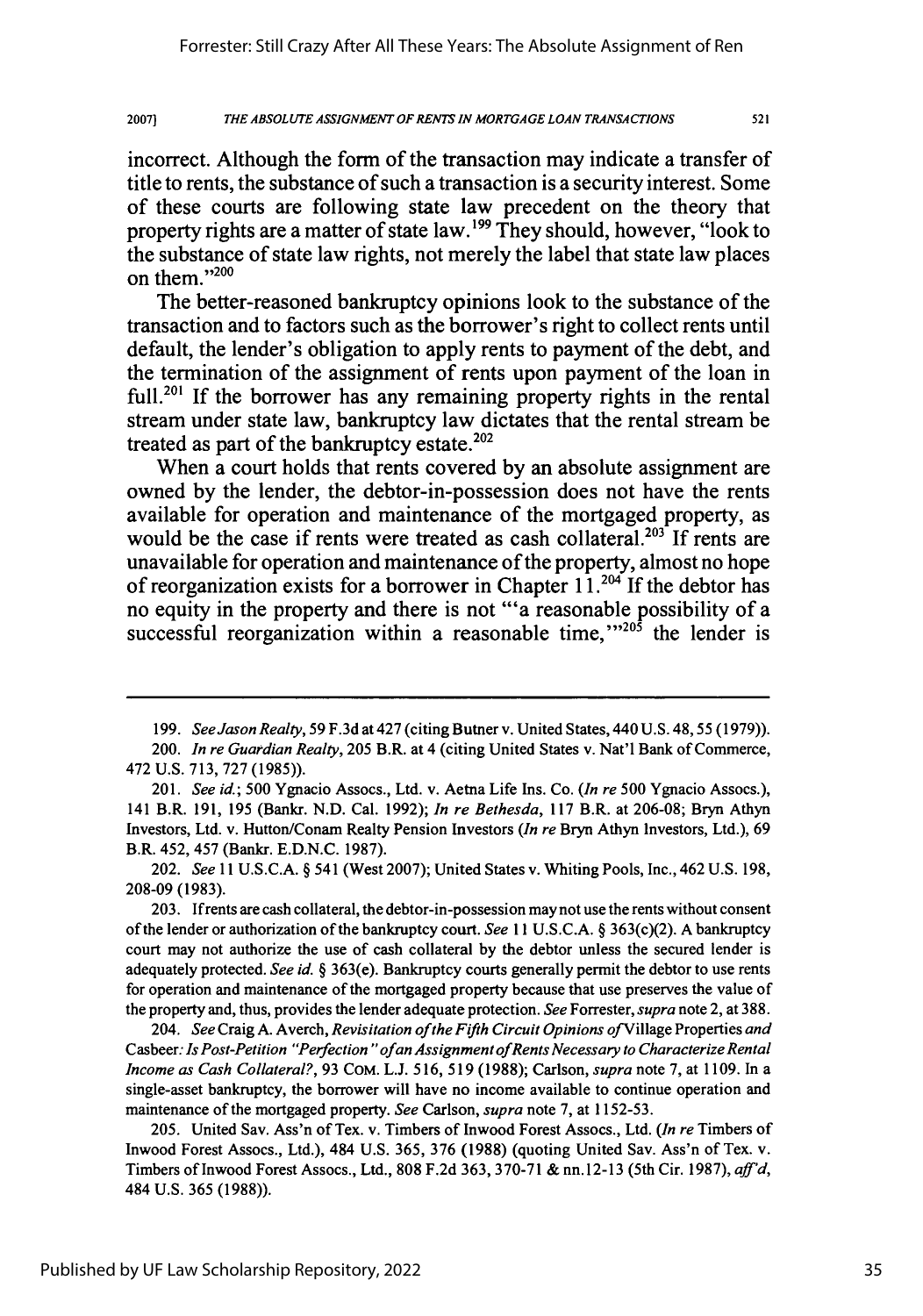*FLORIDA LAW REVIEW*

entitled to relief from the automatic stay.<sup>206</sup> Therefore, the borrower's efforts to reorganize under the protection of Chapter **11** will be frustrated even in those cases where a reorganization might otherwise have been successful.<sup>207</sup> This result defeats the policies behind the Bankruptcy Code and Chapter **11,** is simply an injustice.

### *E. Analogous "Absolute" Transfers for Security*

Many types of transactions create a security interest in substance but take on another form. Courts interpret these various transactions regularly and are accustomed to considering substance over form. Some examples include the mortgage in a title theory state, the absolute deed of real property given as security for a loan, and certain sale-leaseback transactions involving equipment and other personal property. These analogous situations are valuable tools for use in analyzing the treatment of assignments of rents.

In title theory states, a mortgage is treated as a conveyance that gives title to the lender.<sup>208</sup> However, when faced with determining the substance of the transaction, courts acknowledge that the mortgagor "is the equitable owner of the property and thus its real owner" during the term of the mortgage.<sup>209</sup> Therefore, a mortgagor could not escape a conviction for violation of building ordinances on the ground that the mortgagee had legal title to the property, $2^{10}$  and a mortgagee could not escape the payment of transfer taxes upon purchase at foreclosure sale on the basis that it already had legal title to the property.211 The Rhode Island Supreme Court called the title theory "a fiction designed to aid in decision making **...** not an absolute per se rule of law." $^{212}$  Therefore, courts have been able to focus on the substance of the mortgage transaction when necessary.

Even in states that do not follow the title theory of mortgages, the parties to a mortgage loan transaction may document that transaction as a sale of the property rather than as a mortgage.<sup>213</sup> Under some circumstances, usually involving an unsophisticated borrower in desperate need of credit,

522

<sup>206.</sup> See 11 U.S.C.A. § 362(d)(2).

<sup>207.</sup> If the lender is treated as the owner of rents under an absolute assignment of rents, rents are not available for operation and maintenance of the property, and the lender is likely to be granted relief from the stay and thus be permitted to foreclose. See First Fid. Bank v. Jason Realty, L.P. (In re Jason Realty, L.P.), 59 F.3d 423, 430 (3d Cir. 1995); In re Fry Rd. Assocs., Ltd., 66 B.R. 602, 604-05 (Bankr. W.D. Tex. 1986).

<sup>208.</sup> See Block Island Land Trust v. Wash. Trust Co., 713 A.2d 199, 201 (R.I. 1998).

<sup>209.</sup> State v. Stonybrook, Inc., 181 A.2d 601, 604 (Conn. 1962).

<sup>210.</sup> See id. at 604-05.

<sup>211.</sup> See Block Island, 713 A.2d at 201.

<sup>212.</sup> Id.

<sup>213.</sup> See, e.g., Flack v. McClure, 565 N.E.2d 131, 135 (Ill. App. Ct. 1990).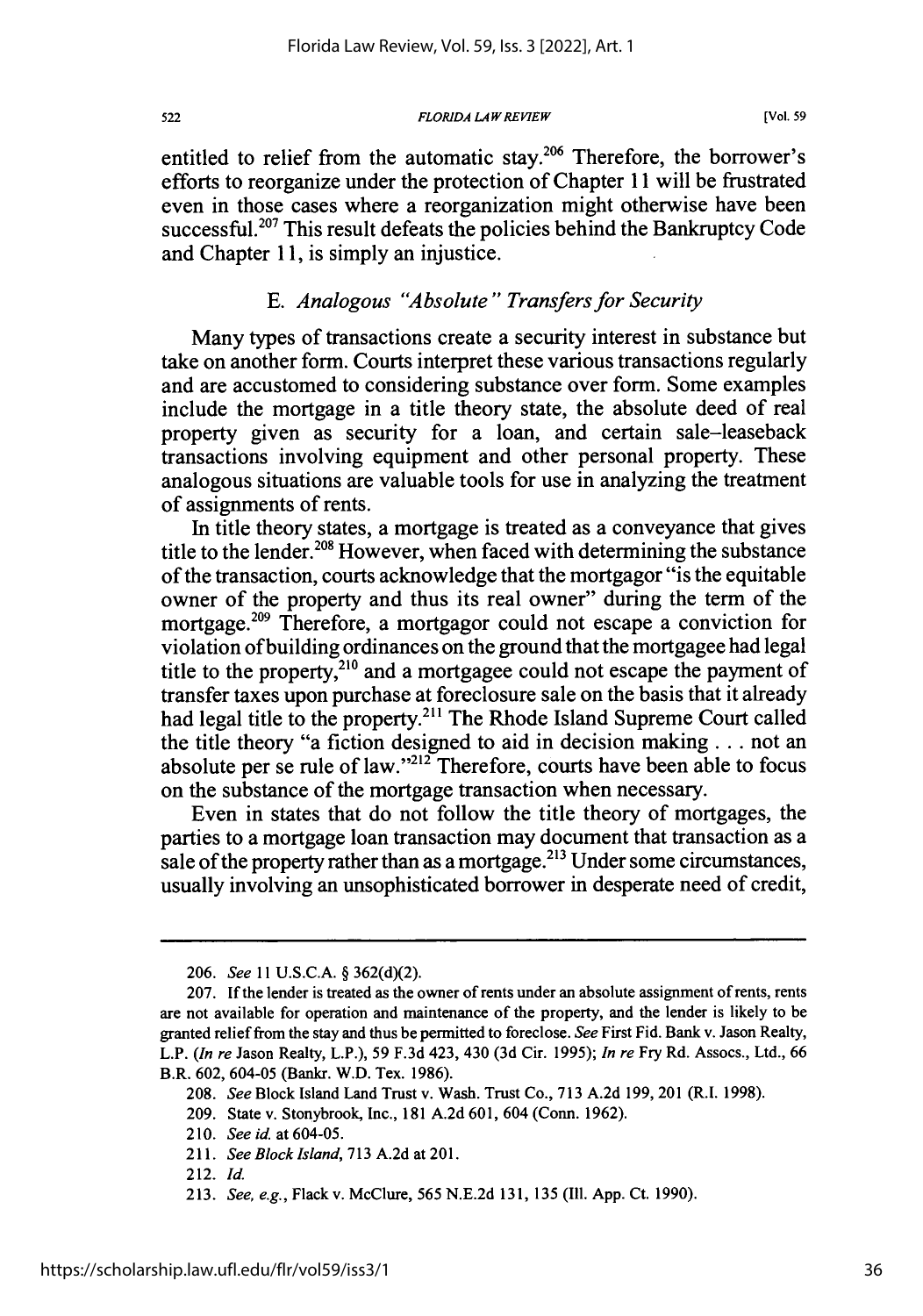the borrower will give a lender an absolute deed to property to secure a loan.<sup>214</sup> The parties typically agree that the lender will return the deed unrecorded upon repayment of the debt.<sup>215</sup> In determining the substance of the transaction, courts consider a number of factors, including whether a debt exists, whether the grantor retained possession of the property, whether a disparity exists between the value of the property and the consideration, and whether the parties agree to a reconveyance.<sup>216</sup> Courts permit the introduction of parol evidence to prove the true nature of the transaction.2"7 **If** a court determines that the substance of such a transaction is in fact a mortgage rather than a transfer of title, the court will treat the deed as a mortgage on the property. Therefore, in the context of the absolute deed intended as security, courts have been able to look beyond the form of the transaction to determine its substance.

With regard to personal-property-secured transactions, the scope provision of Article 9 of the U.C.C. applies to "a transaction, regardless of its form, that creates a security interest in personal property or fixtures by contract."<sup>218</sup> The purpose of this provision is to consider the substance of a transaction rather than its form.<sup>219</sup> Therefore, courts are often asked to determine whether a transaction is a true lease or an installment sale with the "lessor" retaining a security interest securing the obligation of the "lessee" to purchase goods.<sup>220</sup>

Courts must also distinguish between a true sale of personal property and a transfer that creates a security interest. Although Article 9 covers sales of accounts, chattel paper, payment intangibles, and promissory notes,<sup>221</sup> a true sale receives different treatment under Article 9 and must, therefore, be distinguished from a transaction that creates a security interest. Sales of these intangibles are covered by Article 9 for purposes of perfection. If the purchaser fails to perfect its interest, the seller retains the power to transfer good title to a subsequent purchaser,<sup>222</sup> just as with real property recording acts. At the same time, however, the seller "does not

<sup>214.</sup> *See id.*

<sup>215.</sup> *See id.*

*<sup>216.</sup> See id.* at 136; Johnson v. Cherry, 726 S.W.2d 4,7 (Tex. 1987); Sannerud v. Brantz, 928 P.2d **477,** 481 (Wyo. 1996); RESTATEMENT (THIRD) OF PROP.: MORTGAGES §§ 3.2(b), 3.3(b) (1997); NELSON & WHITMAN, *supra* note **21,** § **3.8.**

**<sup>217.</sup>** *See* NELSON *&* WHITMAN, *supra* note 21, § 3.6.

<sup>218.</sup> U.C.C. § 9-109(a)(1) (2000). In addition, Article 9 applies to some transactions that are not intended to create a security interest, including "a sale of accounts, chattel paper, payment intangible, or promissory notes" and "a consignment." *Id.* § 9-109(a)(3), (4).

<sup>219.</sup> *See* WHITE & SUMMERS, *supra* note **39,** § 21-2.

<sup>220.</sup> *Id.* §21-3.

<sup>221.</sup> *See U.C.C.* § 9-109(a)(3).

<sup>222.</sup> *See id.* § 9-318(b).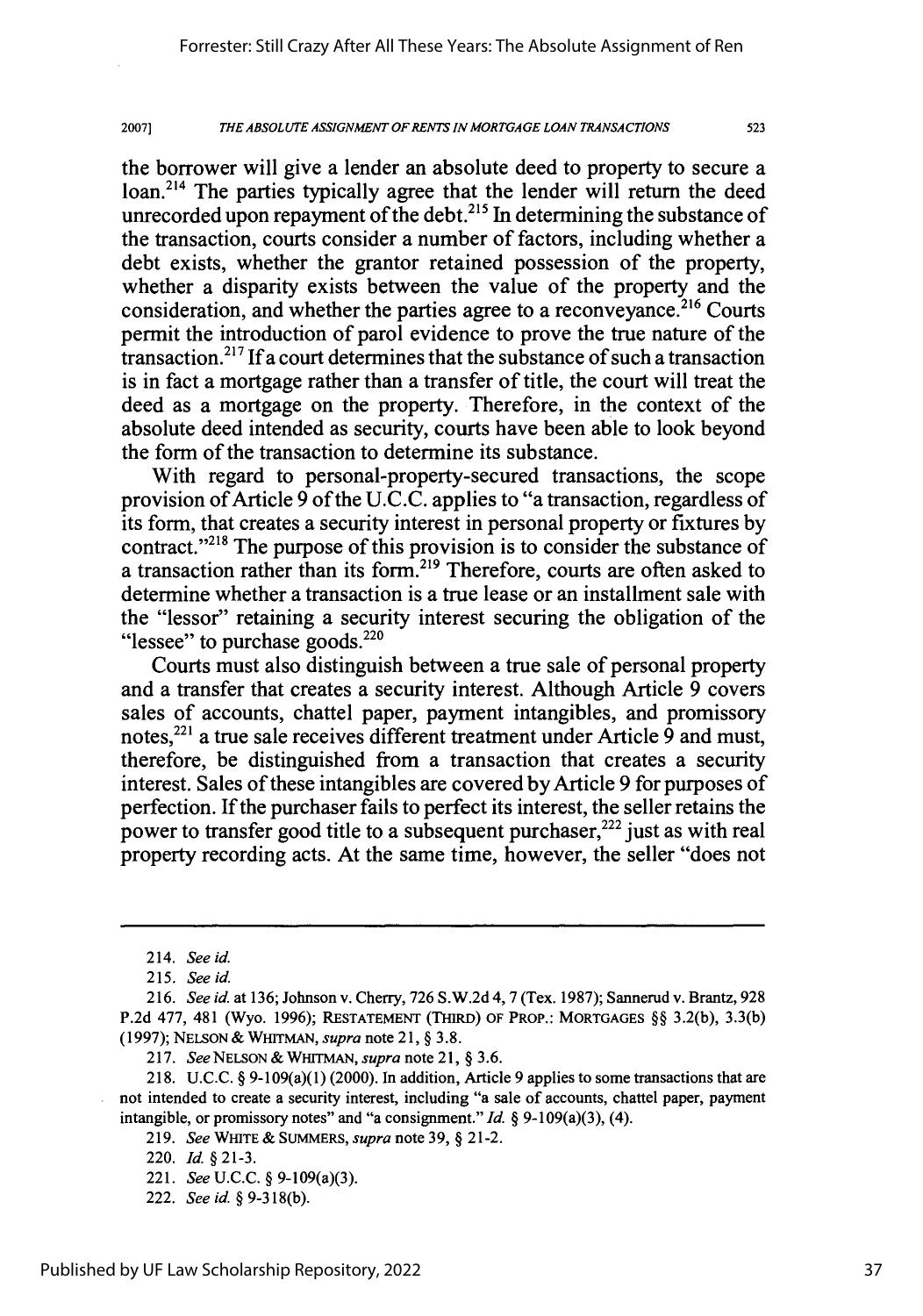*FLORIDA LAW REVIEW*

retain a legal or equitable interest in the collateral sold. $223$  Sales of these intangibles have raised some of the same issues in bankruptcy that absolute assignments of rents have raised.<sup>224</sup> If a transfer is a true sale, a bankruptcy trustee or debtor-in-possession has no interest in the property transferred, but if the transfer is of a security interest only, the bankruptcy estate retains an interest in the collateral. Courts seem to have navigated these issues more successfully than issues relating to absolute assignments of rents.

### V. SOLUTIONS TO THE PROBLEM

The absolute assignment of rents is not a satisfactory method of creating a security interest in rents. It causes problems for lenders in drafting and enforcing the assignment of rents. It causes injustice for borrowers in bankruptcy. It causes unnecessary litigation that may raise the cost of credit. It is, nevertheless, the best alternative for lenders at this time. The absolute assignment of rents cannot simply be eliminated unless replaced by a workable solution to the problems it solves. Therefore, comprehensive change is necessary. This change has occurred gradually in some states through the judicial process, but the legislative process provides a faster and more comprehensive solution.

### *A. The Judicial Solution*

Courts may adopt the Restatement approach, which provides a workable system for lenders to take a security interest in rents, making the absolute assignment unnecessary. 225 The Restatement takes the position that "[t]he use of 'absolute assignment' terminology **...** creates needless confusion and is rejected." $226$  In fact, the Restatement uses the terminology that rents are "mortgage[d]" rather than assigned to avoid the confusion that the absolute assignment doctrine has engendered.<sup>227</sup>

Because the Restatement resolves the problems that lenders have encountered with the collateral assignment of rents, lenders would not need the absolute assignment of rents under the Restatement regime. First, the Restatement provides that a mortgage of rents "is effective as against the mortgagor and, subject to the operation of the recording act, as against third parties, upon execution and delivery."<sup>228</sup> Therefore, a recorded mortgage of rents would have priority over a creditor garnishing rents and

<sup>223.</sup> Id. § 9-318(a).

<sup>224.</sup> *See, e.g.,* Octagon Gas Sys., Inc. v. Rimmer *(In re* Meridian Reserve, Inc.), 995 F.2d 948, 957 (10th Cir. 1993); *In re* LTV Steel Co., 274 B.R. 278,285-86 (Bankr. N.D. Ohio 2001).

<sup>225.</sup> RESTATEMENT **(THIRD) OF** PROP.: MORTGAGES § 4.2 (1997).

<sup>226.</sup> Id. *§* 4.2 cmt. a.

<sup>227.</sup> Id. *§* 4.2 cmt. **b.**

<sup>228.</sup> Id. § 4.2(b).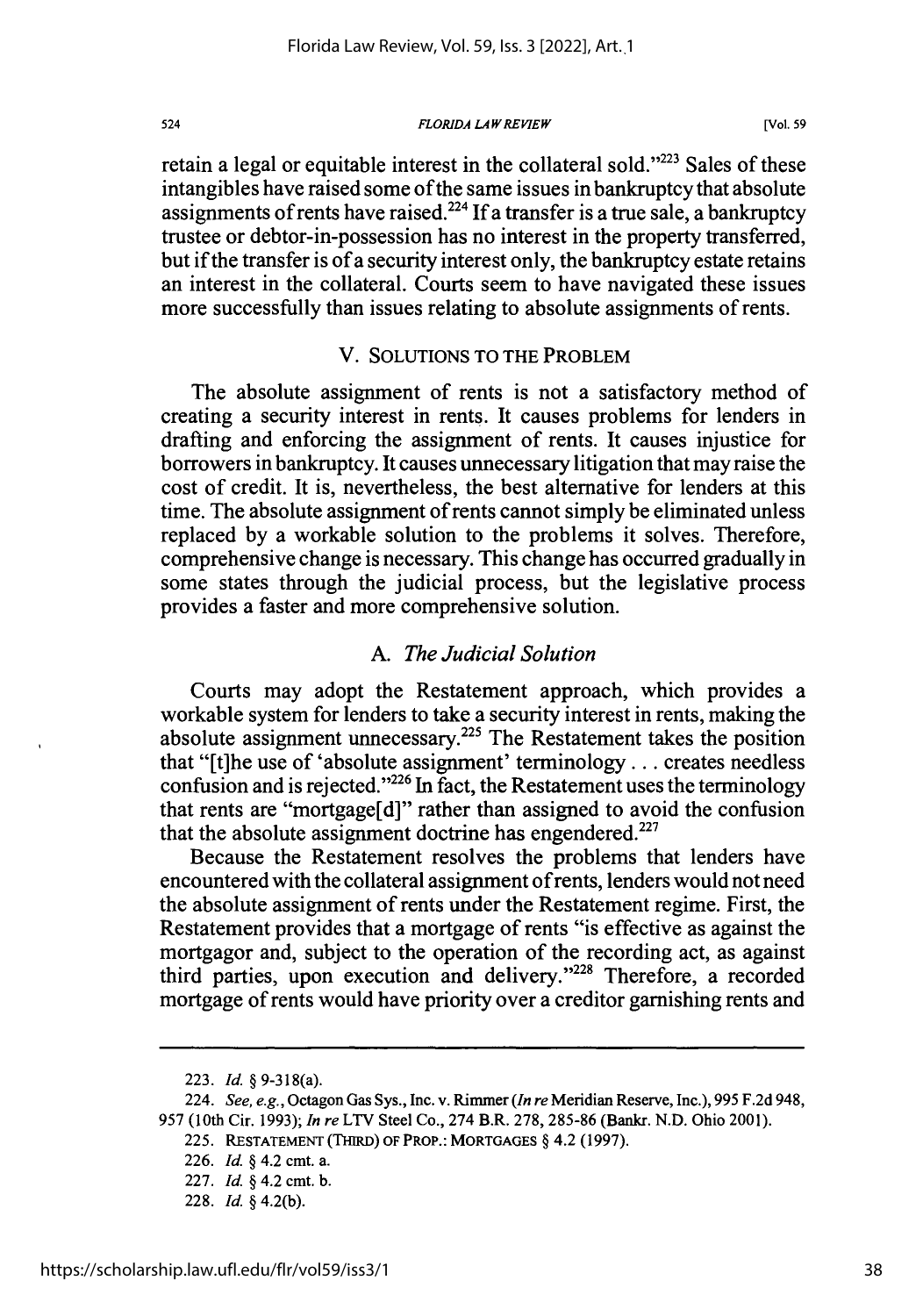20071 *THE ABSOLUTE ASSIGNMENT OF RENTS IN MORTGAGE LOAN TRANSACTIONS*

would not be subject to avoidance by a trustee in bankruptcy. Second, the Restatement provides that a mortgage may entitle the lender to collect rents upon default and is enforced by "delivery of a demand for the rents to the mortgagor."<sup>229</sup> Therefore, a lender is not required to take any burdensome action such as taking possession or obtaining the appointment of a receiver in order to enforce the assignment of rents. A lender would not be entitled to rents that the mortgagor collected after default and before the demand is made, but lenders can easily make demand after default in order to capture rents that accrue after default. Therefore, the Restatement resolves the perfection problem and the enforcement problem that lenders have faced with collateral assignments of rents. With a workable scheme for mortgaging rents, the absolute assignment of rents becomes unnecessary. Thus, judicial adoption of the Restatement approach to mortgaging rents would solve the problems existing under current law.

# *B. The Uniform Assignment of Rents Act*

The new Uniform Assignment of Rents Act (UARA) provides an even better solution to the problems caused by the absolute assignment of rents. The UARA is more comprehensive in scope than the Restatement, and it can be adopted as a package by state legislatures rather than in a piecemeal fashion by the courts.

The UARA provides that an assignment of rents, including an assignment absolute in form, creates a security interest regardless of its form.<sup>230</sup> Therefore, an absolute assignment of rents made in connection with a mortgage loan would be treated the same as any assignment of rents under the Act.<sup>231</sup> In addition, because the UARA provides for a workable security interest in rents for mortgage lenders with due regard for the concerns of borrowers and tenants, it eliminates the need for an absolute

*Id. §* 4 cmt. **3.**

<sup>229.</sup> *Id.* § 4.2(c)(2). In addition to the demand, the lender must satisfy any additional conditions imposed by the mortgage, see *id.* § 4.2(c)(1), and the demand must also be delivered to the owner of the property and other lienholders, see id.  $\S$  4.2(c)(2).

<sup>230.</sup> UNIF. ASSIGNMENT OF RENTS ACT § 4(b) (2005).

<sup>23</sup> **1.** The comments to § 4 provide:

<sup>[</sup>N]othing in the Act precludes an owner of real property from making a truly absolute transfer of rents in a transaction that is not a security transaction, such as a "true sale" of rents (in which the owner of the real property transfers full legal, equitable ownership and control of unaccrued rents immediately upon execution and delivery). Such a transfer, however, is not an "assignment of rents" as defined in the Act (unless applicable state law dictates otherwise), and thus the provisions of the Act governing the enforcement of an assignment of rents would not apply to such a transfer.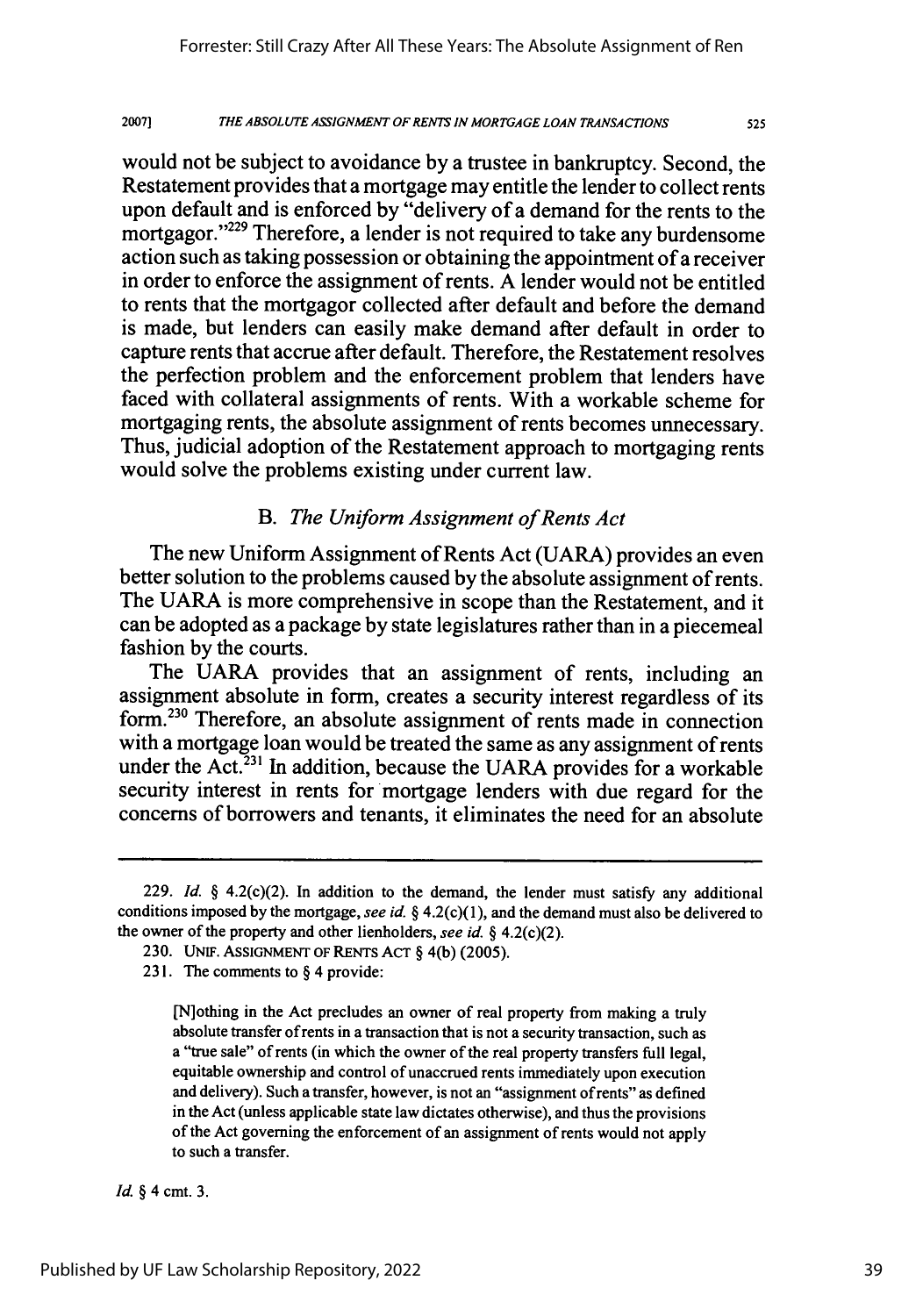*FLORIDA LAW REVIEW*

assignment of rents.

The UARA resolves the problems that lenders have encountered with collateral assignments of rents. First, the Act provides that an assignment of rents is fully perfected upon recordation.<sup>232</sup> The Act further provides that a perfected security interest in rents has priority against a judicial lien creditor or a purchaser of the rents or the real property.<sup>233</sup> With state law clarified by the Act, a recorded assignment of rents would be treated as perfected in bankruptcy, resolving that issue once and for all. Therefore, the Act resolves the perfection problem that lenders have tried to avoid by using absolute assignments.

Second, the UARA provides detailed provisions relating to the enforcement of an assignment of rents. Under the Act, an assignment of rents may be enforced by obtaining the appointment of a receiver.<sup>234</sup> by giving notice to the mortgagor,<sup>235</sup> by giving notice to the tenants,<sup>236</sup> or by any other method permitted under the particular state's law.<sup>237</sup> Therefore, a lender is not required to take any burdensome action in order to enforce the assignment of rents. The lender is entitled to collect from tenants those rents that accrue on or after the date of enforcement or that previously accrued but remain unpaid on the date of enforcement.<sup>238</sup>

The Act makes the borrower personally liable for failing to turn over to the lender rents that the borrower collects after the date of enforcement.<sup>239</sup> This provision is particularly important for the lender if the borrower is not personally liable for the debt because the debt is nonrecourse or because the mortgaged property has been conveyed to a nonassuming grantee.<sup>240</sup> Although most courts hold that the borrower's misapplication of rents is waste,<sup>241</sup> the Act makes clear the liability of a borrower who wrongfully fails to turn over rents.

237. *See id. §* 6(a).

238. *See id. §* 6(b). The Act does not give the lender a right to proceeds of rents collected by the borrower before the date of enforcement. *See id. §* 6 cmt. 2.

239. *See id.* § 14(b), (d). The lender is also entitled to reasonable attorneys' fees and costs if provided for by agreement. *See id.* § 14(d)(2).

240. A grantee of mortgaged property not personally liable on the debt should nevertheless by liable for misapplying rents.

241. *See, e.g.,* Ginsberg v. Lennar Fla. Holdings, Inc., 645 So. 2d 490, 500 (Fla. 3d DCA 1994); Taylor v. Brennan, 621 S.W.2d 592, 593 (Tex. 1981); UNiF. **ASSIGNMENT** OF RENTS **ACT** § 14 cmt. 1; **RESTATEMENT** (THIRD) OF PROP.: **MORTGAGES** § 4.6(a)(5) (1997).

526

<sup>232.</sup> *See id. §* 5(b).

<sup>233.</sup> *See id. §* 5(c).

<sup>234.</sup> *See id. §* 7. This provision also lays out the requirements for a lender to obtain the appointment of a receiver. *See id.*

<sup>235.</sup> *See id. §* 8. The notice must also be sent to the holders of other recorded assignments of rents. *See id.* § 8(a).

<sup>236.</sup> *See id. § 9.*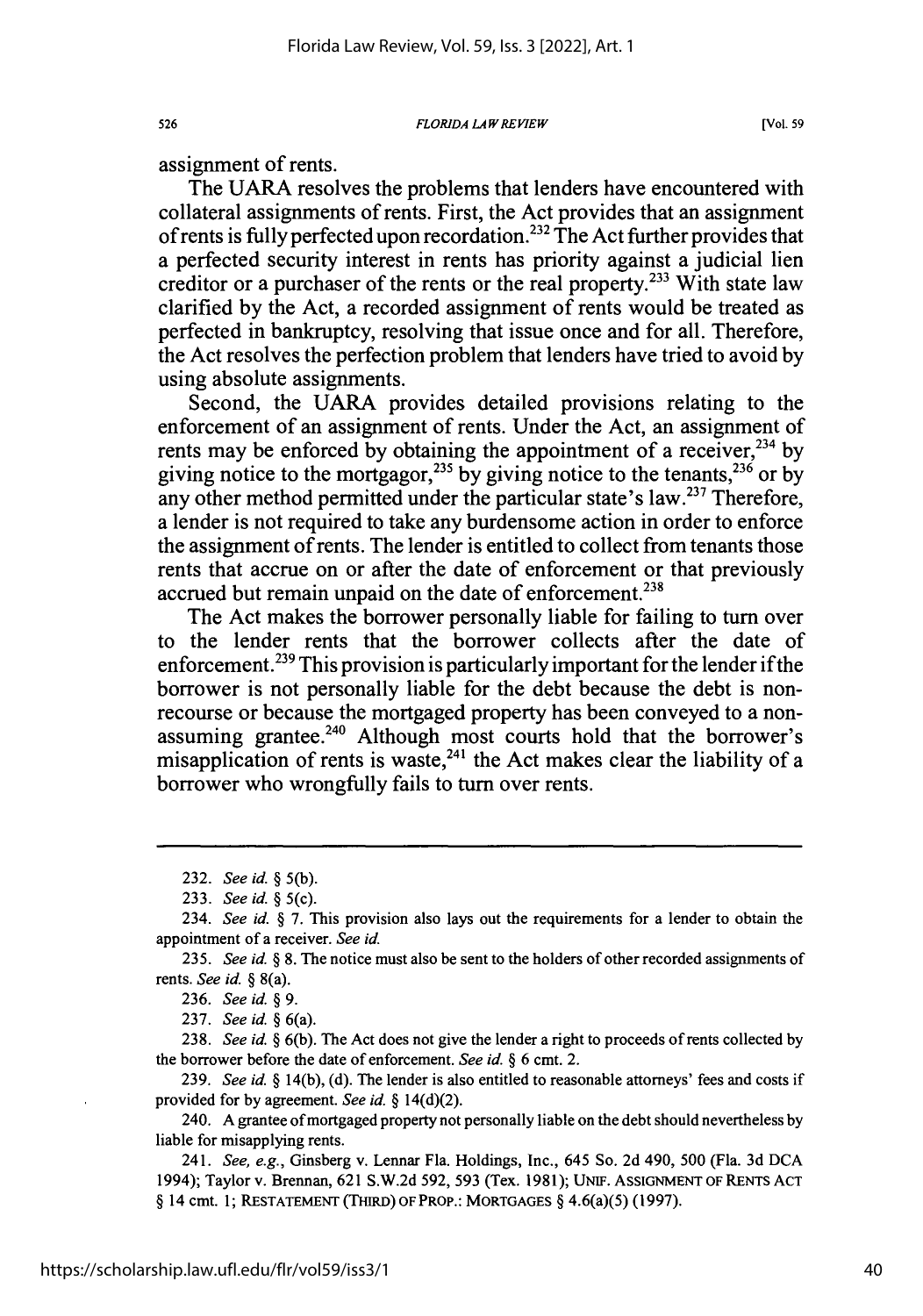527

Third, the UARA addresses the issue of the lender's security interest in proceeds of rents collected by the borrower after the mortgage lender enforces its assignment of rents. The Act makes clear that the mortgage lender has a security interest in identifiable cash proceeds of such rents<sup> $\bar{z}_{42}$ </sup> and that the security interest in proceeds is perfected if the security interest in rents is perfected.<sup>243</sup> The Act deals with priority issues relating to cash proceeds in the same manner as Article 9 of the U.C.C.<sup>244</sup> Therefore, the Act provides a comprehensive scheme for the enforcement of an assignment of rents.

The UARA goes much further to clarify and define the rights and duties of the parties to an assignment of rents and to resolve in advance the issues that the parties and tenants affected by an assignment of rents might need to litigate. First, the Act provides that the enforcement of an assignment of rents does not "make the assignee a mortgagee-in-possession of the real property."<sup>245</sup> A few courts have found that a lender collecting rents pursuant to an assignment of rents is a mortgagee-in-possession with the attendant liabilities.<sup>246</sup> Lenders tend to avoid taking possession of mortgaged property prior to foreclosure to avoid these liabilities, and, therefore, lenders do not want to be liable as a mortgagee-in-possession simply because they are collecting rent. The UARA resolves this issue by providing that the lender does not become a mortgagee-in-possession simply by virtue of collecting rents.<sup>247</sup> The Act further provides that the lender is not obligated by virtue of collecting rents to pay "expenses of protecting or maintaining the real property. $\frac{1}{248}$  The assumption is that mortgage lenders have sufficient incentive to pay taxes and insurance premiums and to maintain the mortgaged property if the borrower is unable or unwilling to do so.<sup>249</sup> The Act makes clear that if the lender's failure to maintain the property results in a breach of the lease by the landlord, tenants may have a defense to paying rent.<sup>250</sup> Furthermore, tenants may be entitled to the appointment of a receiver to protect and maintain the

245. *Id. §* 11(1).

248. *Id. §* 13(a).

<sup>242.</sup> *See* UNIF. ASSIGNMENT OF RENTS ACT § 14(b)(2). The Act does not give the lender a security interest in proceeds of rents collected by the borrower before the date of enforcement. *See id.* § 6 cmt. 2.

<sup>243.</sup> *See id.* § 15(b). "[Clash proceeds are identifiable if they are maintained in a segregated account or **...** to the extent the assignee can identify them by a method of tracing *.... " Id* § 14(c).

<sup>244.</sup> *See id. §* 15(c).

<sup>246.</sup> *See supra* note 82.

<sup>247.</sup> *See* UNIF. ASSIGNMENT OF RENTS ACT § 11 cmt. 1.

<sup>249.</sup> *See* Freyermuth, *The New UARA, supra* note 7, at 55-56.

<sup>250.</sup> *See* UNIF. ASSIGNMENT OF RENTS ACT § 13(b).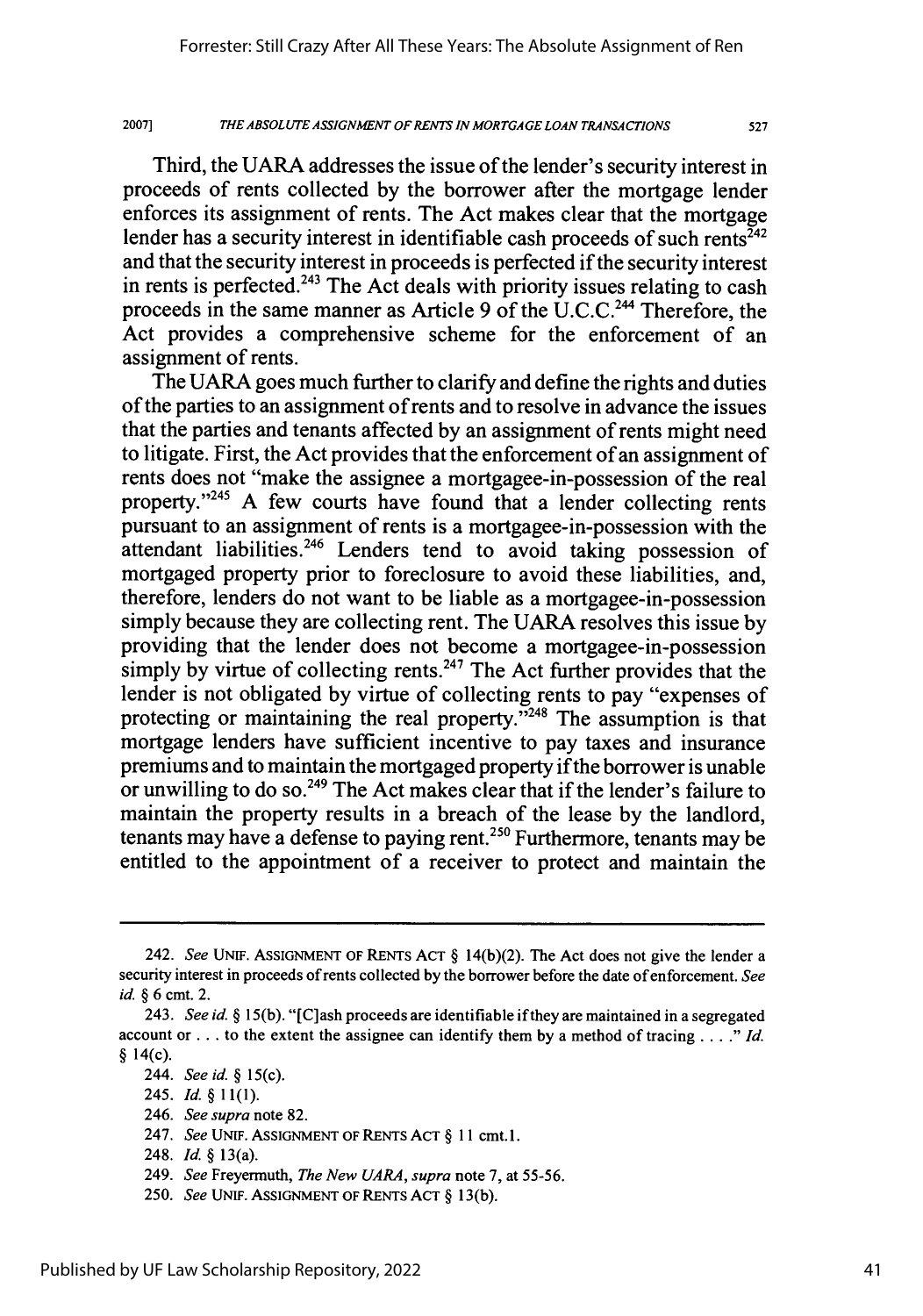*FLORIDA LAW REVIEW*

**[Vol. 59**

property.<sup>251</sup> Therefore, the concerns of tenants, as well as borrowers and lenders, are considered in the Act.

The Act also addresses other concerns that tenants have relating to the enforcement of an assignment of rents. Tenants receiving notice to begin paying rent to a lender rather than to the landlord are understandably reluctant to do so because of the risk that they may pay the wrong party. Tenants in this position often stop paying rent altogether to avoid paying the wrong party. The Act provides detailed provisions that strongly encourage tenants to pay an assignee who has exercised its rights under an assignment of rents rather than the landlord and at the same time protect the tenants in paying the assignee.<sup>252</sup> In addition, tenants are given a grace period for payment of rent after receiving a notice during which time the tenant may seek the advice of counsel.<sup>253</sup> These provisions of the Act should make tenants more likely to pay rent to a lender who has enforced an assignment of rents and at the same time alleviate tenants' concerns about making the payments.

The Act considers and balances the rights of borrowers, lenders, and tenants. It would eliminate the need for absolute assignments of rents by creating a workable security interest for lenders. It would therefore reduce transaction costs and litigation caused by this device. The Act would resolve confusion over the perfection of an assignment of rents. In addition, under the Act, lenders could enforce an assignment of rents upon default simply by giving notice to the borrower or tenants. For borrowers, this method of enforcement is no more onerous than rights that lenders have under current law to enforce an absolute assignment of rents. In addition, for the benefit of borrowers, an absolute assignment of rents could no longer be used by lenders to block a borrower's ability to reorganize under Chapter 1 1 of the Bankruptcy Code. Furthermore, the Act addresses tenants' concerns. Overall, the Act provides a clear and comprehensive scheme for the creation of security interests in rents.

## VI. CONCLUSION

The law regarding assignments of rents has been in great disarray for more than a century. Lenders, dissatisfied with the problems they have encountered with collateral assignments of rents in many states, have turned to the absolute assignment of rents as a solution. The absolute assignment, however, has caused even more confusion. Courts have made drafting an absolute assignment difficult to accomplish by requiring the pretense of a transfer of title to the rents. Courts have caused additional

528

<sup>251.</sup> *See id. §* 13(c).

<sup>252.</sup> *See id.* § 9(c), (d).

<sup>253.</sup> *See id. §* 9(d) **&** cmt. 5.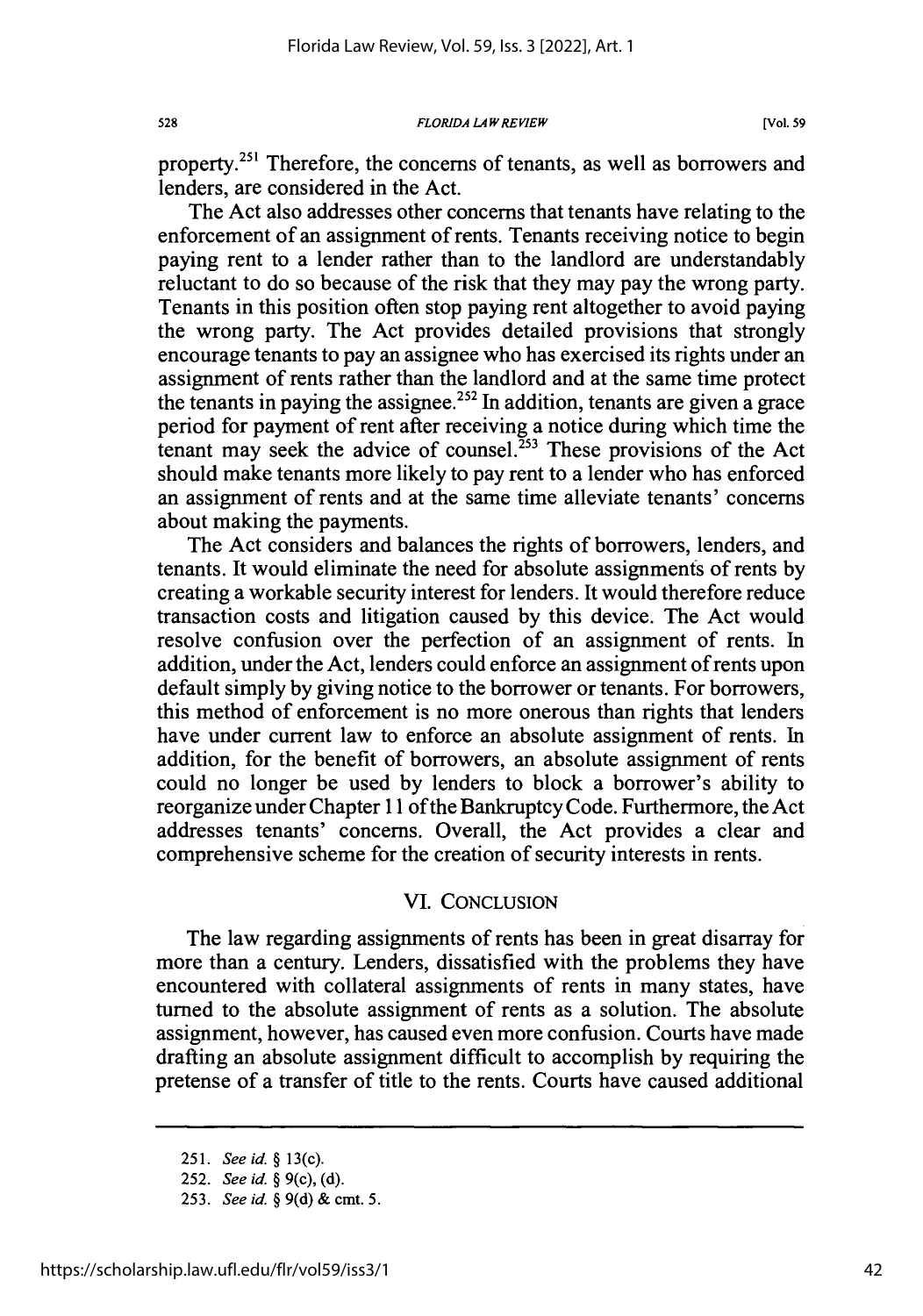uncertainty **by** treating absolute assignments as a transfer of title to rents, when in fact they simply create a different type of security interest. The refusal of courts to give lenders reasonable security interests under collateral assignments and lenders' use of absolute assignments to overcome the deficiencies of collateral assignments have led to additional transaction costs and unnecessary litigation.

**A** solution to the century-old problems relating to assignments of rents in mortgage loan transactions is now at hand. The new Uniform Assignment of Rents Act provides a comprehensive and logical scheme for creating security interests in rents that will satisfy mortgage lenders while considering the needs of borrowers and tenants. State legislatures should consider and adopt this Act.